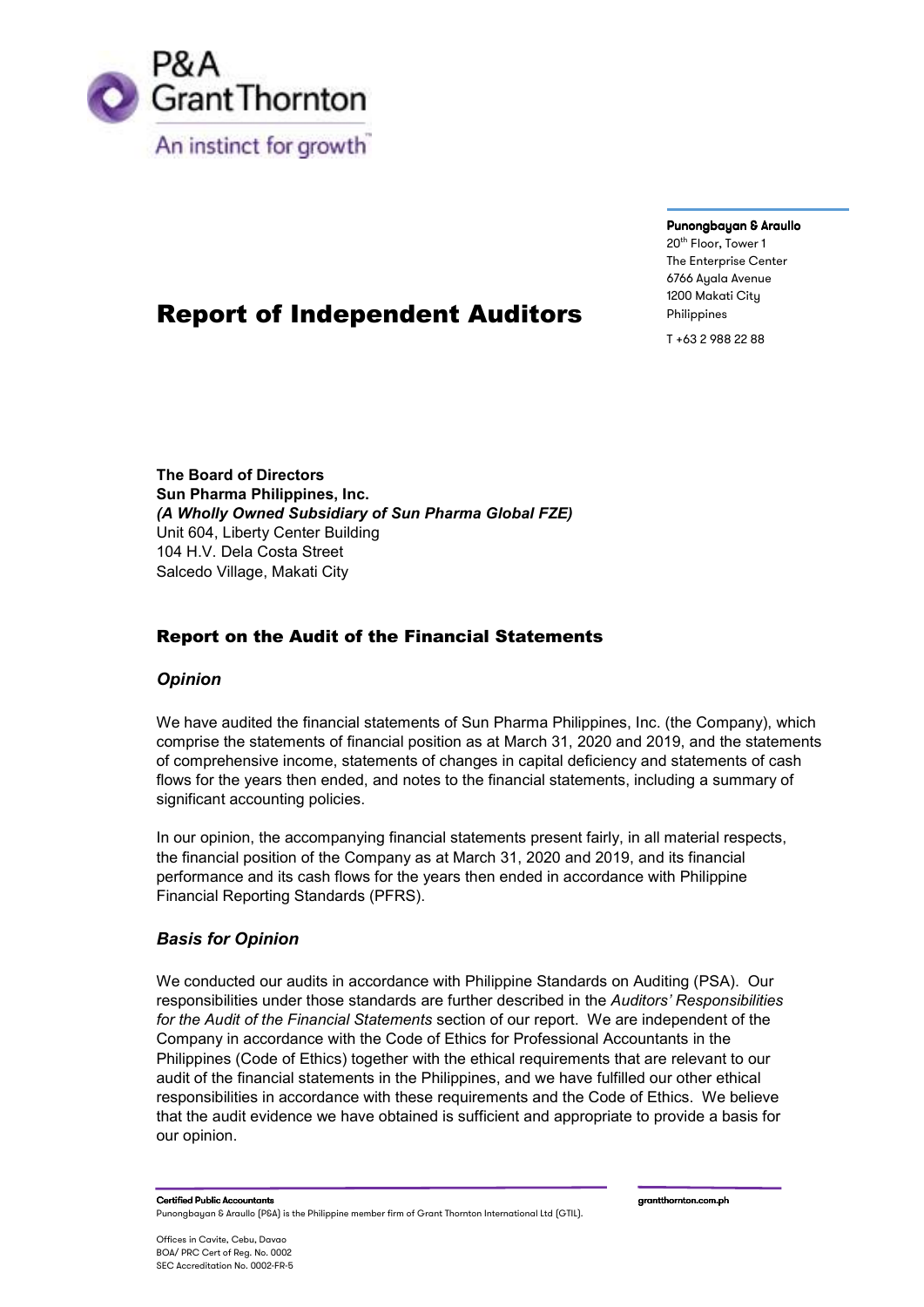

### *Material Uncertainty Related to Going Concern*

We draw attention to Note 1 to the financial statements, which indicates that the Company has substantial deficit of P376.7 million and P393.2 million as at March 31, 2020 and 2019, respectively. As stated in Note 1, this condition indicates the existence of a material uncertainty that may cast significant doubt on the Company's ability to continue as a going concern. In response to this matter, management continues to strengthen its strategy to expand its market in order for the Company to increase its sales and eventually generate profit. Management believes that the Company will be able to recover from losses in the next succeeding years. In 2020, the Company generated net profit amounting to P16.5 million. We performed audit procedures to evaluate management's representation as to feasibility and reasonableness under the circumstances. Accordingly, the accompanying Company's financial statements have been prepared assuming that the Company will continue as a going concern which contemplates the realization of assets and the settlement of liabilities in the normal course of business. In connection with our audit, we have performed audit procedures to evaluate management's assumptions as to the Company's ability to continue as a going concern. Our opinion is not modified in respect of this matter.

### *Responsibilities of Management and Those Charged with Governance for the Financial Statements*

Management is responsible for the preparation and fair presentation of the financial statements in accordance with PFRS, and for such internal control as management determines is necessary to enable the preparation of financial statements that are free from material misstatement, whether due to fraud or error.

In preparing the financial statements, management is responsible for assessing the Company's ability to continue as a going concern, disclosing, as applicable, matters related to going concern and using the going concern basis of accounting unless management either intends to liquidate the Company or to cease operations, or has no realistic alternative but to do so.

Those charged with governance are responsible for overseeing the Company's financial reporting process.

### *Auditors' Responsibilities for the Audit of the Financial Statements*

Our objectives are to obtain reasonable assurance about whether the financial statements as a whole are free from material misstatement, whether due to fraud or error, and to issue an auditors' report that includes our opinion. Reasonable assurance is a high level of assurance, but is not a guarantee that an audit conducted in accordance with PSA will always detect a material misstatement when it exists. Misstatements can arise from fraud or error and are considered material if, individually or in the aggregate, they could reasonably be expected to influence the economic decisions of users taken on the basis of these financial statements.

As part of an audit in accordance with PSA, we exercise professional judgment and maintain professional skepticism throughout the audit. We also:

 Identify and assess the risks of material misstatement of the financial statements, whether due to fraud or error, design and perform audit procedures responsive to those risks, and obtain audit evidence that is sufficient and appropriate to provide a basis for our opinion. The risk of not detecting a material misstatement resulting from fraud is higher than for one resulting from error, as fraud may involve collusion, forgery, intentional omissions, misrepresentations, or the override of internal control.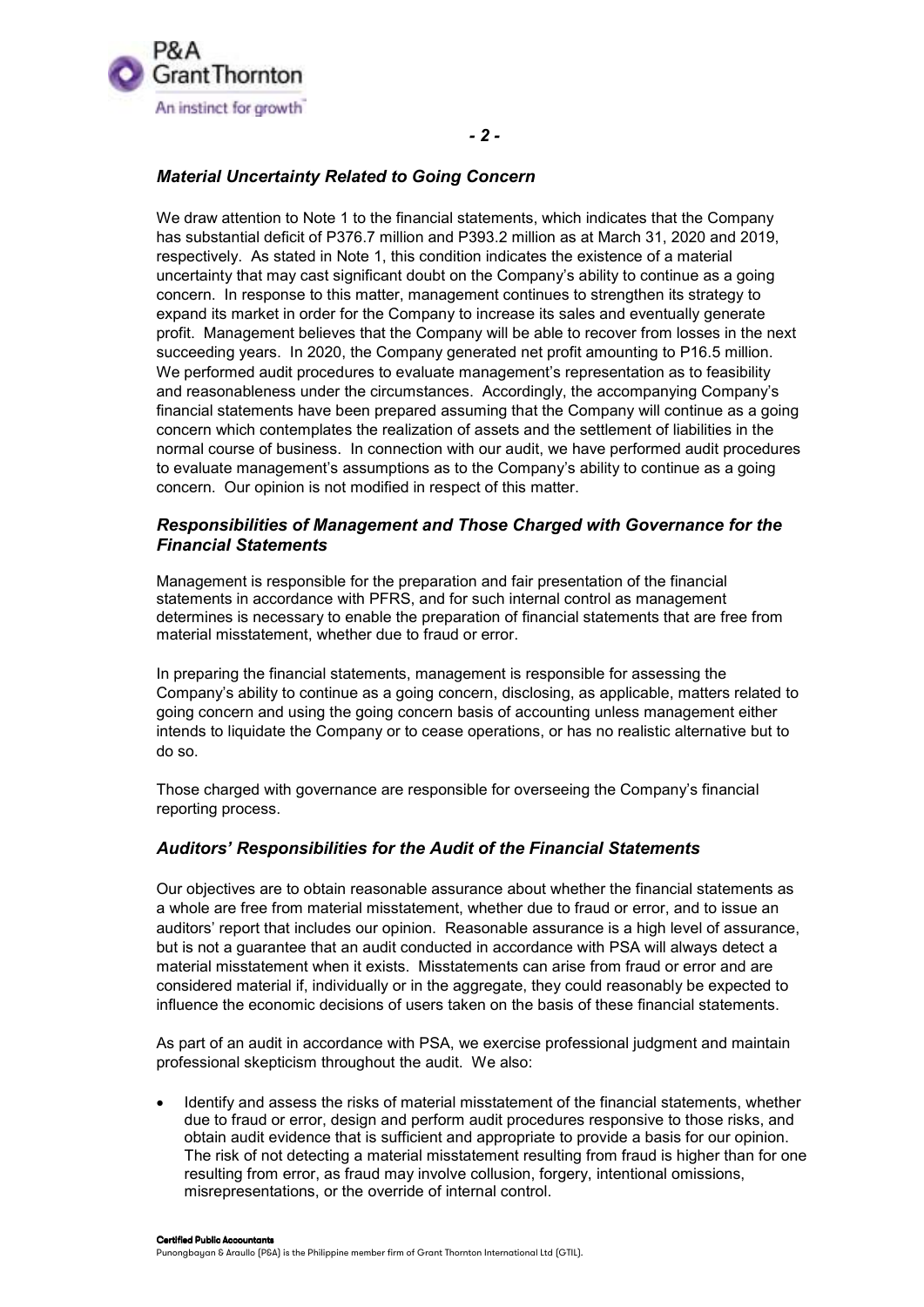

- Obtain an understanding of internal control relevant to the audit in order to design audit procedures that are appropriate in the circumstances, but not for the purpose of expressing an opinion on the effectiveness of the Company's internal control.
- Evaluate the appropriateness of accounting policies used and the reasonableness of accounting estimates and related disclosures made by management.
- Conclude on the appropriateness of management's use of the going concern basis of accounting and, based on the audit evidence obtained, whether a material uncertainty exists related to events or conditions that may cast significant doubt on the Company's ability to continue as a going concern. If we conclude that a material uncertainty exists, we are required to draw attention in our auditors' report to the related disclosures in the financial statements or, if such disclosures are inadequate, to modify our opinion. Our conclusions are based on the audit evidence obtained up to the date of our auditors' report. However, future events or conditions may cause the Company to cease to continue as a going concern.
- Evaluate the overall presentation, structure and content of the financial statements, including the disclosures, and whether the financial statements represent the underlying transactions and events in a manner that achieves fair presentation.

We communicate with those charged with governance regarding, among other matters, the planned scope and timing of the audit and significant audit findings, including any significant deficiencies in internal control that we identify during our audit.

#### Report on Other Legal and Regulatory Requirements

Our audits were conducted for the purpose of forming an opinion on the basic financial statements taken as a whole. The supplementary information for the year ended March 31, 2020 required by the Bureau of Internal Revenue as disclosed in Note 22 to the financial statements is presented for purposes of additional analysis and is not a required part of the basic financial statements prepared in accordance with PFRS. Such supplementary information is the responsibility of management. The supplementary information has been subjected to the auditing procedures applied in the audit of the basic financial statements and, in our opinion, is fairly stated in all material respects in relation to the basic financial statements taken as a whole.

#### PUNONGBAYAN & ARAULLO

#### **By: Jerald M. Sanchez**

Partner

 CPA Reg. No. 0121830 TIN 307-367-174 PTR No. 8116557, January 2, 2020, Makati City SEC Group A Accreditation Partner - No. 121830-SEC (until Dec. 31, 2023) Firm - No. 0002-FR-5 (until Mar. 26, 2021) BIR AN 08-002511-041-2019 (until Dec. 15, 2022) Firm's BOA/PRC Cert. of Reg. No. 0002 (until Jul. 24, 2021)

May 13, 2020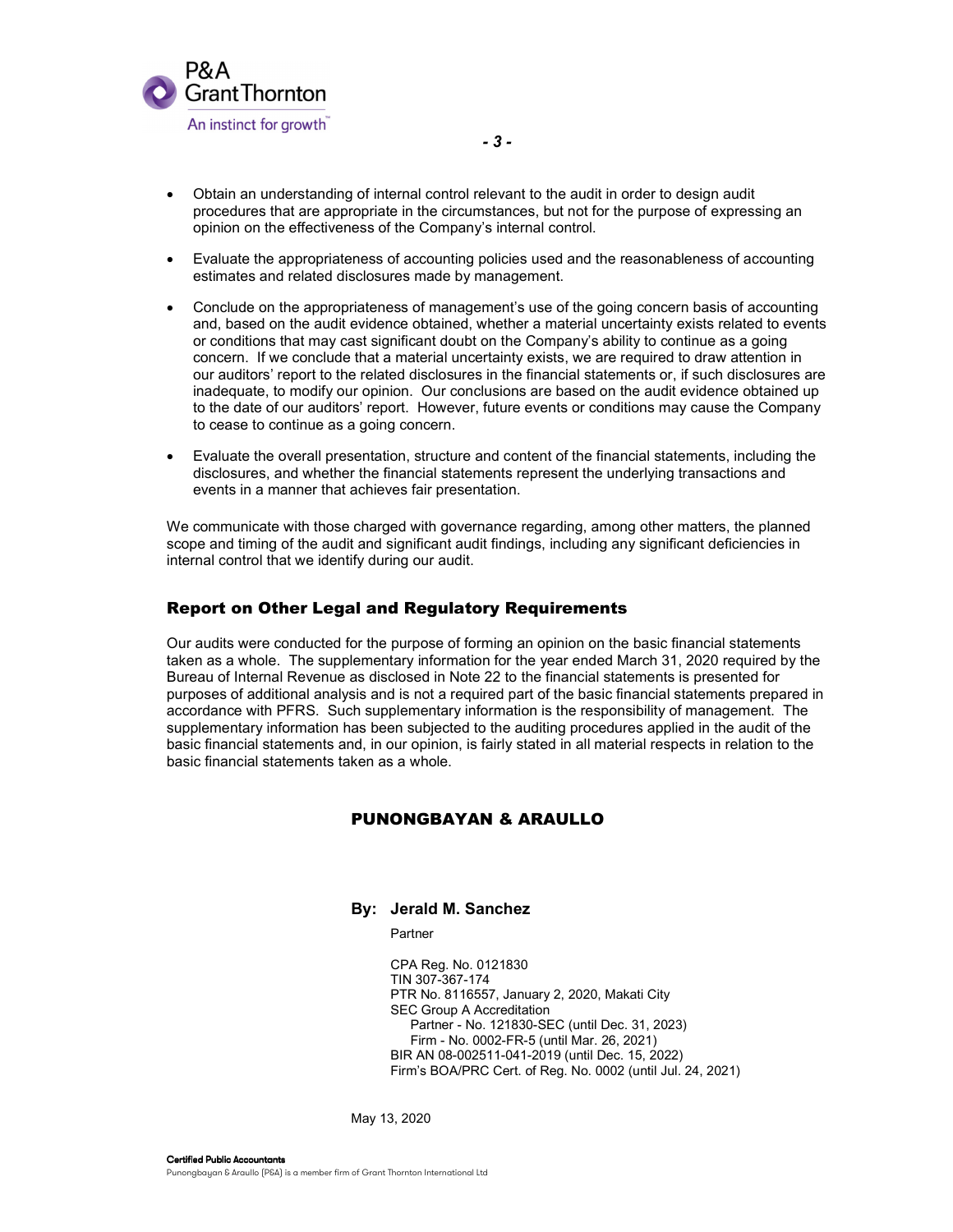#### **SUN PHARMA PHILIPPINES, INC. (A Wholly Owned Subsidiary of Sun Pharma Global FZE) STATEMENTS OF FINANCIAL POSITION MARCH 31, 2020 AND 2019 (Amounts in Philippine Pesos)**

|                                           | <b>Notes</b>   |           | 2020         |   | 2019         |
|-------------------------------------------|----------------|-----------|--------------|---|--------------|
| <b>ASSETS</b>                             |                |           |              |   |              |
| <b>CURRENT ASSETS</b>                     |                |           |              |   |              |
| Cash                                      | $\overline{4}$ | ${\bf P}$ | 50,793,227   | P | 16,334,613   |
| Trade and other receivables - net         | 5              |           | 105,703,421  |   | 92,655,672   |
| Inventories - net                         | 6              |           | 80,880,212   |   | 71,957,494   |
| Other current assets                      | 7              |           | 1,655,075    |   | 3,145,248    |
| <b>Total Current Assets</b>               |                |           | 239,031,935  |   | 184,093,027  |
| <b>NON-CURRENT ASSETS</b>                 |                |           |              |   |              |
| Property and equipment - net              | $\,8\,$        |           | 16,052,754   |   | 10,715,726   |
| Other non-current assets - net            | 7              |           | 2,466,177    |   | 1,829,497    |
| <b>Total Non-current Assets</b>           |                |           | 18,518,931   |   | 12,545,223   |
| <b>TOTAL ASSETS</b>                       |                | P         | 257,550,866  | P | 196,638,250  |
| <b>LIABILITIES AND CAPITAL DEFICIENCY</b> |                |           |              |   |              |
| <b>CURRENT LIABILITIES</b>                |                |           |              |   |              |
| Trade and other payables                  | 9              | P         | 272,894,331  | P | 217,599,732  |
| Advances from parent company              | 15             |           | 350,825,043  |   | 362,756,558  |
| <b>Total Current Liabilities</b>          |                |           | 623,719,374  |   | 580,356,290  |
| <b>NON-CURRENT LIABILITY</b>              |                |           |              |   |              |
| Retirement benefit obligation             | 13             |           | 1,890,145    |   | 855,570      |
| <b>Total Liabilities</b>                  |                |           | 625,609,519  |   | 581,211,860  |
| <b>CAPITAL DEFICIENCY</b>                 |                |           |              |   |              |
| Capital stock                             | 16             |           | 8,653,400    |   | 8,653,400    |
| Deficit                                   | $\overline{c}$ |           | 376,712,053) |   | 393,227,010) |
| Capital Deficiency                        |                |           | 368,058,653) |   | 384,573,610  |
| TOTAL LIABILITIES AND CAPITAL DEFICIENCY  |                | P         | 257,550,866  | P | 196,638,250  |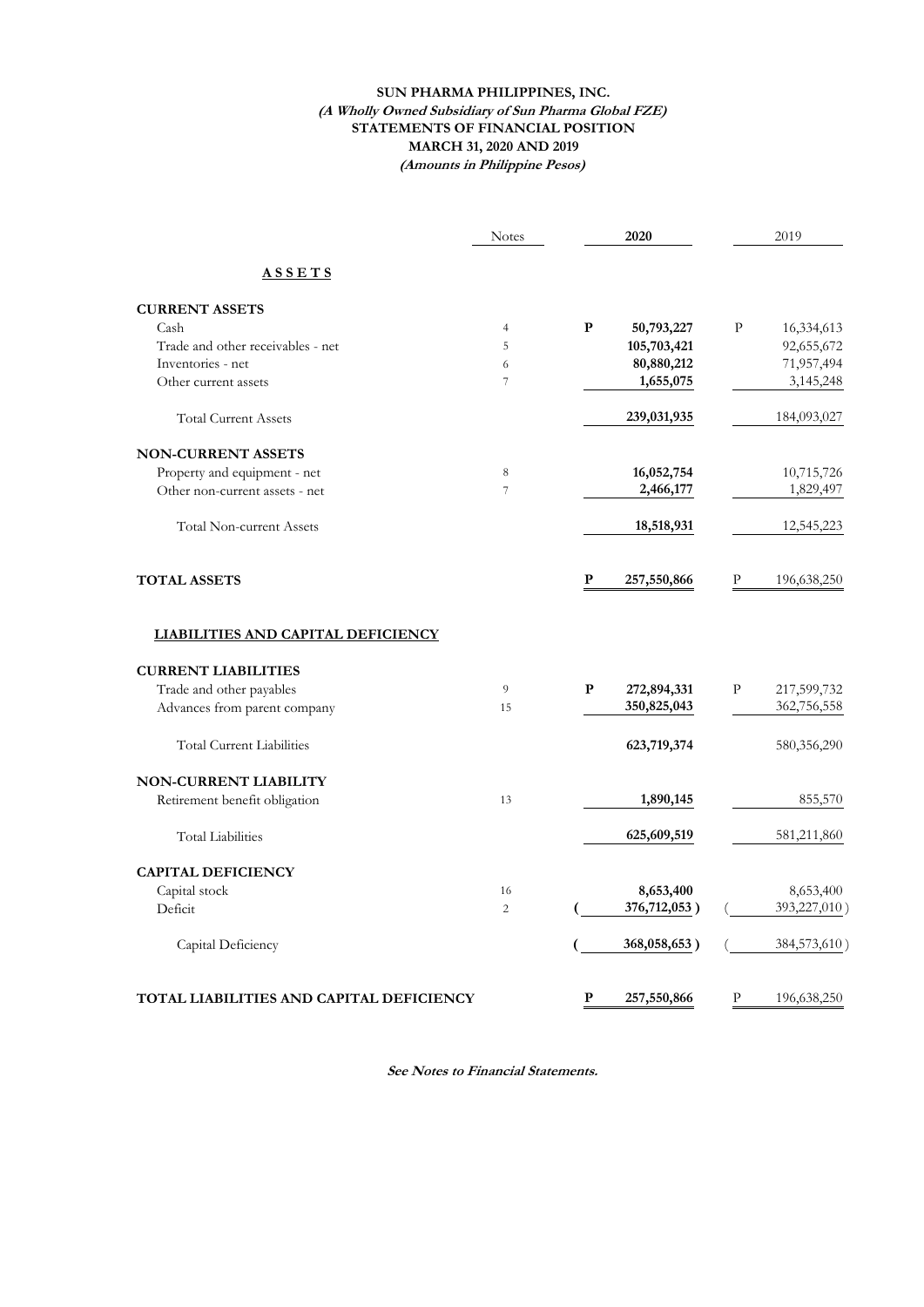#### **(Amounts in Philippine Pesos) SUN PHARMA PHILIPPINES, INC. (A Wholly Owned Subsidiary of Sun Pharma Global FZE) STATEMENTS OF COMPREHENSIVE INCOME FOR THE YEARS ENDED MARCH 31, 2020 AND 2019**

|                                     | <b>Notes</b> |           | 2020        |         | 2019        |
|-------------------------------------|--------------|-----------|-------------|---------|-------------|
| <b>REVENUES</b> - Net               | 10           | ${\bf P}$ | 342,331,996 | $\rm P$ | 277,751,990 |
| <b>COST OF GOODS SOLD</b>           | 11           |           | 179,642,482 |         | 138,873,780 |
| <b>GROSS PROFIT</b>                 |              |           | 162,689,514 |         | 138,878,210 |
| SELLING AND ADMINISTRATIVE EXPENSES | 11           |           | 161,952,883 |         | 159,545,083 |
| <b>OPERATING INCOME (LOSS)</b>      |              |           | 736,631     |         | 20,666,873) |
| <b>OTHER INCOME (CHARGES) - Net</b> | 12           |           | 19,062,751  |         | 4,778,890)  |
| PROFIT (LOSS) BEFORE TAX            |              |           | 19,799,382  |         | 25,445,763) |
| <b>TAX EXPENSE</b>                  | 14           |           | 3,284,425)  |         | 2,861,825)  |
| <b>NET PROFIT (LOSS)</b>            |              |           | 16,514,957  |         | 28,307,588) |
| OTHER COMPREHENSIVE INCOME          |              |           |             |         |             |
| TOTAL COMPREHENSIVE INCOME (LOSS)   |              | P         | 16,514,957  | (P)     | 28,307,588) |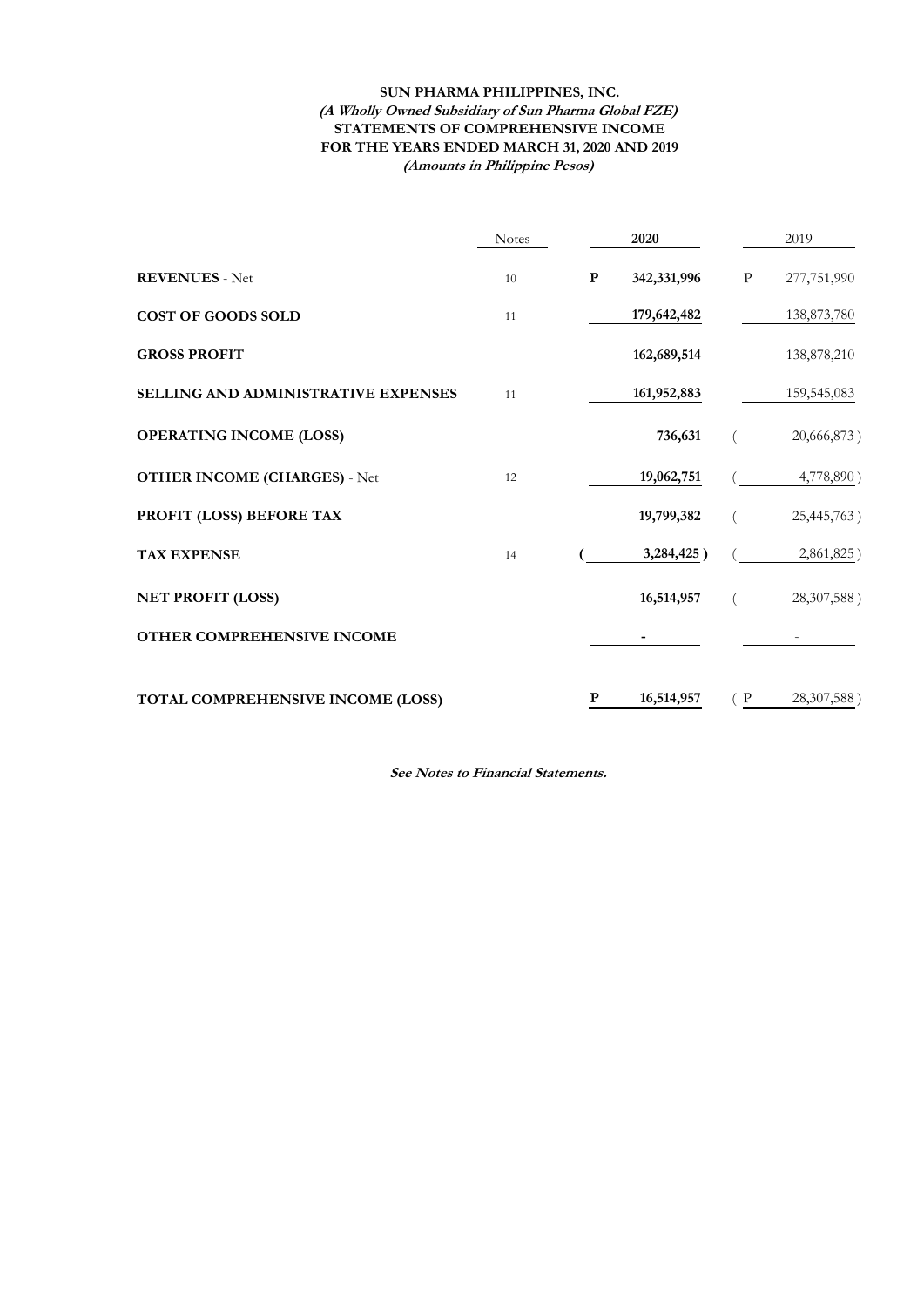# **SUN PHARMA PHILIPPINES, INC. (A Wholly Owned Subsidiary of Sun Pharma Global FZE) STATEMENTS OF CHANGES IN CAPITAL DEFICIENCY FOR THE YEARS ENDED MARCH 31, 2020 AND 2019 (Amounts in Philippine Pesos)**

|                                                     | <b>Capital Stock</b><br>(see Note 16) |           | Deficit<br>(see Note 2) |                             |     |                             |  |  |  | Total |
|-----------------------------------------------------|---------------------------------------|-----------|-------------------------|-----------------------------|-----|-----------------------------|--|--|--|-------|
| Balance at April 1, 2019<br>Net profit for the year | ${\bf P}$                             | 8,653,400 | (P)                     | 393,227,010)<br>16,514,957  | (P) | 384,573,610)<br>16,514,957  |  |  |  |       |
| Balance at March 31, 2020                           |                                       | 8,653,400 | (P)                     | 376,712,053                 | P   | 368,058,653)                |  |  |  |       |
| Balance at April 1, 2018<br>Net loss for the year   | P                                     | 8,653,400 | (P)                     | 364,919,422)<br>28,307,588) | (P) | 356,266,022)<br>28,307,588) |  |  |  |       |
| Balance at March 31, 2019                           | P                                     | 8,653,400 | $\in \mathbf{P}$        | 393,227,010                 | P   | 384,573,610)                |  |  |  |       |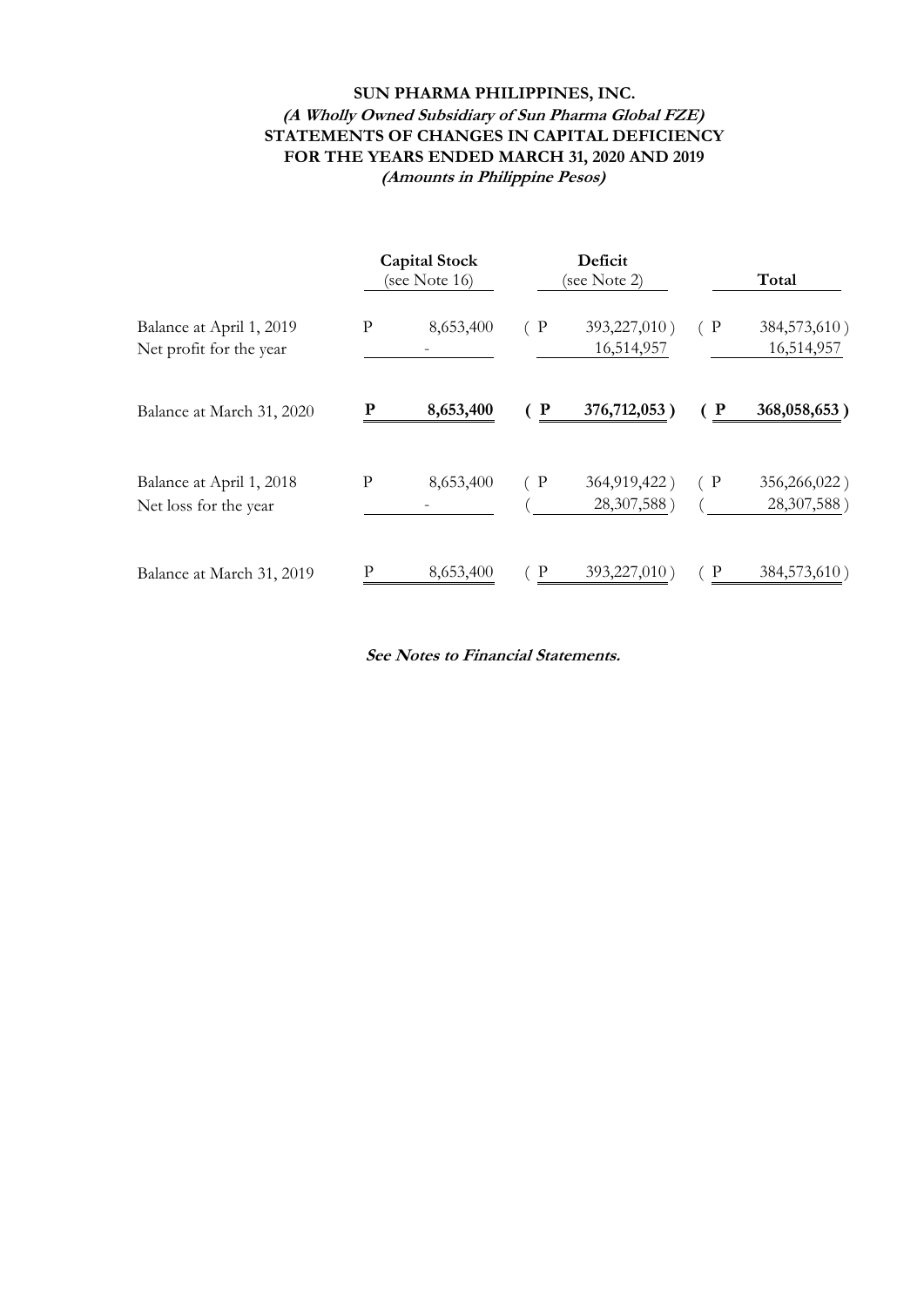#### **SUN PHARMA PHILIPPINES, INC. (A Wholly Owned Subsidiary of Sun Pharma Global FZE) STATEMENTS OF CASH FLOWS FOR THE YEARS ENDED MARCH 31, 2020 AND 2019 (Amounts in Philippine Pesos)**

|                                                             | <b>Notes</b> |             | 2020           |     | 2019        |
|-------------------------------------------------------------|--------------|-------------|----------------|-----|-------------|
| CASH FLOWS FROM OPERATING ACTIVITIES                        |              |             |                |     |             |
| Profit (loss) before tax                                    |              | $\mathbf P$ | 19,799,382     | (P) | 25,445,763) |
| Adjustments for:                                            |              |             |                |     |             |
| Net unrealized loss (gain) on foreign exchange transactions | 15           | (           | 15,975,926)    |     | 4,659,646   |
| Depreciation and amortization                               | 7,8          |             | 4,819,460      |     | 4,619,729   |
| Loss on inventory obsolescence                              | 6            |             | 3,557,474      |     | 7,590,977   |
| Impairment loss on receivables                              | 5            |             | 2,112,606      |     |             |
| Gain on disposals of assets                                 | 8            |             | 1,119,559)     |     | 1,212,584)  |
| Interest income                                             | 4, 5         |             | 225,299)       |     | 102,237)    |
| Operating profit (loss) before working capital changes      |              |             | 12,968,138     |     | 9,890,232)  |
| Increase in trade and other receivables                     |              |             | $15,160,355$ ) |     | 9,504,910)  |
| Decrease (increase) in inventories                          |              |             | 12,480,192)    |     | 1,897,894   |
| Decrease (increase) in other current assets                 |              |             | 2,000,311      |     | 1,914,633)  |
| Increase in other non-current assets                        |              | (           | 636,680)       |     | 587,602)    |
| Increase in trade and other payables                        |              |             | 59,339,010     |     | 32,702,822  |
| Increase in retirement benefit obligation                   |              |             | 1,034,575      |     |             |
| Cash generated from operations                              |              |             | 47,064,807     |     | 12,703,339  |
| Interest received                                           | 4, 5         |             | 225,299        |     | 102,237     |
| Cash paid for taxes                                         | 14           |             | 3,693,545)     |     | 20,447)     |
| Net Cash From Operating Activities                          |              |             | 43,596,561     |     | 12,785,129  |
| <b>CASH FLOWS FROM INVESTING ACTIVITIES</b>                 |              |             |                |     |             |
| Acquisitions of property and equipment                      | 8            | (           | $10,097,506$ ) |     | 8,519,160)  |
| Proceeds from sale of property and equipment                | 8            |             | 1,119,559      |     | 1,212,584   |
| Additions to intangible asset                               | 7            |             | 160,000)       |     | 22,767)     |
| Net Cash Used in Investing Activities                       |              |             | 9,137,947)     |     | 7,329,343)  |
| <b>NET INCREASE IN CASH</b>                                 |              |             | 34,458,614     |     | 5,455,786   |
| <b>CASH AT BEGINNING OF YEAR</b>                            |              |             | 16,334,613     |     | 10,878,827  |
| <b>CASH AT END OF YEAR</b>                                  |              | P           | 50,793,227     | Р   | 16,334,613  |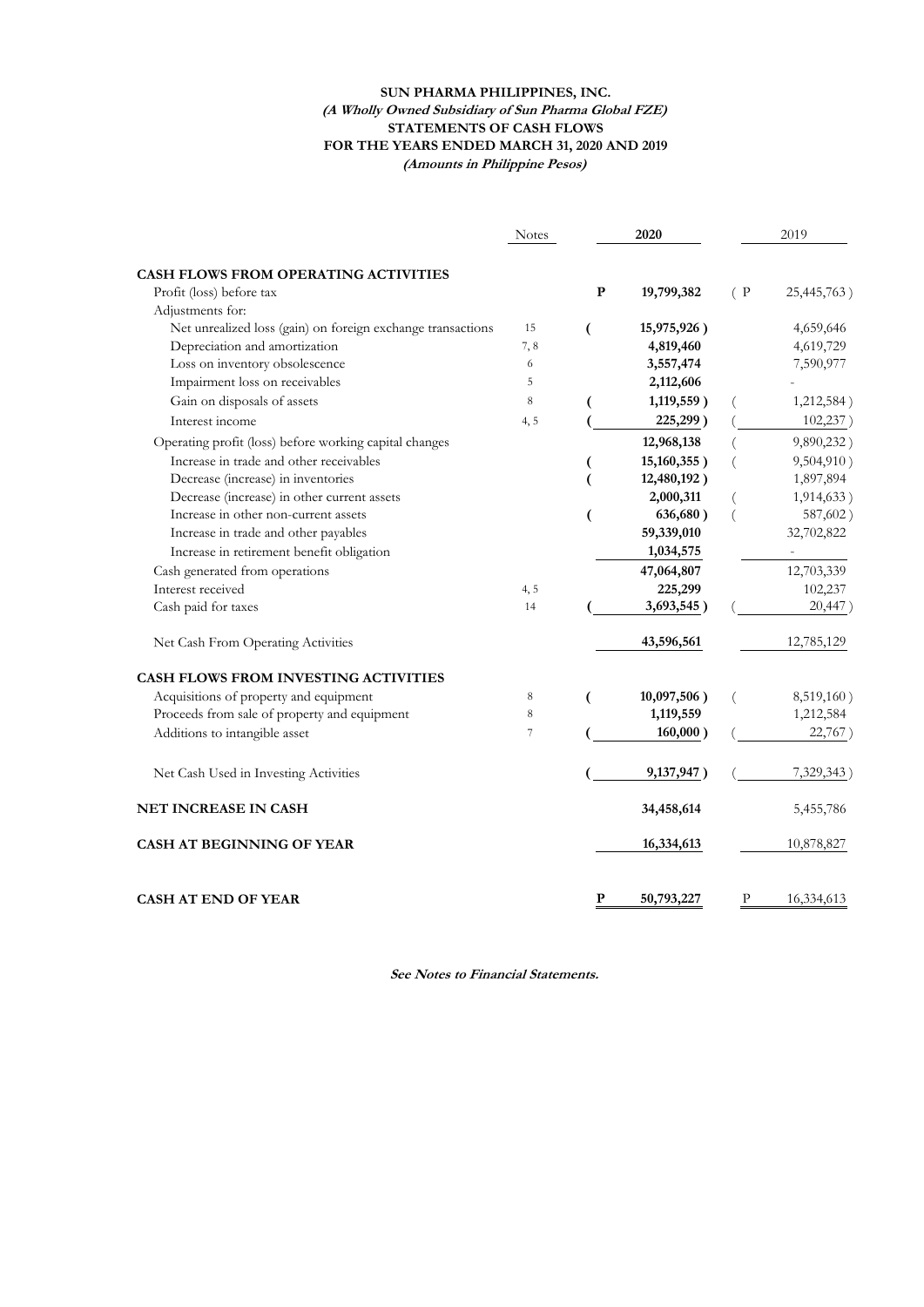# **SUN PHARMA PHILIPPINES, INC. (A Wholly Owned Subsidiary of Sun Pharma Global FZE) NOTES TO FINANCIAL STATEMENTS MARCH 31, 2020 AND 2019 (Amounts in Philippine Pesos)**

# **1. GENERAL INFORMATION**

# **1.1 Corporate Information**

Sun Pharma Philippines, Inc. (the Company) was incorporated and registered with the Philippine Securities and Exchange Commission on December 8, 2011 primarily to engage in the business of marketing and distribution on wholesale of pharmaceutical, cosmetics and chemical products.

The Company is a wholly owned subsidiary of Sun Pharma Global FZE (the parent company), a free zone limited liability establishment incorporated in Sharjah Airport International Free Zone, Sharjah, United Arab Emirates (U.A.E.) pursuant to Emiri Decree No. 2 of 1995 and in accordance with the implementation procedures of the free zone establishment that is engaged in sourcing pharmaceutical formulations and active pharmaceutical ingredients mainly manufactured by Sun Pharmaceutical Industries Limited – India (the ultimate parent company) and supplying to the overseas related parties. The ultimate parent company is involved with manufacturing operations that are focused on producing generics, branded generics, speciality, over-the-counter products, anti-retrovirals, active pharmaceutical ingredients and intermediates in the full range of dosage forms, including tablets, capsules, injectables, ointments, creams and liquids.

The registered office address of the Company, which is also its principal place of business, is located at Unit 604, Liberty Center Building, 104 H.V. Dela Costa Street, Salcedo Village, Makati City. The registered office address of the parent company is located at Executive Suite Y-43, P.O. Box 122304, Sharjah, U.A.E., while the ultimate parent company is located at Sun House CTS No. 201 B/1, Western Express Highway, Goregaon, Mumbai 400063, India.

# **1.2 Status of Operations**

The Company has reported substantial deficit of P376.7 million and P393.2 million as at March 31, 2020 and 2019, respectively. This condition indicates the existence of a material uncertainty that may cast significant doubt on the Company's ability to continue as a going concern. In response to this matter, the Company's management continues to strengthen the strategy to expand its market in order for the Company to increase its sales and continuously generate profit through continuous intensive marketing of its products. Management believes that the Company will be able to recover from losses in the next succeeding years. In 2020, the Company generated net profit amounting to P16.5 million. Accordingly, the financial statements have been prepared assuming that the Company will continue as a going concern. The financial statements do not include any adjustments to reflect possible future effects on the recoverability and classification of assets or the amount and classification of liabilities that might result from the outcome of this uncertainty.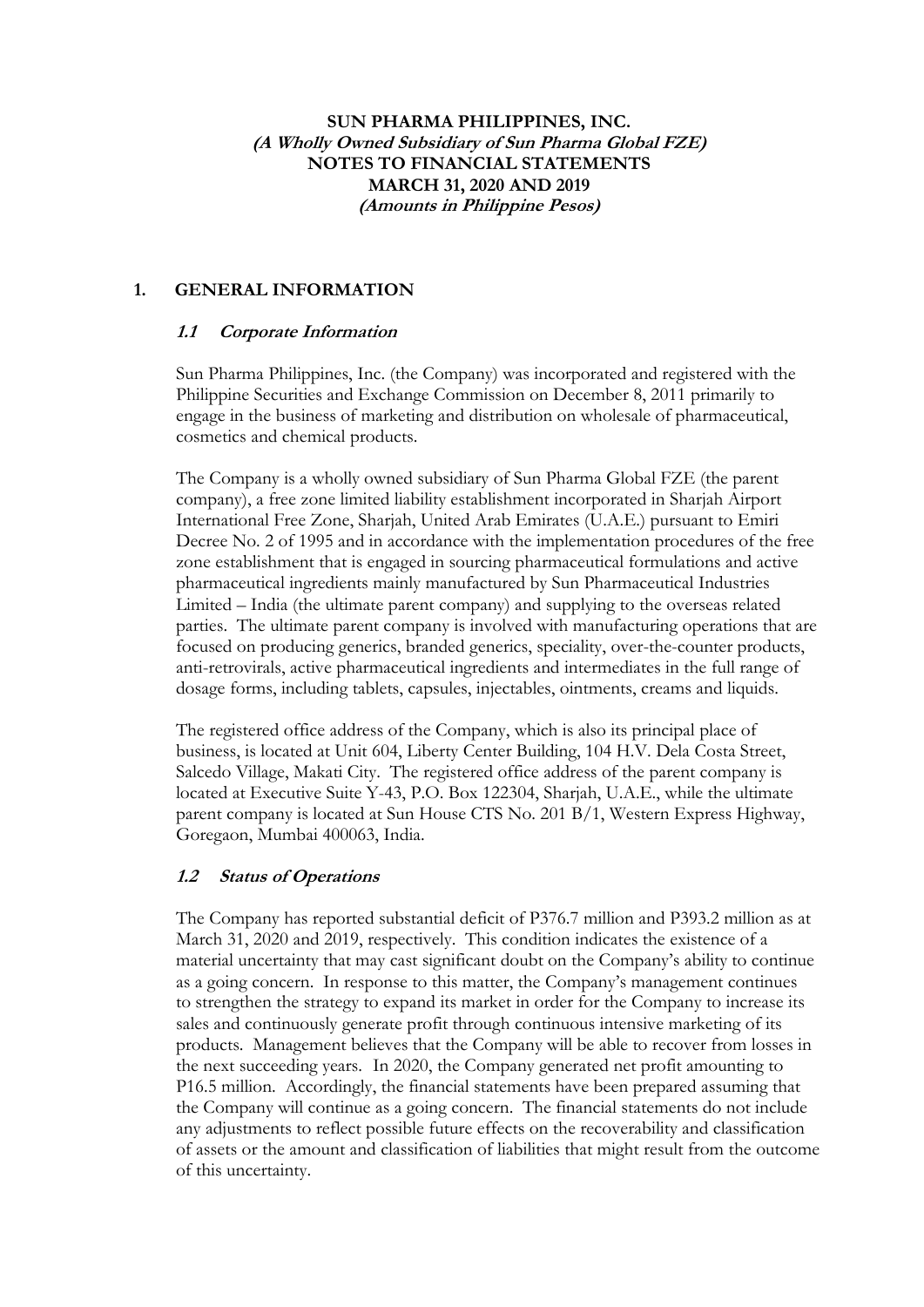## **1.3 Approval of Financial Statements**

The financial statements of the Company as at and for the year ended March 31, 2020 (including the comparative financial statements as at and for the year ended March 31, 2019) were authorized for issue by the Company's Board of Directors (BOD) on May 13, 2020.

# **2. SUMMARY OF SIGNIFICANT ACCOUNTING POLICIES**

The significant accounting policies that have been used in the preparation of these financial statements are summarized below. These policies have been consistently applied to all the years presented, unless otherwise stated.

### **2.1 Basis of Preparation of Financial Statements**

*(a) Statement of Compliance with Philippine Financial Reporting Standards* 

The financial statements of the Company have been prepared in accordance with Philippine Financial Reporting Standards (PFRS). PFRS are adopted by the Financial Reporting Standards Council (FRSC) from the pronouncements issued by the International Accounting Standards Board, and approved by the Philippine Board of Accountancy.

The financial statements have been prepared using the measurement bases specified by PFRS for each type of asset, liability, income and expense. The measurement bases are more fully described in the accounting policies that follow.

### *(b) Presentation of Financial Statements*

The financial statements are presented in accordance with Philippine Accounting Standard (PAS) 1, *Presentation of Financial Statements*. The Company presents all items of income and expense and other comprehensive income or loss in a single statement of comprehensive income.

The Company presents a third statement of financial position as at the beginning of the preceding period when it applies an accounting policy retrospectively, or makes a retrospective restatement or reclassification of items that has a material effect on the information in the statement of financial position at the beginning of the preceding period. The related notes to the third statement of financial position are not required to be disclosed.

### *(c) Functional and Presentation Currency*

These financial statements are presented in Philippine pesos, the Company's functional and presentation currency, and all values represent absolute amounts except when otherwise indicated.

Items included in the financial statements of the Company are measured using its functional currency, the currency of the primary economic environment in which the Company operates.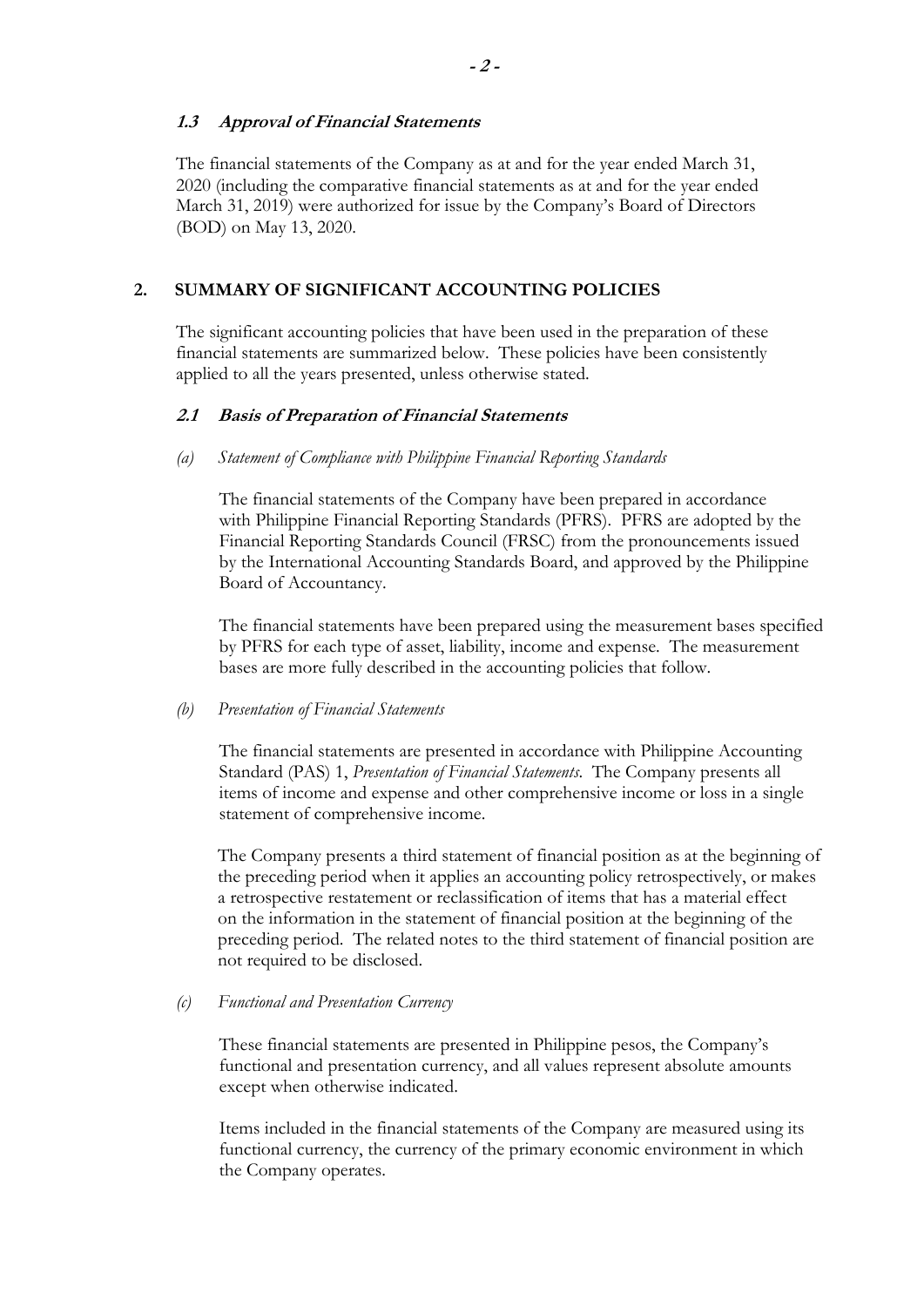#### **2.2 Adoption of New and Amended PFRS**

*(a) Effective in Fiscal Year 2020 that are Relevant to the Company* 

The Company adopted for the first time the following new PFRS, amendments, interpretations and annual improvements to existing standards, which are mandatorily effective for annual periods beginning on or after January 1, 2019:

| PAS 19 (Amendments)       |               | Employee Benefits – Plan Amendment,<br>Curtailment or Settlement          |
|---------------------------|---------------|---------------------------------------------------------------------------|
| PFRS 9 (Amendments)       | $\mathcal{L}$ | Financial Instruments – Prepayment Features<br>with Negative Compensation |
| <b>PFRS 16</b>            |               | Leases                                                                    |
| International Financial   |               |                                                                           |
| Reporting Interpretations |               |                                                                           |
| Committee (IFRIC) 23      | $\sim 10^6$   | Uncertainty over Income Tax Treatments                                    |
| Annual Improvements to    |               |                                                                           |
| PFRS (2015-2017 Cycle)    |               |                                                                           |
| PAS 12 (Amendments) :     |               | Income Taxes – Tax Consequences of<br>Dividends                           |
|                           |               |                                                                           |

Discussed below are the relevant information about these pronouncements.

- (i) PAS 19 (Amendments), *Employee Benefits Plan Amendment, Curtailment or Settlement*. The amendments clarify that past service cost and gain or loss on settlement is calculated by measuring the net defined benefit liability or asset using updated actuarial assumptions and comparing the benefits offered and plan assets before and after the plan amendment, curtailment or settlement but ignoring the effect of the asset ceiling that may arise when the defined benefit plan is in a surplus position. Further, the amendments now require that if an entity remeasures its net defined benefit liability or asset after a plan amendment, curtailment or settlement, it should also use updated actuarial assumptions to determine current service cost and net interest for the remainder of the annual reporting period after the change to the plan. The application of these amendments had no significant impact on the Company's financial statements.
- (ii) PFRS 9 (Amendments), *Financial Instruments Prepayment Features with Negative Compensation.* The amendments clarify that prepayment features with negative compensation attached to financial assets may still qualify under the "solely payments of principal and interests" (SPPI) test. As such, the financial assets containing prepayment features with negative compensation may still be classified at amortized cost or at fair value through other comprehensive income. The application of these amendments had no significant impact on the Company's financial statements.
- (iii) PFRS 16, *Leases*. The new standard replaced PAS 17, *Leases*, and its related interpretation IFRIC 4, *Determining Whether an Arrangement Contains a Lease*, Standard Interpretations Committee (SIC) 15, Operating Leases – *Incentives*, and SIC 27, *Evaluating the Substance of Transactions Involving the Legal Form of a*  Lease. For lessees, it requires an entity to account for leases "on-balance sheet" by recognizing a "right-of-use" asset and lease liability arising from contract that is, or contains, a lease.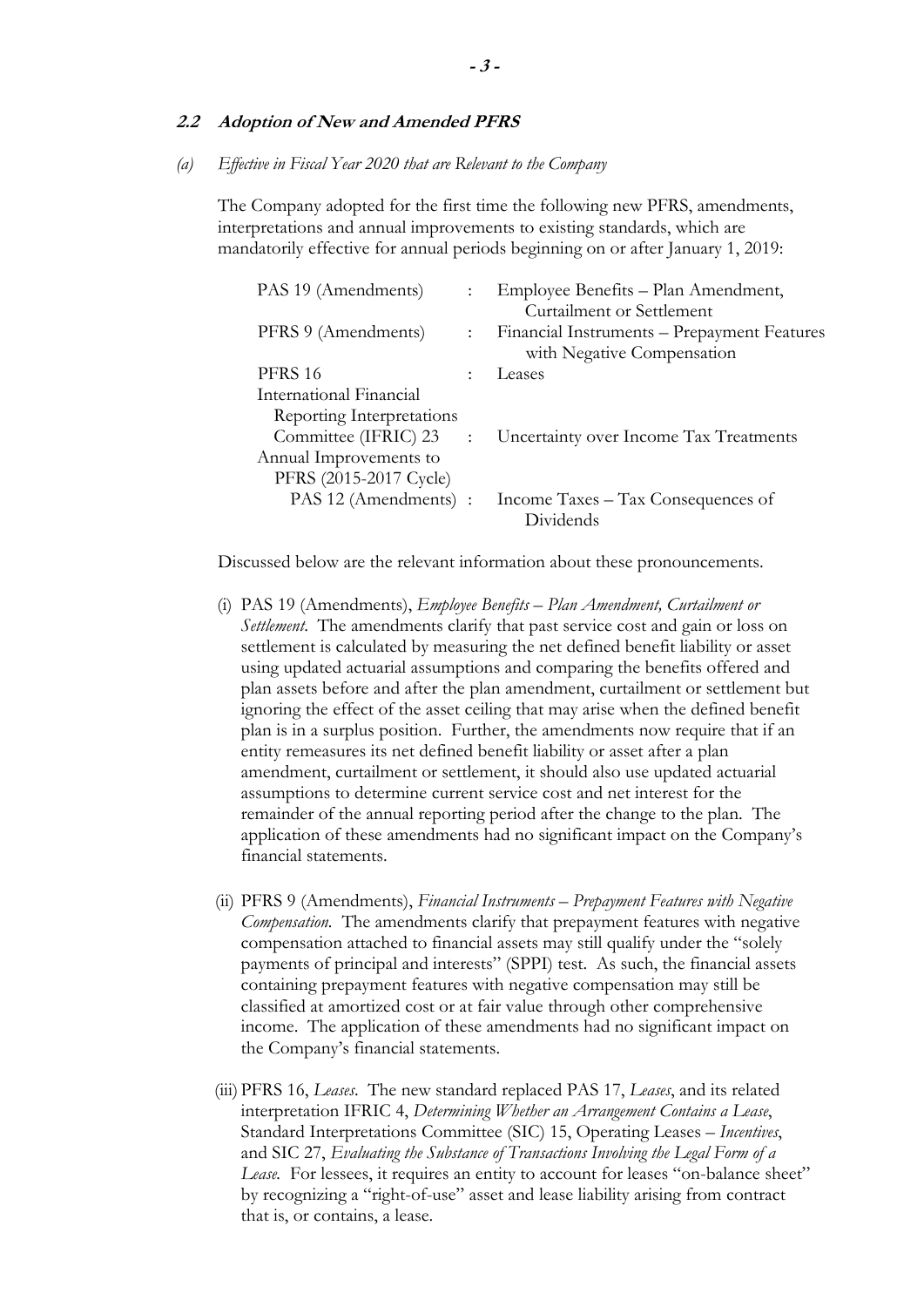Relative to the adoption of PFRS 16 in the Philippines, the FRSC also approved the issuance of the following:

- Philippine Interpretations Committee Questions and Answers (PIC Q&A) No. 2019-12, *Determining the Lease Term under PFRS 16*. This Q&A provides guidance in determining the lease term under the new leases standard. Such exercise may require significant judgment especially when the lease agreement contains an option to either extend or terminate the lease.
- PIC Q&A No. 2019-13, *PFRS 16*, *Determining the Lease Term of Leases that are Renewable Subject to Mutual Agreement of the Lessor and the Lessee*. This Q&A is a supplement to PIC Q&A No. 2019-12, providing guidance on determining the lease term under PFRS 16. This focuses on lease contracts that are renewable subject to mutual agreement of the parties.

The Company's sole lease pertains to a lease of office space with a lease term of one year and renewable subject to mutual agreement of the parties. Thus, the Company applied the optional exemption for short-term leases to not recognize right-of-use asset but to account for the lease expense on a straight-line basis over the lease term.

Despite the insignificance of the adoption of the new standards, the Company updated its accounting policies on leases as disclosed in Note 2.12(a).

- (iv) IFRIC 23, *Uncertainty over Income Tax Treatments*. This interpretation provides clarification on the determination of taxable profit, tax bases, unused tax losses, unused tax credits, and tax rates when there is uncertainty over income tax treatments. The core principle of the interpretation requires the Company to consider the probability of the tax treatment being accepted by the taxation authority. When it is probable that the tax treatment will be accepted, the determination of the taxable profit, tax bases, unused tax losses, unused tax credits, and tax rates shall be on the basis of the accepted tax treatment. Otherwise, the Company has to use the most likely amount or the expected value, depending on the surrounding circumstances, in determining the tax accounts identified immediately above. The application of this interpretation had no significant impact on the Company's financial statements.
- (v) Annual Improvements to PFRS 2015-2017 Cycle. Among the improvements, PAS 12 (Amendments), *Income Taxes – Tax Consequences of Dividends*, is relevant to the Company but had no material impact on the Company's financial statements as these amendments merely clarify existing requirements. The amendments clarify that an entity should recognize the income tax consequence of dividend payments in profit or loss, other comprehensive income or equity according to where the entity originally recognized the transactions that generated the distributable profits.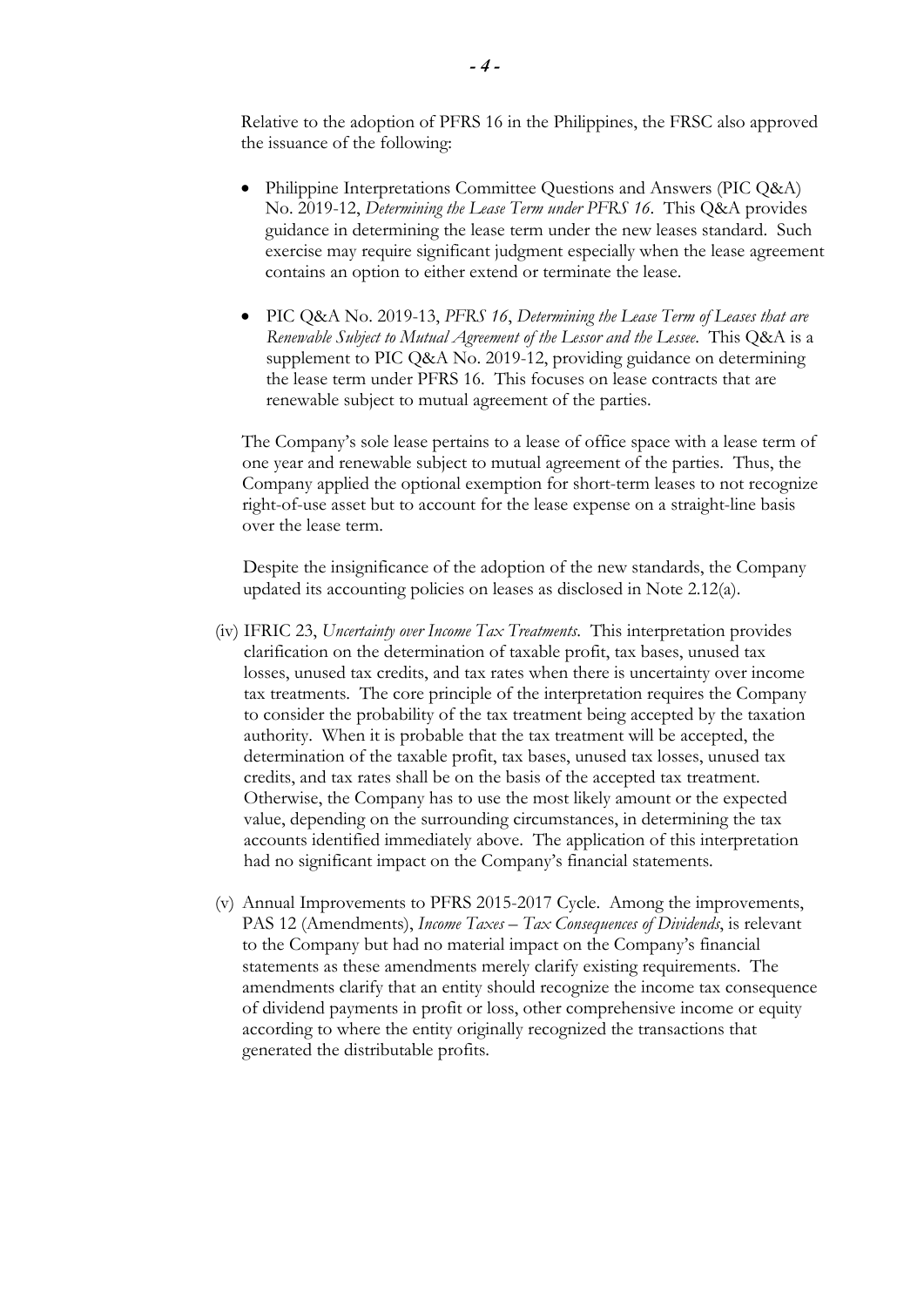*(b) Effective in Fiscal Year 2020 that are not Relevant to the Company* 

The following amendments and annual improvements to existing standards are mandatorily effective for annual periods beginning on or after January 1, 2019 but are not relevant to the Company's financial statements.

| PAS 28 (Amendments)    | $\mathbb{R}^{\mathbb{Z}}$ | Investment in Associates and Joint<br>Ventures – Long-term Interests in<br>Associates and Joint Ventures                 |
|------------------------|---------------------------|--------------------------------------------------------------------------------------------------------------------------|
| Annual Improvements to |                           |                                                                                                                          |
| PFRS (2015-2017 Cycle) |                           |                                                                                                                          |
| PAS 23 (Amendments)    | $\mathbb{R}^{\mathbb{Z}}$ | Borrowing Costs – Eligibility for<br>Capitalization                                                                      |
| PFRS 3 and PFRS 11     |                           |                                                                                                                          |
| (Amendments)           |                           | Business Combinations and Joint<br>Arrangements – Remeasurement of<br>Previously Held Interests in a<br>Joint Operations |

*(c) Effective Subsequent to Fiscal Year 2020 but not Adopted Early* 

There are amendments to existing standards effective for annual periods subsequent to fiscal year 2020, which are adopted by the FRSC. Management will adopt the following relevant pronouncements in accordance with their transitional provisions; and, unless otherwise stated, none of these are expected to have significant impact on the Company's financial statements.

- (i) PAS 1 (Amendments), Presentation of Financial Statements, and PAS 8 (Amendments), *Accounting Policies, Changes in Accounting Estimates and Errors – Definition of Material* (effective from January 1, 2020). The amendments provide a clearer definition of 'material' in PAS 1 by including the concept of 'obscuring' material information with immaterial information as part of the new definition, and clarifying the assessment threshold (i.e., misstatement of information is material if it could reasonably be expected to influence decisions made by primary users, which consider the characteristic of those users as well as the entity's own circumstances). The definition of material in PAS 8 has been accordingly replaced by reference to the new definition in PAS 1. In addition, amendment has also been made in other Standards that contain definition of material or refer to the term 'material' to ensure consistency.
- (ii) Revised Conceptual Framework for Financial Reporting (effective from January 1, 2020). The revised conceptual framework will be used in standard-setting decisions with immediate effect. Key changes include (a) increasing the prominence of stewardship in the objective of financial reporting, (b) reinstating prudence as a component of neutrality, (c) defining a reporting entity, which may be a legal entity, or a portion of an entity, (d) revising the definitions of an asset and a liability, (e) removing the probability threshold for recognition and adding guidance on derecognition, (f) adding guidance on different measurement basis, and, (g) stating that profit or loss is the primary performance indicator and that, in principle, income and expenses in other comprehensive income should be recycled where this enhances the relevance or faithful representation of the financial statements.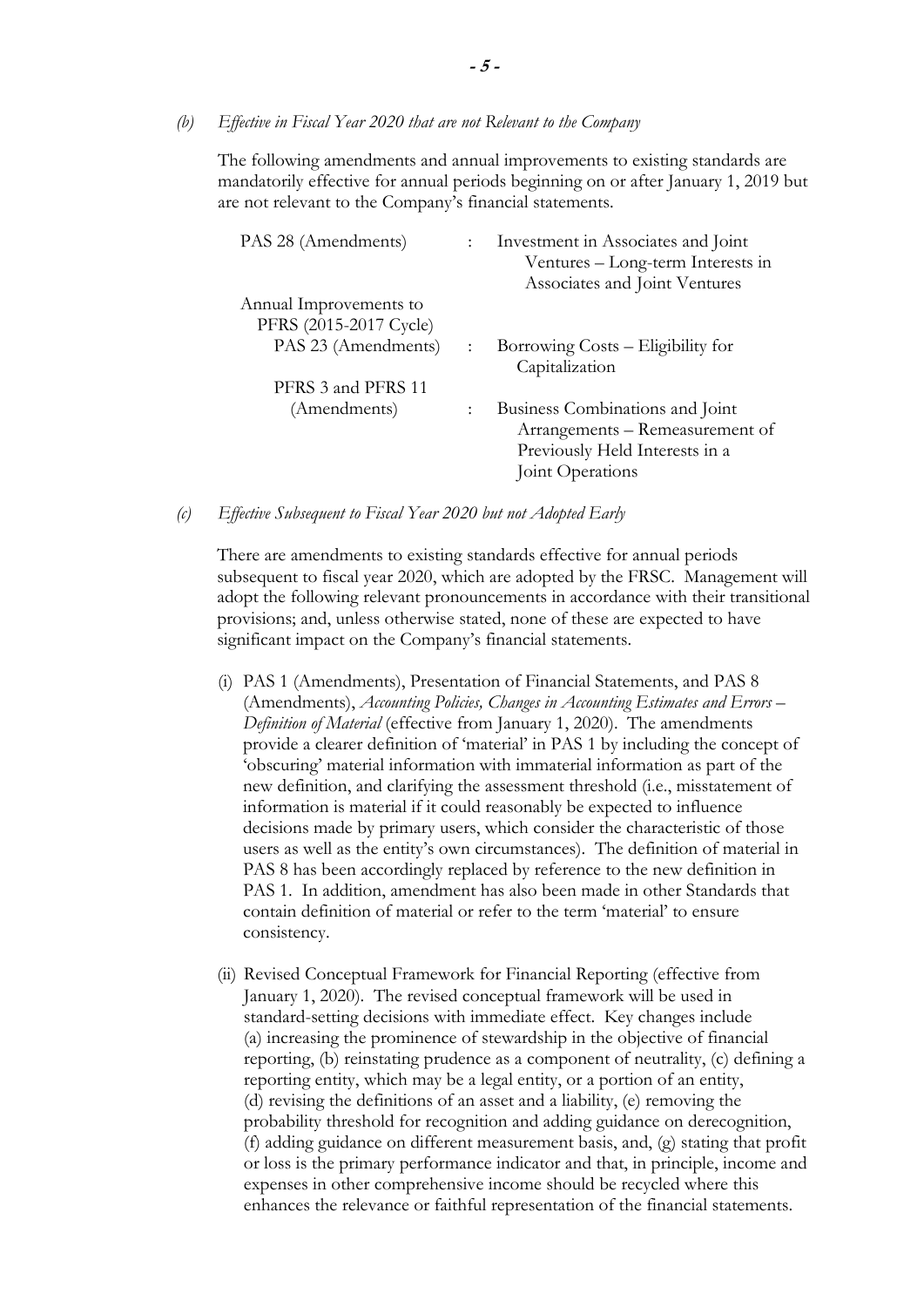No changes will be made to any of the current accounting standards. However, entities that rely on the framework in determining their accounting policies for transactions, events or conditions that are not otherwise dealt with under the accounting standards will need to apply the revised framework from January 1, 2020. These entities will need to consider whether their accounting policies are still appropriate under the revised framework.

### **2.3 Financial Assets**

Financial assets are recognized when the Company becomes a party to the contractual terms of the financial instrument. For purposes of classifying financial assets, an instrument is considered as an equity instrument if it is non-derivative and meets the definition of equity for the issuer in accordance with the criteria of PAS 32, *Financial Instruments: Disclosure and Presentation*. All other non-derivative financial instruments are treated as debt instruments.

### *(a) Classification and Measurement of Financial Assets*

The classification and measurement of financial assets is driven by the entity's business model for managing the financial assets and the contractual cash flow characteristics of the financial assets. Currently, all of the Company's financial assets are classified and measured at amortized cost.

Financial assets are measured at amortized cost if both of the following conditions are met:

- the asset is held within the Company's business model whose objective is to hold financial assets in order to collect contractual cash flows ("hold to collect"); and,
- the contractual terms of the instrument give rise, on specified dates, to cash flows that are SPPI on the principal amount outstanding.

Except for trade receivables that do not contain a significant financing component and are measured at the transaction price in accordance with PFRS 15, *Revenue from Contracts with Customers*, all financial assets meeting these criteria are measured initially at fair value plus transaction costs. These are subsequently measured at amortized cost using the effective interest method, less allowance for expected credit loss (ECL).

The Company's financial assets at amortized cost are presented as Cash, Trade and Other Receivables (except for advances to suppliers, and advances to employees that are subject for liquidation) and Refundable deposits (presented as part of Other Assets) in the statement of financial position.

Financial assets measured at amortized cost are included in current assets, except for those with maturities greater than 12 months after the end of reporting period, which are classified as non-current assets.

For purposes of cash flows reporting and presentation, cash include cash on hand and demand deposits maintained in banks that are unrestricted and readily available for use in the operations of the Company.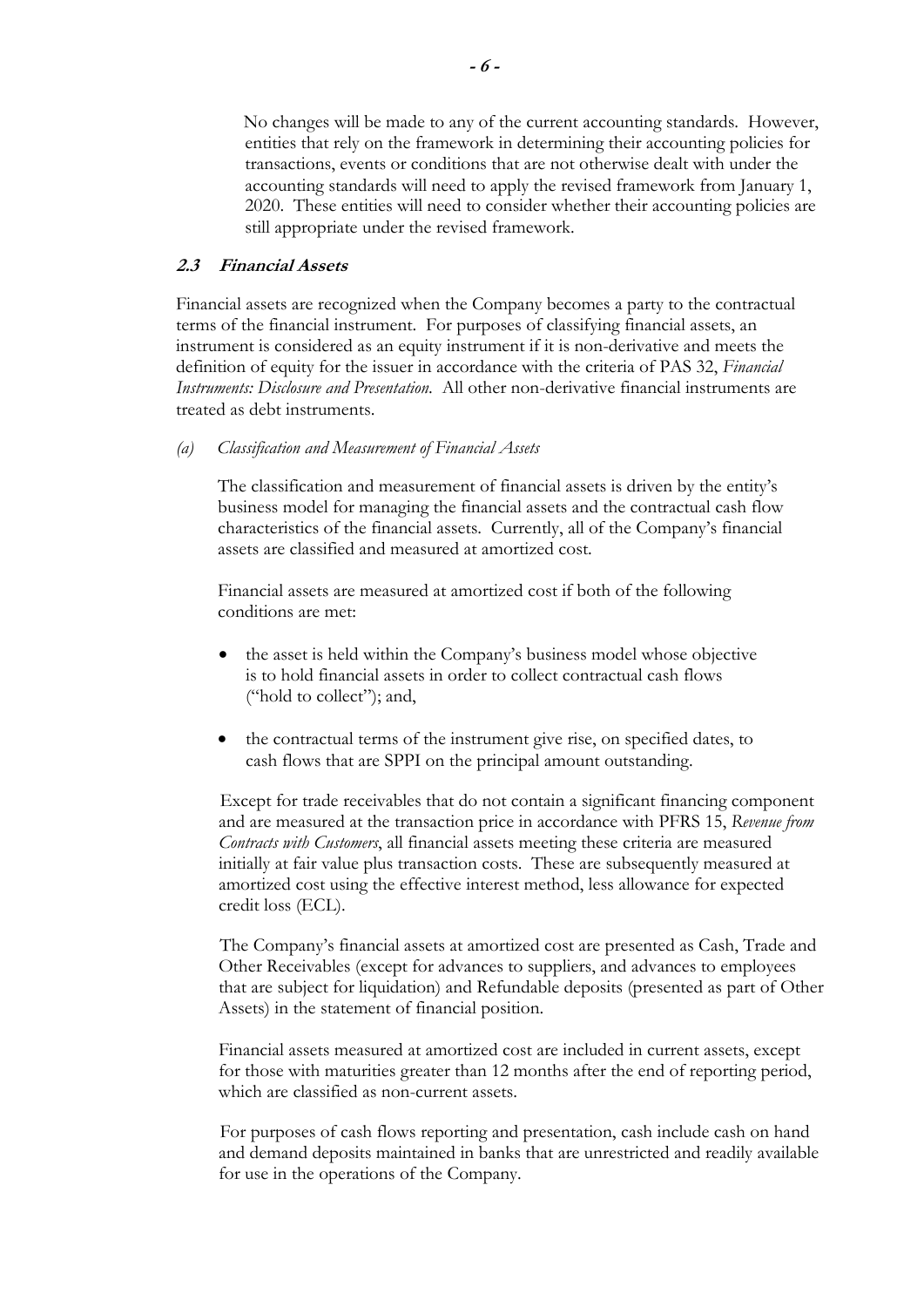Interest income is calculated by applying the effective interest rate to the gross carrying amount of the financial assets except for those that are subsequently identified as credit-impaired. For credit-impaired financial assets at amortized cost, the effective interest rate is applied to the net carrying amount of the financial assets (after deduction of the loss allowance). The interest earned is recognized in the statement of comprehensive income as part of Other Income (Charges).

### *(b) Impairment of Financial Assets*

The Company assesses its ECL on a forward-looking basis associated with its financial assets carried at amortized cost. Recognition of credit losses is no longer dependent on the Company's identification of a credit loss event. Instead, the Company considers a broader range of information in assessing credit risk and measuring expected credit losses, including past events, current conditions, reasonable and supportable forecasts that affect collectability of the future cash flows of the financial assets.

The Company applies the simplified approach in measuring ECL, which uses a lifetime expected loss allowance for all trade and other receivables. These are the expected shortfalls in contractual cash flows, considering the potential for default at any point during the life of the financial assets. To calculate the ECL, the Company uses its historical experience, external indicators and forward-looking information to calculate the ECL using a provision matrix. The Company also assesses impairment of trade receivables on a collective basis as they possess shared credit risk characteristics, and have been grouped based on the days past due.

The key elements used in the calculation of ECL are as follows:

- *Probability of default* It is an estimate of likelihood of a counterparty defaulting at its financial obligation over a given time horizon, either over the next 12 months or the remaining lifetime of the obligation.
- *Loss given default* It is an estimate of loss arising in case where a default occurs at a given time. It is based on the difference between the contractual cash flows of a financial instrument due from a counterparty and those that the Company would expect to receive, including the realization of any collateral or effect of any credit enhancement.
- *Exposure at default* It represents the gross carrying amount of the financial instruments in the event of default which pertains to its amortized cost.

The Company recognizes an impairment loss in profit or loss for all financial instruments subjected to impairment assessment with a corresponding adjustment to their carrying amount through a loss allowance account.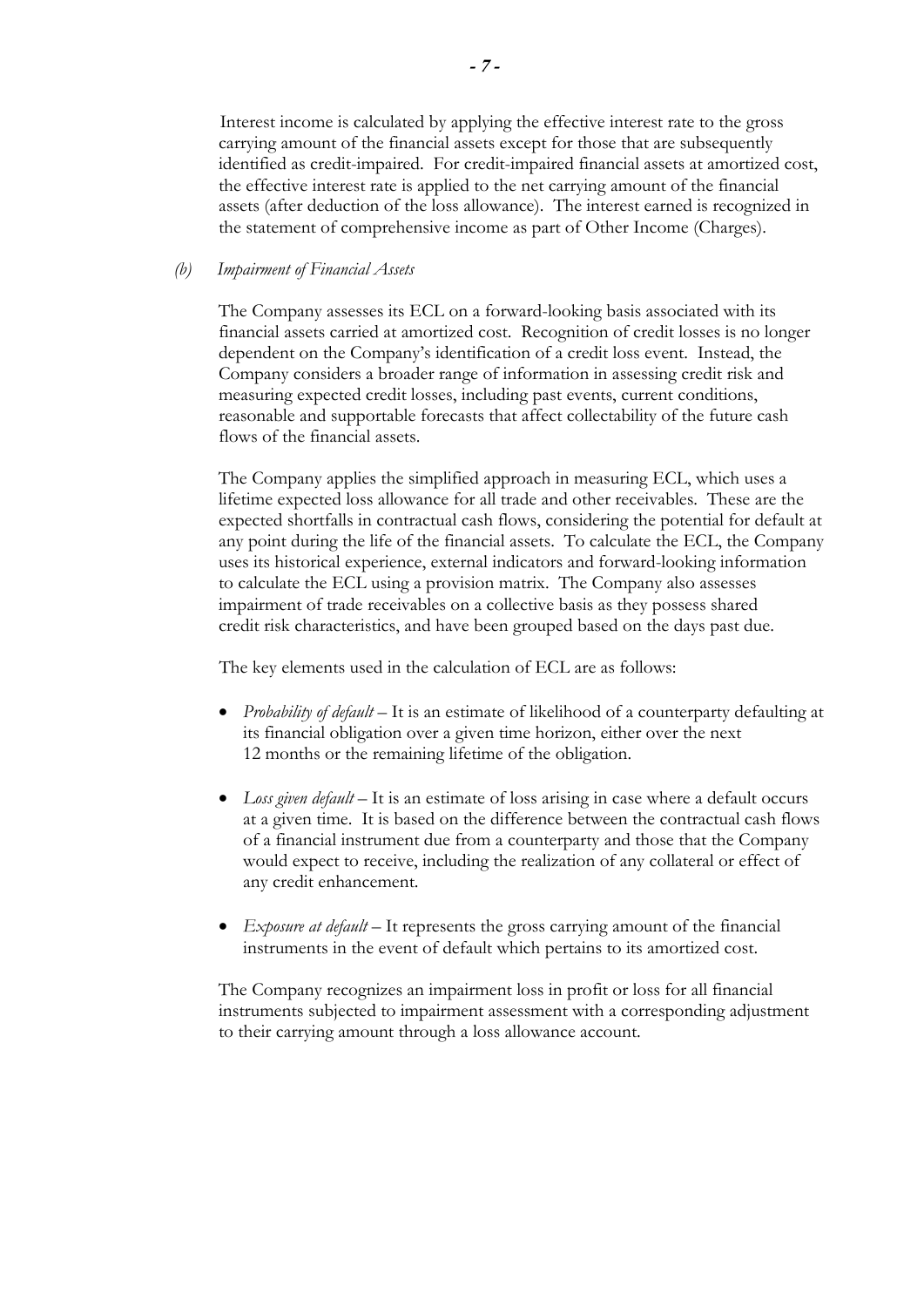*(c) Derecognition of Financial Assets*

The financial assets (or where applicable, a part of a financial asset or part of a group of financial assets) are derecognized when the contractual rights to receive cash flows from the financial instruments expire, or when the financial assets and all substantial risks and rewards of ownership have been transferred to another party. If the Company neither transfers nor retains substantially all the risks and rewards of ownership and continues to control the transferred asset, the Company recognizes its retained interest in the asset and an associated liability for amounts it may have to pay. If the Company retains substantially all the risks and rewards of ownership of a transferred financial asset, the Company continues to recognize the financial asset and also recognizes a collateralized borrowing for the proceeds received.

# **2.4 Inventories**

Inventories are valued at the lower of cost and net realizable value. Cost is determined using the first-in, first-out method. The costs of inventories include all costs directly attributable to acquisitions, such as the purchase price, import duties and other taxes that are not subsequently recoverable from taxing authorities. Net realizable value is the estimated selling price in the ordinary course of business, less the estimated costs of completion and the estimated costs necessary to make the sale. Net realizable value of raw materials is the current replacement cost.

# **2.5 Intangible Asset**

Intangible asset pertains to computer software, which is presented as part of Other Non-current Assets account in the statement of financial position. Acquired computer software is capitalized on the basis of the costs incurred to acquire and install the specific software. These costs are amortized on a straight-line basis over the expected useful life of three to seven years. Costs associated with maintaining computer software are expensed as incurred.

When an intangible asset is disposed of, the gain or loss on disposal is determined as the difference between the proceeds and the carrying amount of the asset and is recognized in profit or loss.

# **2.6 Other Assets**

Other assets pertain to other resources controlled by the Company as a result of past events. They are recognized in the financial statements when it is probable that the future economic benefits will flow to the Company and the asset has a cost or value that can be measured reliably.

Other recognized assets of similar nature, where future economic benefits are expected to flow to the Company beyond one year after the end of the reporting period or in the normal operating cycle of the business, if longer, are classified as non-current assets.

# **2.7 Property and Equipment**

All property and equipment are stated at cost less accumulated depreciation, and impairment in value, if any.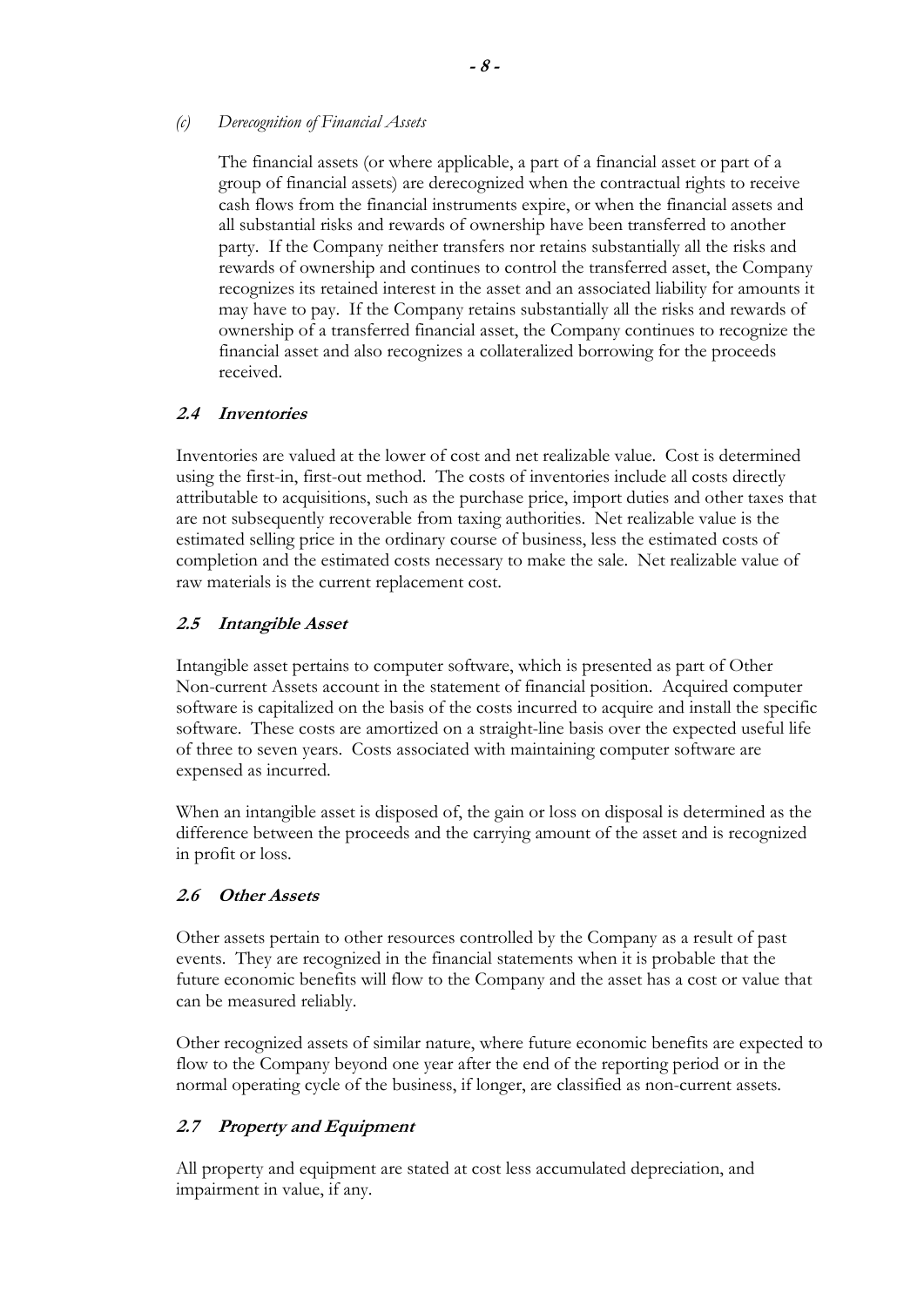The cost of an asset comprises its purchase price and directly attributable costs of bringing the asset to working condition for its intended use. Expenditures for additions, major improvements and renewals are capitalized while expenditures for repairs and maintenance are charged to expense as incurred.

Depreciation is computed on the straight-line basis over the estimated useful lives of the assets as follows:

| <i>Vehicles</i>        | $3 - 5$ years  |
|------------------------|----------------|
| Furniture and fixtures | $5 - 10$ years |
| Office equipment       | $3 - 5$ years  |

The residual values, estimated useful lives and method of depreciation of property and equipment are reviewed, and adjusted if appropriate, at the end of each reporting period.

Fully depreciated and amortized assets are retained in the accounts until these are no longer in use and no further charge for depreciation and amortization is made in respect of those assets.

An asset's carrying amount is written down immediately to its recoverable amount if the asset's carrying amount is greater than its estimated recoverable amount (see Note 2.14).

An item of property and equipment, including the related accumulated depreciation, accumulated amortization and any impairment losses, is derecognized upon disposal or when no future economic benefits are expected to arise from the continued use of the asset. Any gain or loss arising on derecognition of the asset (calculated as the difference between the net disposal proceeds and the carrying amount of the item) is included in profit or loss in the year the item is derecognized.

### **2.8 Financial Liabilities**

Financial liabilities, which include trade and other payables (except tax-related liabilities), and advances from parent company are recognized when the Company becomes a party to the contractual terms of the instrument.

Trade and other payables are recognized initially at their fair value and subsequently measured at amortized cost, using effective interest method for maturities beyond one year, less settlement payments.

Advances from parent company are availed to finance working capital requirements of the Company during the start of Company's operations.

Financial liabilities are classified as current liabilities if payment is due to be settled within one year or less after the end of the reporting period (or in the normal operating cycle of the business, if longer), or the Company does not have an unconditional right to defer settlement of the liability for at least 12 months after the end of the reporting period. Otherwise, these are presented as non-current liabilities.

Financial liabilities are derecognized from the statement of financial position only when the obligations are extinguished either through discharge, cancellation or expiration. The difference between the carrying amount of the financial liability derecognized and the consideration paid or payable is recognized in profit or loss.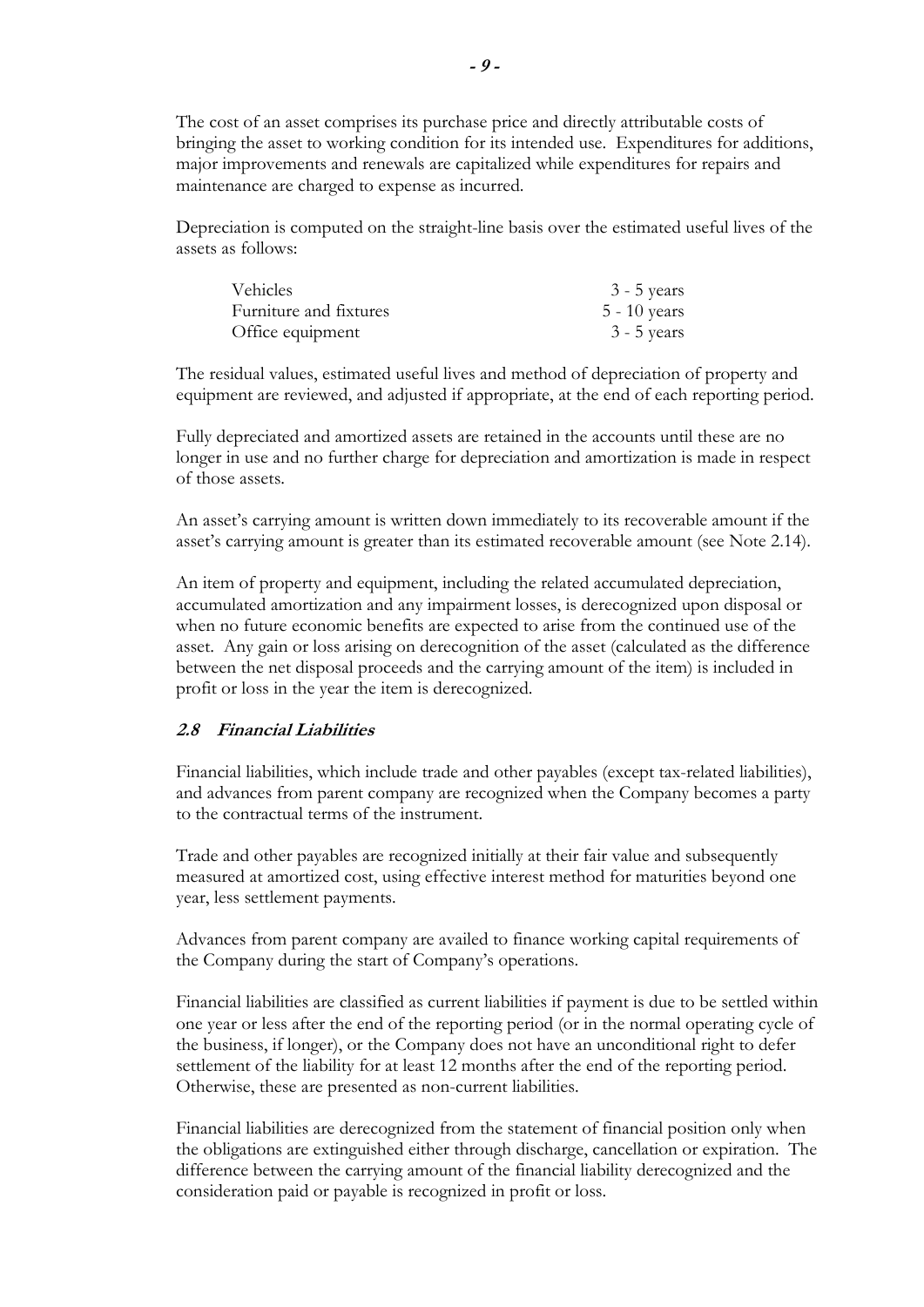### **2.9 Offsetting Financial Instruments**

Financial assets and financial liabilities are offset and the resulting net amount, considered as a single financial asset or financial liability, is reported in the statement of financial position when the Company currently has legally enforceable right to set-off the recognized amounts and there is an intention to settle on a net basis, or realize the asset and settle the liability simultaneously. The right of set-off must be available at the end of the reporting period, that is, it is not contingent on future event. It must also be enforceable in the normal course of business, in the event of default, and in the event of insolvency or bankruptcy; and, must be legally enforceable for both entity and all counterparties to the financial instruments.

### **2.10 Provisions and Contingencies**

Provisions are recognized when present obligations will probably lead to an outflow of economic resources and they can be estimated reliably even if the timing or amount of the outflow may still be uncertain. A present obligation arises from the presence of a legal or constructive commitment that has resulted from past events.

Provisions are measured at the estimated expenditure required to settle the present obligation, based on the most reliable evidence available at the end of the reporting period, including the risks and uncertainties associated with the present obligation. Where there are a number of similar obligations, the likelihood that an outflow will be required in settlement is determined by considering the class of obligations as a whole. When time value of money is material, long-term provisions are discounted to their present values using a pretax rate that reflects market assessments and the risks specific to the obligation. Provisions are reviewed at the end of each reporting period and adjusted to reflect the current best estimate.

In those cases where the possible outflow of economic resource as a result of present obligations is considered improbable or remote, or the amount to be provided for cannot be measured reliably, no liability is recognized in the financial statements. Similarly, possible inflows of economic benefits to the Company that do not yet meet the recognition criteria of an asset are considered contingent assets, hence, are not recognized in the financial statements. On the other hand, any reimbursement that the Company can be virtually certain to collect from a third party with respect to the obligation is recognized as a separate asset not exceeding the amount of the related provision.

# **2.11 Revenue and Expense Recognition**

Revenue comprises revenue from sale of pharmaceutical products.

To determine whether to recognize revenue, the Company follows a five-step process:

- *(a)* identifying the contract with a customer;
- *(b)* identifying the performance obligation;
- *(c)* determining the transaction price;
- *(d)* allocating the transaction price to the performance obligations; and,
- *(e)* recognizing revenue when/as performance obligations are satisfied.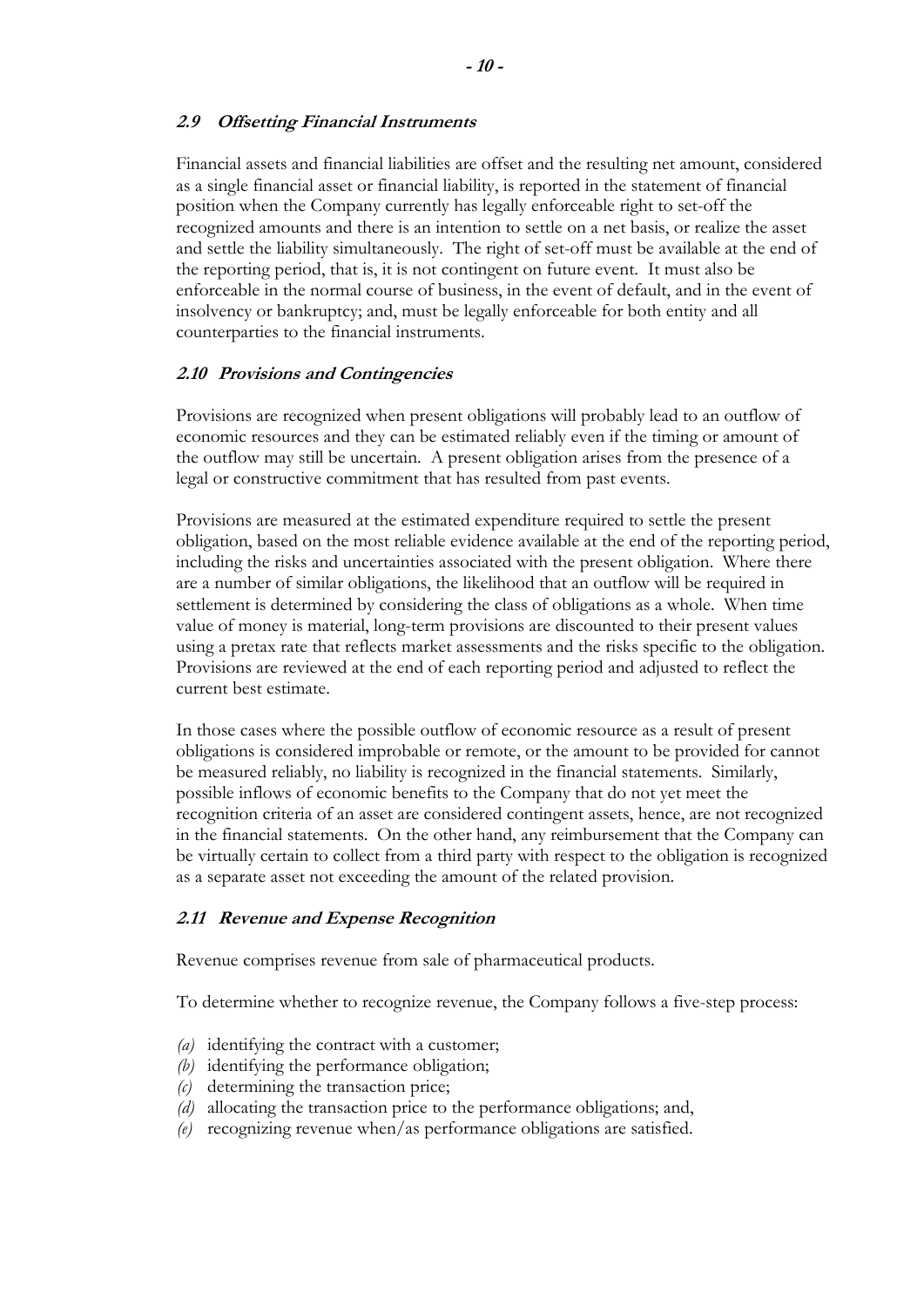The Company determines whether a contract with customer exists by evaluating whether the following gating criteria are present:

- (i) the parties to the contract have approved the contract either in writing, orally or in accordance with other customary business practices;
- (ii) each party's rights regarding the goods or services to be transferred or performed can be identified;
- (iii) the payment terms for the goods or services to be transferred or performed can be identified;
- (iv) the contract has commercial substance (i.e., the risk, timing or amount of the future cash flows is expected to change as a result of the contract); and,
- (v) collection of the consideration in exchange of the goods and services is probable.

Revenue is recognized only when (or as) the Company satisfies a performance obligation by transferring control of the promised goods or services to a customer. The transfer of control can occur over time or at a point in time.

A performance obligation is satisfied at a point in time unless it meets one of the following criteria, in which case it is satisfied over time:

- the customer simultaneously receives and consumes the benefits provided by the Company's performance as the Company performs;
- the Company's performance creates or enhances an asset that the customer controls as the asset is created or enhanced; and,
- the Company's performance does not create an asset with an alternative use to the Company and the entity has an enforceable right to payment for performance completed to date.

Revenue from sale of goods is recognized when the control over the goods has been transferred at a point in time to the customer, i.e., generally when the customer has acknowledged delivery of goods. Invoices for goods transferred are due upon receipt by the customer. The significant judgments in determining the timing of satisfaction of the performance obligation is disclosed in Note 3.1(a).

Costs and expenses are recognized in profit or loss upon utilization of goods or services or at the date they are incurred.

# **2.12 Leases – Company as a Lessee**

### *(a) Accounting for Leases in Accordance with PFRS 16 (2019)*

For any new contracts entered into on or after January 1, 2019, the Company considers whether a contract is, or contains, a lease. A lease is defined as a contract, or part of a contract, that conveys the right to use an asset (the underlying asset) for a period of time in exchange for consideration. To apply this definition, the Company assesses whether the contract meets three key evaluations which are whether:

• the contract contains an identified asset, which is either explicitly identified in the contract or implicitly specified by being identified at the time the asset is made available to the Company;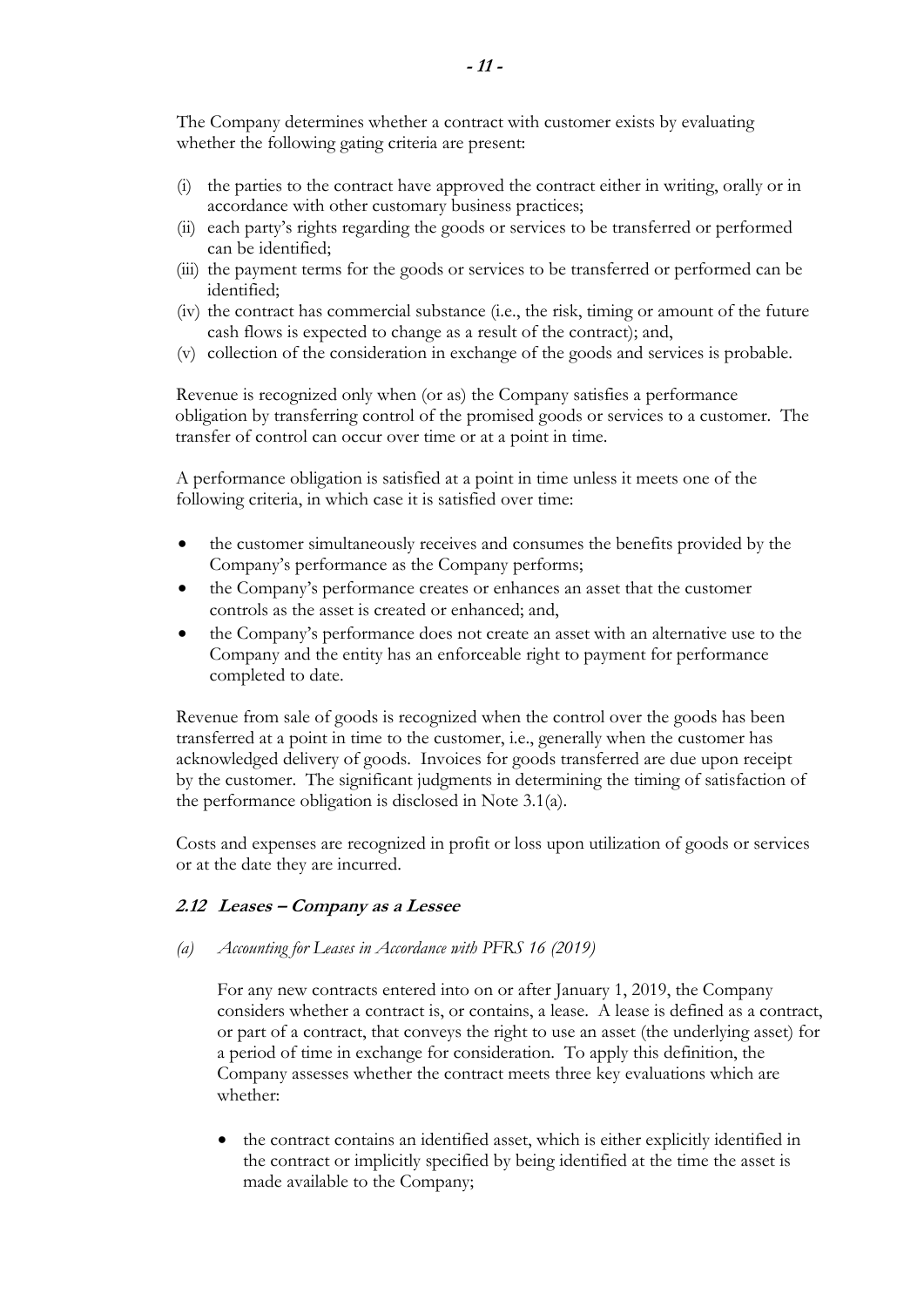- the Company has the right to obtain substantially all of the economic benefits from use of the identified asset throughout the period of use, considering its rights within the defined scope of the contract; and,
- the Company has the right to direct the use of the identified asset throughout the period of use. The Company assess whether it has the right to direct 'how and for what purpose' the asset is used throughout the period of use.

The Company has only one lease contract as a lessee which pertains to a lease of office space for a period of one year, renewable upon mutual agreement of both parties. The Company elected to account for such lease using the practical expedient wherein instead of recognizing a right-of-use asset and lease liability, the payments in relation to these are recognized as an expense in profit or loss on a straight-line basis over the lease term.

*(b) Accounting for Leases in Accordance with PAS 17 (2018)* 

Leases which do not transfer to the Company substantially all the risks and benefits of ownership of the asset are classified as operating leases. Operating lease payments (net of any incentive received from the lessor) are recognized as expense in the profit or loss on a straight-line basis over the lease term.

The Company determines whether an arrangement is, or contains, a lease based on the substance of the arrangement. It makes an assessment of whether the fulfilment of the arrangement is dependent on the use of a specific asset or assets and the arrangement conveys a right to use the asset.

### **2.13 Foreign Currency Transactions and Translation**

The accounting records of the Company are maintained in Philippine pesos. Foreign currency transactions during the year are translated into the functional currency at exchange rates which approximate those prevailing on transaction dates.

Foreign currency gains and losses resulting from the settlement of such transactions and from the translation at year-end exchange rates of monetary assets and liabilities denominated in foreign currencies are recognized in profit or loss.

### **2.14 Impairment of Non-financial Assets**

The Company's property and equipment, and other non-financial assets are subject to impairment testing. All individual assets are tested for impairment whenever events or changes in circumstances indicate that the carrying amount may not be recoverable.

For purposes of assessing impairment, assets are grouped at the lowest levels for which there are separately identifiable cash flows (cash-generating units). As a result, some assets are tested for impairment either individually or at the cash-generating unit level.

Impairment loss is recognized for the amount by which the asset's or cash-generating unit's carrying amount exceeds its recoverable amounts which is the higher of its fair value less costs to sell and its value in use. In determining value in use, management estimates the expected future cash flows from each cash-generating unit and determines the suitable interest rate in order to calculate the present value of those cash flows. The data used for impairment testing procedures are directly linked to the Company's latest approved budget, adjusted as necessary to exclude the effects of asset enhancements.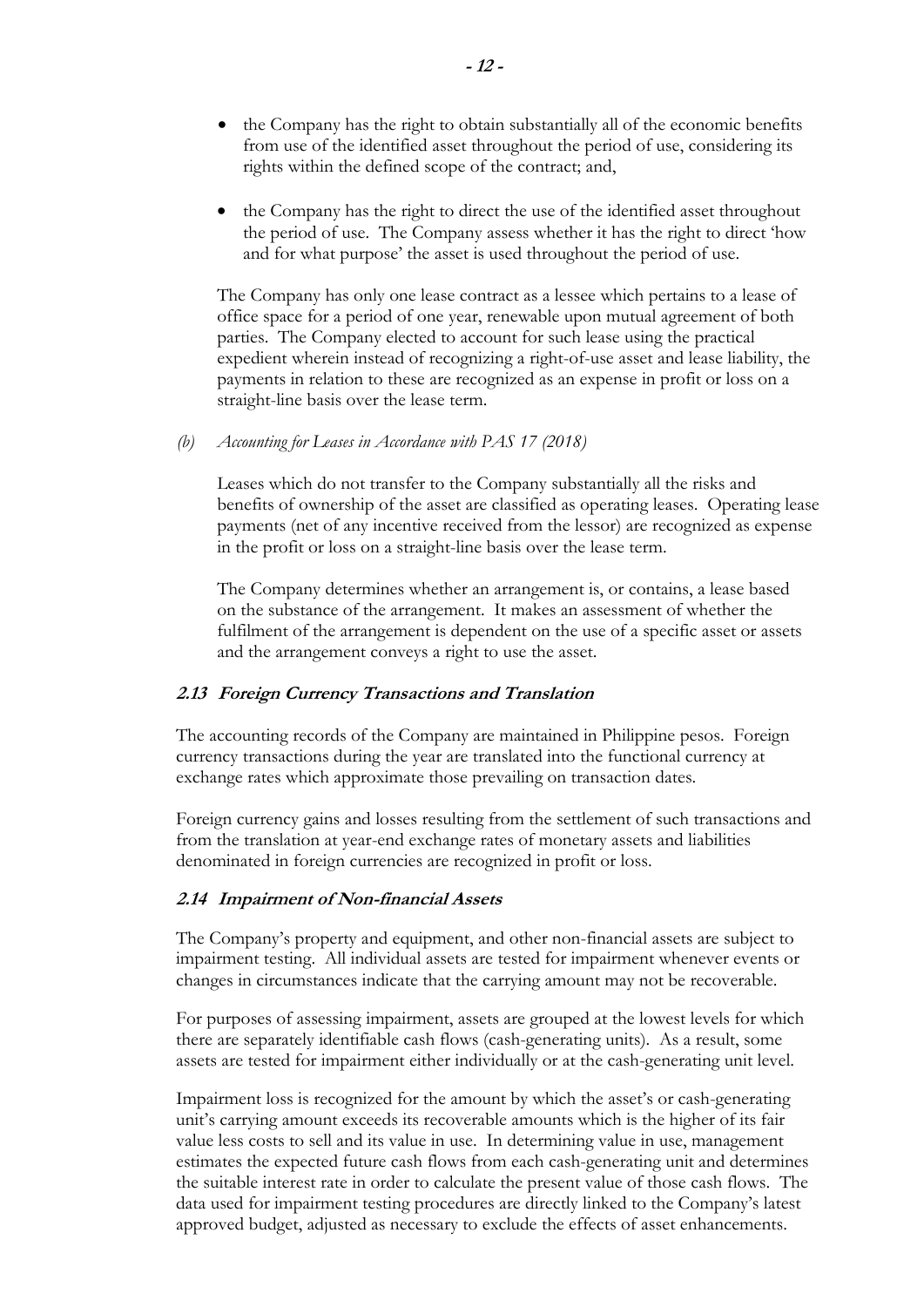Discount factors are determined individually for each cash-generating unit and reflect management's assessment of respective risk profiles, such as market and asset-specific risk factors.

All assets are subsequently reassessed for indications that an impairment loss previously recognized may no longer exist. An impairment loss is reversed if the asset's or cash-generating unit's recoverable amount exceeds its carrying amount.

# **2.15 Employee Benefits**

The Company provides post-employment benefits to employees through contribution plans and defined benefit, and other employee benefits which are discussed below.

*(a) Defined Contribution Plan*

A defined contribution plan is a post-employment plan under which the Company pays fixed contributions into an independent entity (i.e., Social Security System). The Company has no legal or constructive obligations to pay further contributions after payment of the fixed contribution. The contributions recognized in respect of defined contribution plans are expensed as they fall due. Liabilities and assets may be recognized if underpayment or prepayment has occurred and are included in current liabilities or current assets as they are normally of a short-term nature.

# *(b) Post-employment Defined Benefit Plan*

A defined benefit plan is a post-employment plan that defines an amount of post-employment benefit that an employee will receive on retirement, usually dependent on one or more factors such as age, years of service and salary. The legal obligation for any benefits from this kind of post-employment plan remains with the Company, even if plan assets for funding the defined benefit plan have been acquired.

The liability recognized in the statement of financial position for the defined benefit post-employment plan is the present value of the defined benefit obligation.

In 2020 and 2019, the Company did not have a formal retirement benefit plan yet; however, it already started to compute and accrue retirement benefit obligation based on the provisions of Republic Act (R.A.) No. 7641, *The Retirement Pay Law*, which covers all qualified employees.

# **2.16 Income Taxes**

Tax expense recognized in profit or loss comprises the sum of current tax and deferred tax not recognized in other comprehensive income or directly in equity, if any.

Current tax assets or current tax liabilities comprise those claims from, or obligations to, fiscal authorities relating to the current or prior reporting period, that are uncollected or unpaid at the end of the reporting period. They are calculated according to the tax rates and tax laws applicable to the fiscal periods to which they relate, based on the taxable profit for the year. All changes to current tax assets or liabilities are recognized as a component of tax expense in profit or loss.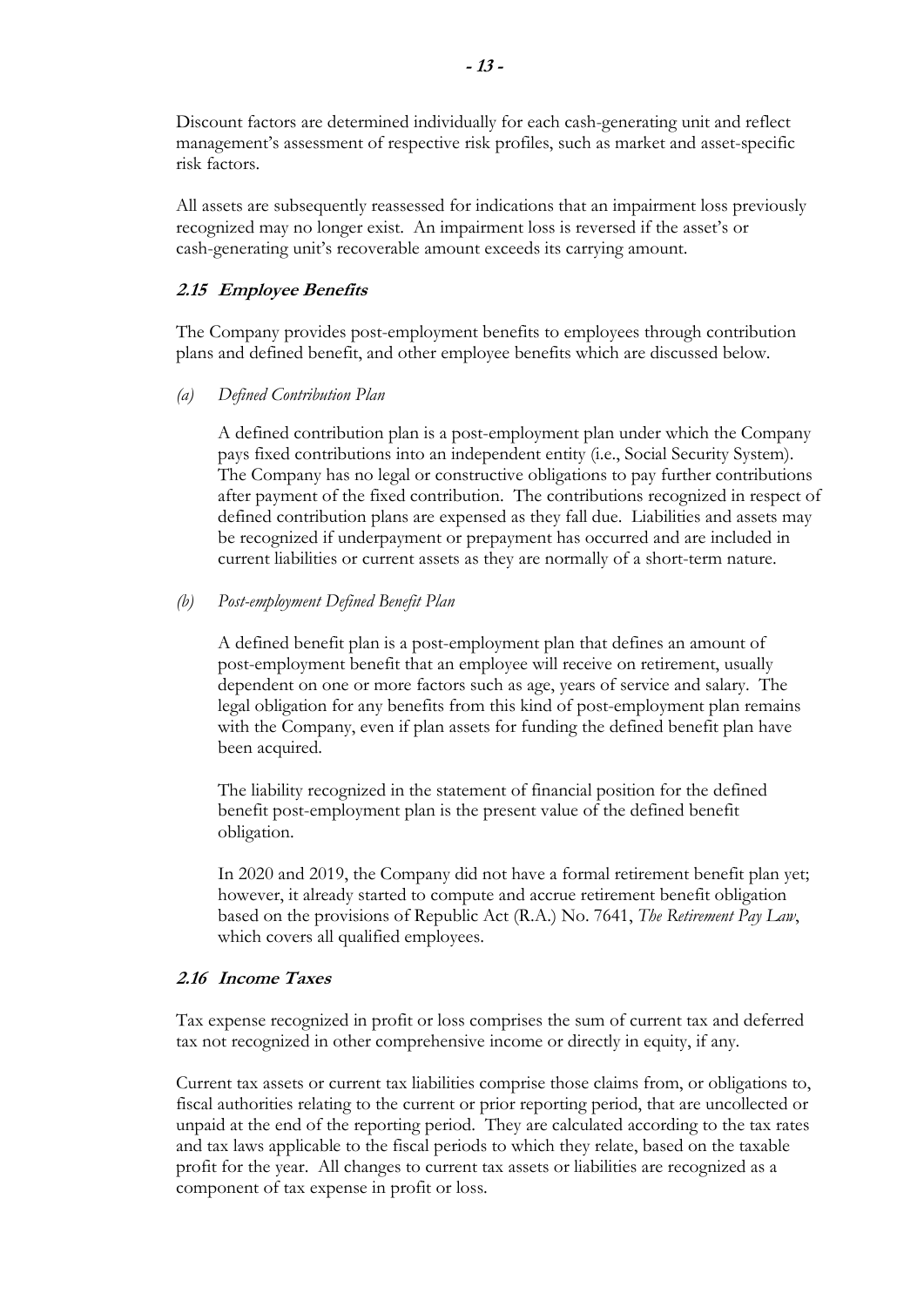Deferred tax is accounted for using the liability method on temporary differences at the end of the reporting period between the tax base of assets and liabilities and their carrying amounts for financial reporting purposes. Under the liability method, with certain exceptions, deferred tax liabilities are recognized for all taxable temporary differences and deferred tax assets are recognized for all deductible temporary differences and the carryforward of unused tax losses and unused tax credits to the extent that it is probable that taxable profit will be available against which the deductible temporary differences can be utilized. Unrecognized deferred tax assets are reassessed at the end of each reporting period and are recognized to the extent that it has become probable that future taxable profit will be available to allow such deferred tax assets to be recovered.

Deferred tax assets and deferred tax liabilities are measured at the tax rates that are expected to apply to the period when the asset is realized or the liability is settled provided such tax rates have been enacted or substantively enacted at the end of the reporting period.

The carrying amount of deferred tax assets is reviewed at the end of each reporting period and reduced to the extent that it is probable that sufficient taxable profit will be available to allow all or part of the deferred tax asset to be utilized.

The measurement of deferred tax assets and deferred tax liabilities reflects the tax consequences that would follow from the manner in which the Company expects, at the end of the reporting period, to recover or settle the carrying amount of its assets and liabilities.

Most changes in deferred tax assets or deferred tax liabilities are recognized as a component of tax expense in profit or loss, except to the extent that it relates to items recognized in other comprehensive income or directly in equity. In this case, the tax is also recognized in other comprehensive income or directly in equity, respectively.

Deferred tax assets and deferred tax liabilities are offset if the Company has a legally enforceable right to set-off current tax assets against current tax liabilities and the deferred taxes relate to the same entity and the same taxation authority.

# **2.17 Related Party Transactions and Relationships**

Related party transactions are transfer of resources, services or obligations between the Company and its related parties, regardless whether a price is charged.

Parties are considered to be related if one party has the ability to control the other party or exercise significant influence over the other party in making financial and operating decisions. These parties include: (a) individuals owning, directly or indirectly through one or more intermediaries, control or are controlled by, or under common control with the Company; (b) associates; and, (c) individuals owning, directly or indirectly, an interest in the voting power of the Company that gives them significant influence over the Company and close members of the family of any such individual.

In considering each possible related party relationship, attention is directed to the substance of the relationship and not merely on the legal form.

# **2.18 Capital Deficiency**

Capital stock represents the nominal value of shares that have been issued.

Deficit represent all current and prior period results of operations as reported in the profit or loss section of statement of comprehensive income.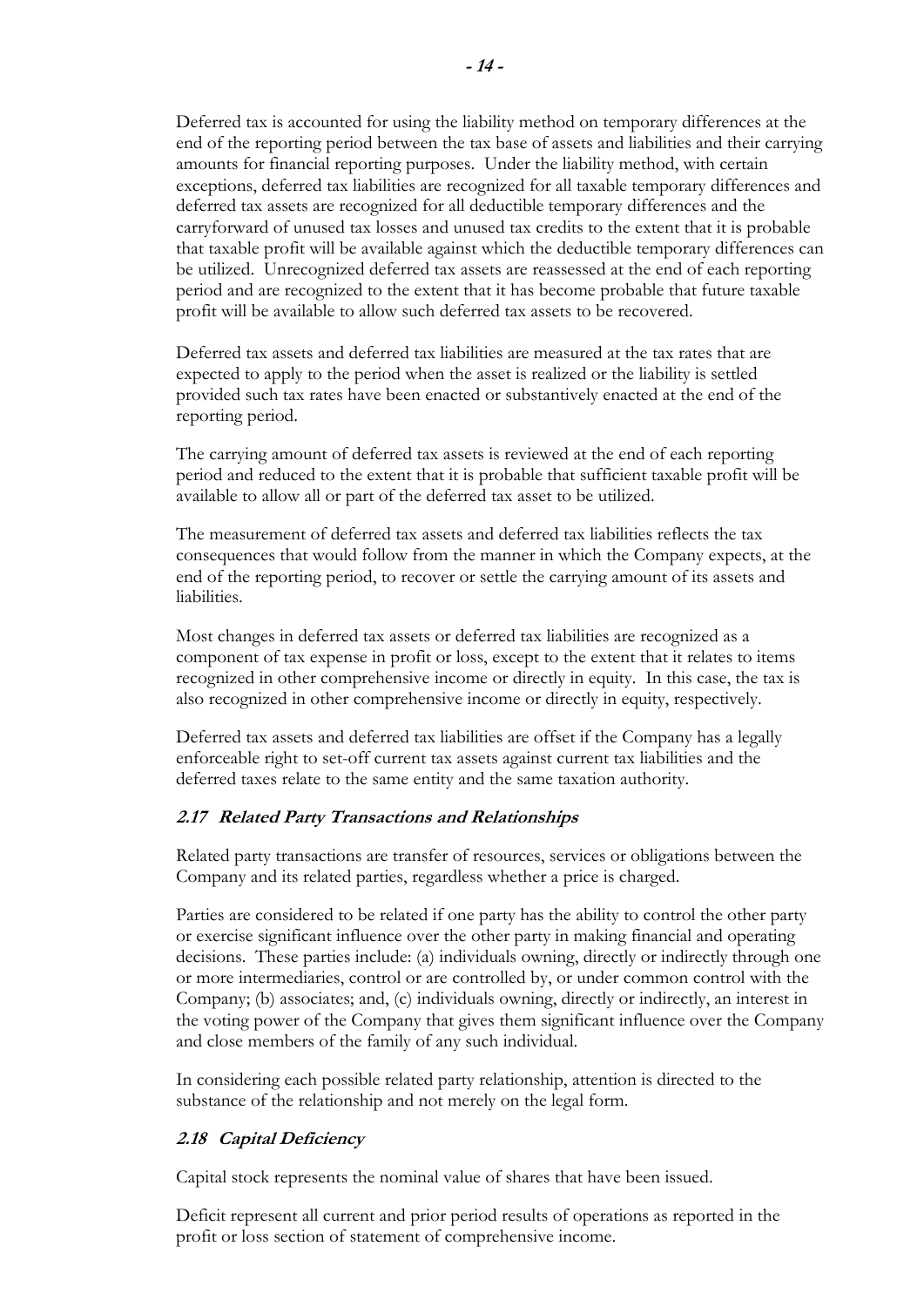# **2.19 Events After the End of the Reporting Period**

Any post-year-end event that provides additional information about the Company's financial position at the end of the reporting period (adjusting event) is reflected in the financial statements. Post-year-end events that are not adjusting events, if any, are disclosed when material to the financial statements.

# **3. SIGNIFICANT ACCOUNTING JUDGMENTS AND ESTIMATES**

The Company's financial statements prepared in accordance with PFRS require management to make judgments and estimates that affect amounts reported in the financial statements and related notes. Judgments and estimates are continually evaluated and are based on historical experience and other factors, including expectations of future events that are believed to be reasonable under circumstances. Actual results may ultimately differ from these estimates.

# **3.1 Critical Management Judgments in Applying Accounting Policies**

In the process of applying the Company's accounting policies, management has made the following judgments, apart from those involving estimation, which have the most significant effect on the amounts recognized in the financial statements:

# *(a) Determination of Timing of Satisfaction of Performance Obligations*

The Company determines that its revenue from sale of goods shall be recognized at a point in time when the control of the goods has been transferred to the customer, i.e., generally when the customer has acknowledged delivery of the goods.

# *(b) Determination of ECL on Trade and Other Receivables*

The Company uses a provision matrix to calculate ECL for trade and other receivables. The provision rates are based on days past due for groupings of various customer segments that have similar loss patterns.

The provision matrix is based on the Company's historical observed default rates. The Company's management intends to regularly calibrate (i.e., on an annual basis) the matrix to consider the historical credit loss experience with forward-looking information (i.e., forecast economic conditions). Details about the ECL on the Company's trade and other receivables are disclosed in Note 18.3(b).

*(c) Recognition of Provisions and Contingencies* 

Judgment is exercised by management to distinguish between provisions and contingencies. Policies on recognition of provisions and contingencies are discussed in Note 2.10 and disclosures on relevant provisions and contingencies are presented in Note 17.

# **3.2 Key Sources of Estimation Uncertainty**

Discussed in the succeeding pages are the key assumptions concerning the future and other key sources of estimation uncertainty at the end of the reporting period that have a significant risk of causing a material adjustment to the carrying amounts of assets and liabilities within the next reporting period.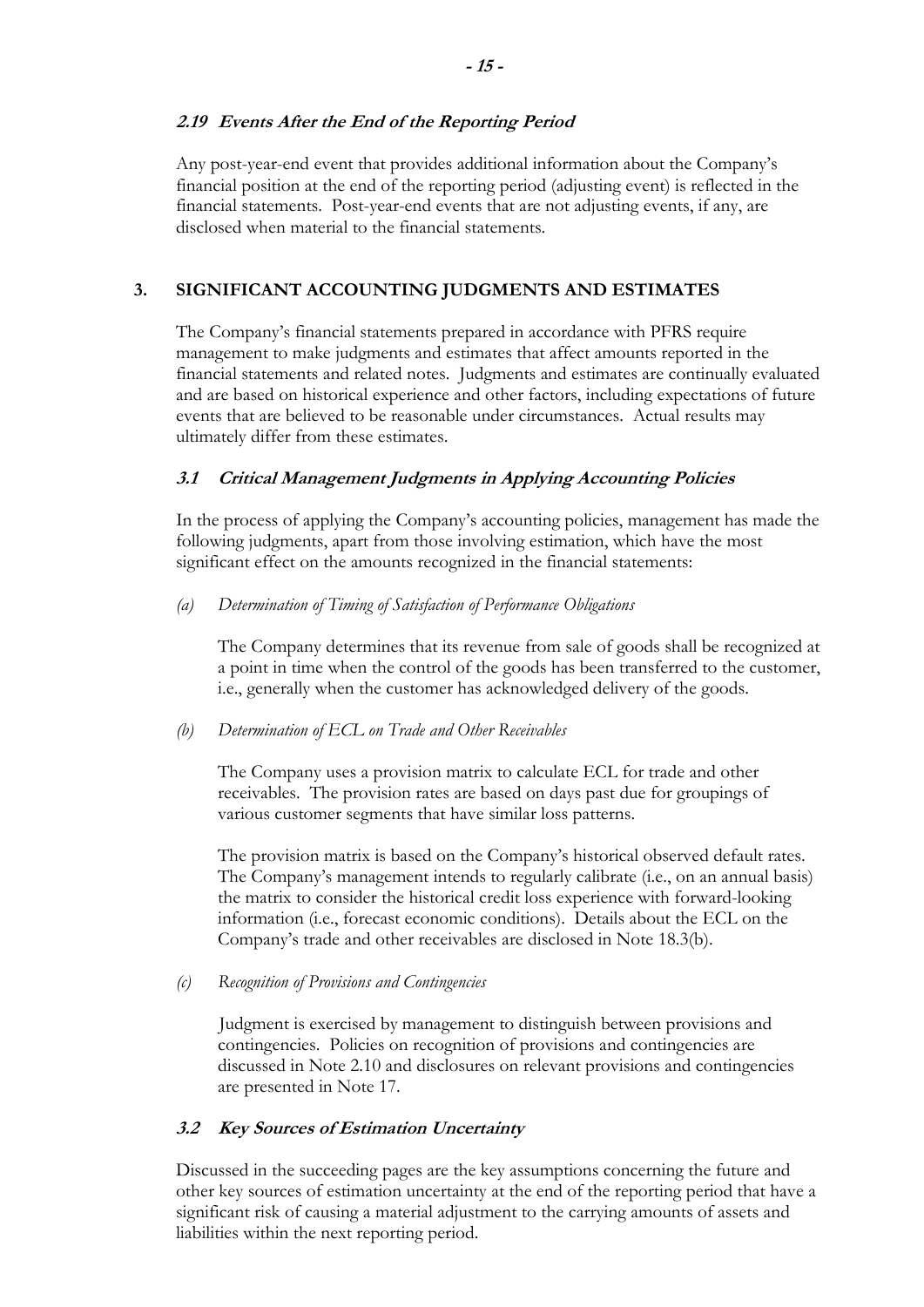*(a) Estimation of Allowance for ECL* 

The measurement of the allowance for ECL on financial assets at amortized cost is an area that requires the use of significant assumptions about the future economic conditions and credit behavior (e.g., likelihood of customers defaulting and the resulting losses). Explanation of the inputs, assumptions and estimation used in measuring ECL is further detailed in Note 18.3.

### *(b) Estimation of Amounts Involving Right of Return*

The Company's contract of sale has variable consideration which is the right of return given to the customers within a specified period. Given the large number of contracts of the same characteristics, the Company considered the expected value method under the provisions of PFRS 15 which better predicts the amounts of consideration it will be required to return and receive involving the customer's right of return.

The carrying amount of the return liabilities as at March 31, 2020 and 2019 is presented as part of Trade and Other Payables account in the statements of financial position (see Note 9).

*(c) Determination of Net Realizable Value of Inventories* 

In determining the net realizable value of inventories, management takes into account past experience and other factors affecting the net realizable value of inventory items. Future realization of the carrying amounts of inventories as presented in Note 6 is evaluated on a continuous basis throughout the year. Both aspects are considered key sources of estimation uncertainty and may cause significant adjustments to the Company's inventories within the next reporting period.

*(d) Determination of Realizable Amount of Deferred Tax Assets* 

The Company reviews its deferred tax assets at the end of each reporting period and reduces the carrying amount to the extent that it is no longer probable that sufficient taxable profit will be available to allow all or part of the deferred tax asset to be utilized. Management assessed that the deferred tax assets as at March 31, 2020 and 2019 may not be fully utilized in the subsequent reporting periods. Accordingly, deferred tax assets were not recognized. The carrying value of deferred tax assets is disclosed in Note 14.

### *(e) Impairment of Non-financial Assets*

In assessing impairment, management estimates the recoverable amount of each asset or a cash-generating unit based on expected future cash flows and uses an interest rate to calculate the present value of those cash flows. Estimation uncertainty relates to assumptions about future operating results and the determination of a suitable discount rate (see Note 2.14). Though management believes that the assumptions used in the estimation of fair values reflected in the financial statements are appropriate and reasonable, significant changes in these assumptions may materially affect the assessment of recoverable values and any resulting impairment loss could have a material adverse effect on the results of operations.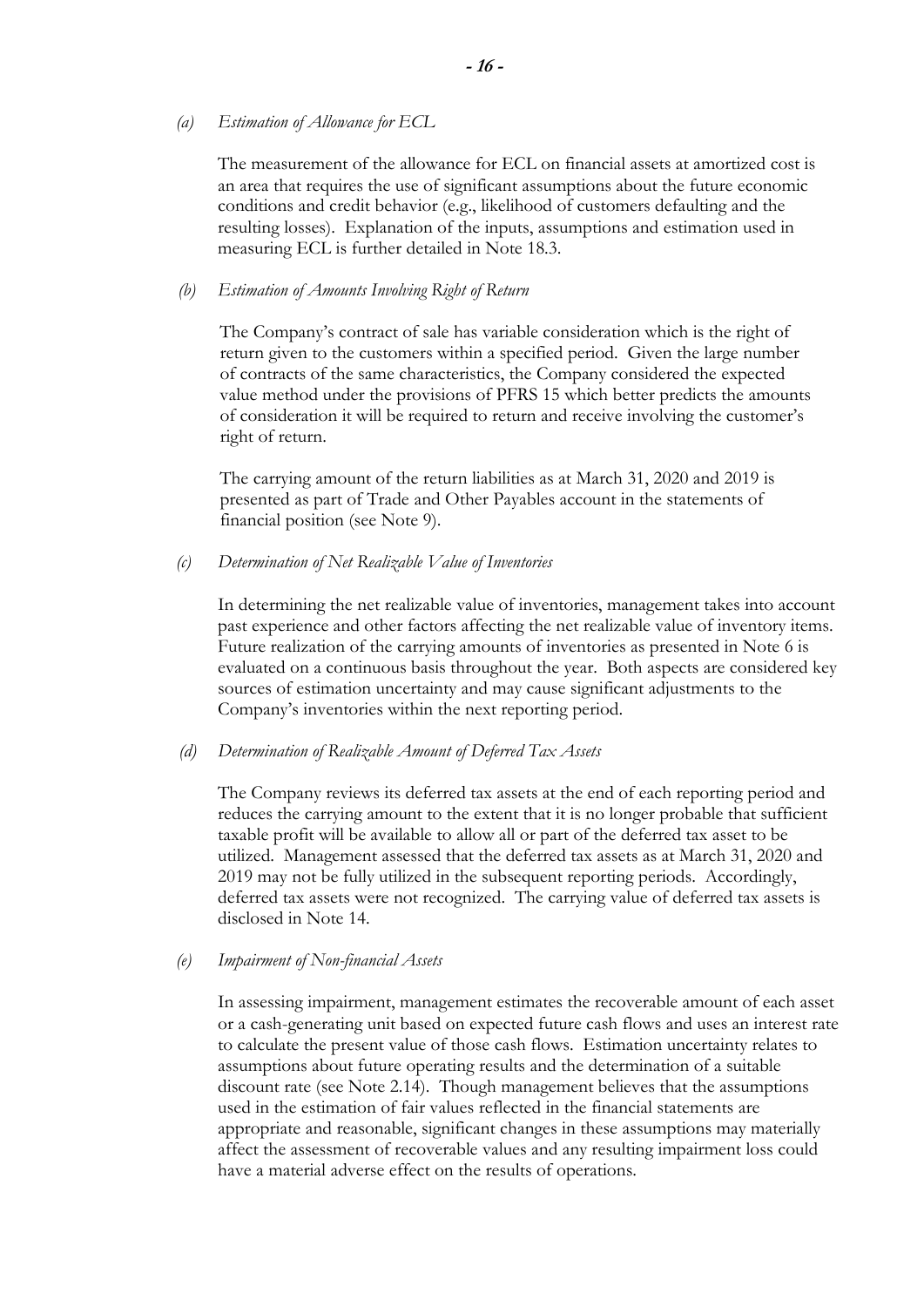No impairment losses are necessary to be recognized in 2020 and 2019 on the Company's property and equipment, and other non-financial assets based on the management's assessment.

### *(f) Estimation of Useful Lives of Intangible Asset, and Property and Equipment*

The Company estimates the useful lives of intangible asset, and property and equipment based on the period over which the assets are expected to be available for use. The estimated useful lives of property and equipment are reviewed periodically and are updated if expectations differ from previous estimates due to physical wear and tear, technical or commercial obsolescence and legal or other limits on the use of the assets.

The carrying amounts of intangible assets, and property and equipment are presented in Notes 7 and 8, respectively. Based on management's assessment as at March 31, 2020 and 2019, there is no change in estimated useful lives of those assets during those years. Actual results, however, may vary due to changes in estimates brought about by changes in factors mentioned above.

#### *(g) Valuation of Post-employment Benefit*

A defined benefit plan is a post-employment plan that defines an amount of post-employment benefit that an employee will receive on retirement, usually dependent on one or more factors such as age, years of service and salary. In determining the post-employment obligation, management makes an estimate of salary increases, determine the appropriate discount rate to use in the present value calculation, and the number of employees expected to leave before they receive the benefits.

As at March 31, 2020, the Company does not have a formal post-employment benefit plan; however, it computes post-employment benefit obligation based on the provisions of R.A. No. 7641 which covers all regular full-time employees. Management believes that the obligation computed under R.A. No. 7641 will not materially differ had it been actuarially determined.

## **4. CASH**

This account includes the following:

|                              | 2020        |                                    |
|------------------------------|-------------|------------------------------------|
| Cash in bank<br>Cash on hand | P<br>35,000 | 50,758,227 P 15,776,163<br>558,450 |
|                              | 50,793,227  | <u>16,334,613</u>                  |

Cash in bank generally earns interest based on daily bank deposit rates. Interest earned from cash in bank is reported as part of Interest income under Other Income (Charges) in the statements of comprehensive income (see Note 12).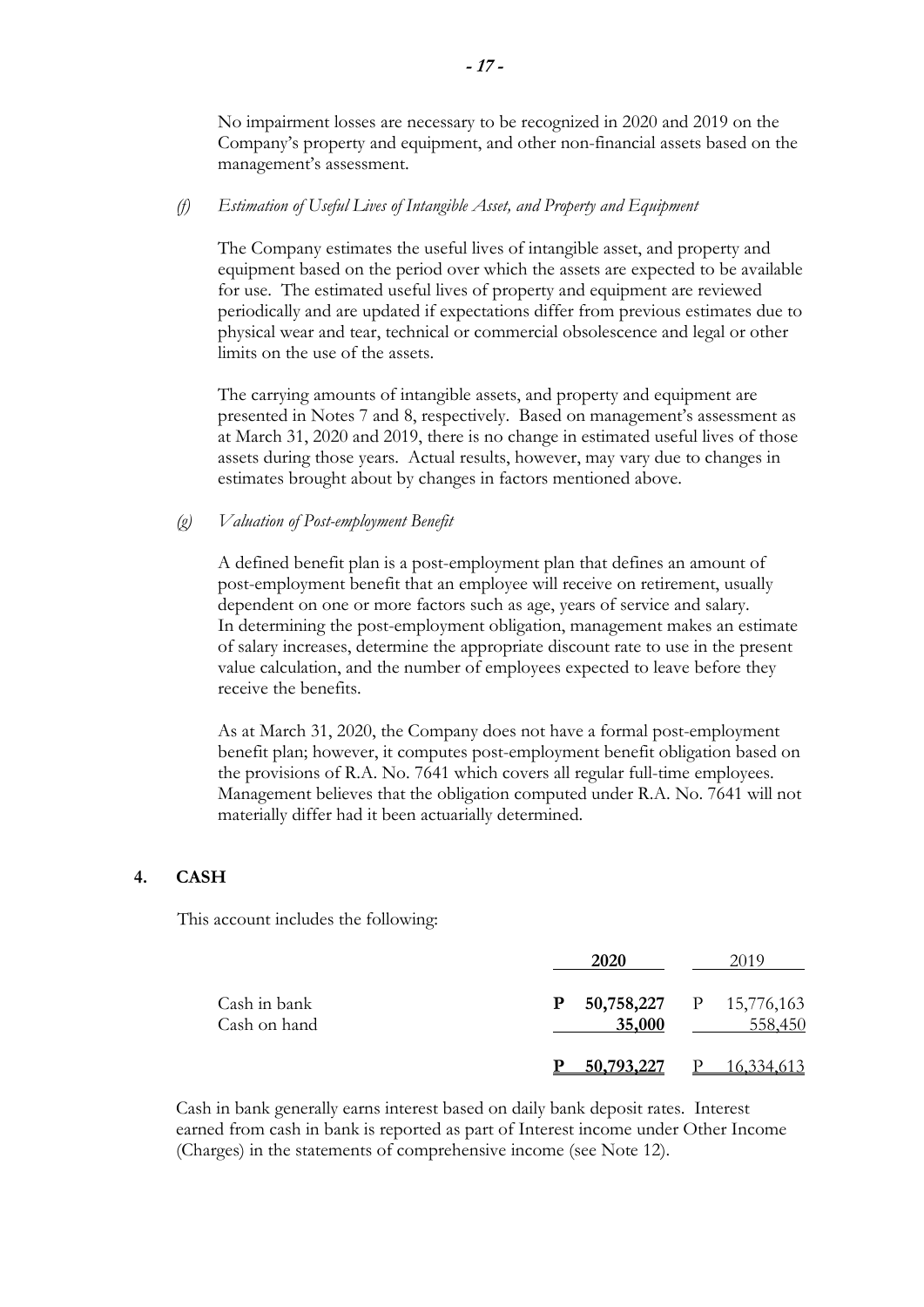#### **5. TRADE AND OTHER RECEIVABLES**

This account is composed of the following:

|                          | 2020               | 2019       |
|--------------------------|--------------------|------------|
| Trade receivables        | 107,713,567<br>P   | 92,686,951 |
| Advances to employees    | 553,383            | 792,472    |
| Advances to suppliers    | 304,464            | 7,200      |
| Others                   | 178,972            | 103,408    |
|                          | 108,750,386        | 93,590,031 |
| Allowance for impairment | 3,046,965)         | 934,359    |
|                          | <u>105,703,421</u> |            |

Advances to employees includes salary advances given to certain employees subject to annual interest rate of 12%. Interest income earned from salary advances is recognized as part of Interest income under Other Income (Charges) in the statements of comprehensive income (see Note 12).

All of the Company's trade and other receivables have been reviewed for impairment. Certain trade receivables were found to be impaired; hence, adequate amounts of allowance for impairment have been recognized. The net carrying value of trade and other receivables is considered a reasonable approximation of fair value. Trade receivables have contractual terms of 30 days and do not bear any interest.

A reconciliation of the allowance for impairment at the beginning and end of 2020 and 2019 is shown below.

|                                                              | Note | 2020                 | 2019 |                      |
|--------------------------------------------------------------|------|----------------------|------|----------------------|
| Balance at beginning of year<br>Impairment loss<br>Write-off |      | 934,359<br>2,112,606 | P    | 1,289,369<br>355,010 |
| Balance at end of year                                       |      | 3,046,965            |      | 934,359              |

#### **6. INVENTORIES**

The details of inventories as at March 31 are as follows:

|                                                        | 2020<br>2019                                                               |
|--------------------------------------------------------|----------------------------------------------------------------------------|
| Finished goods:<br>At cost<br>At net realizable value: | 80,829,342<br>p<br>62,044,511                                              |
| Cost<br>Allowance for impairment                       | 8,798,759<br>18,429,811<br>8,747,889)<br>8,516,828)<br>50,870<br>9,912,983 |
|                                                        | 80,880,212                                                                 |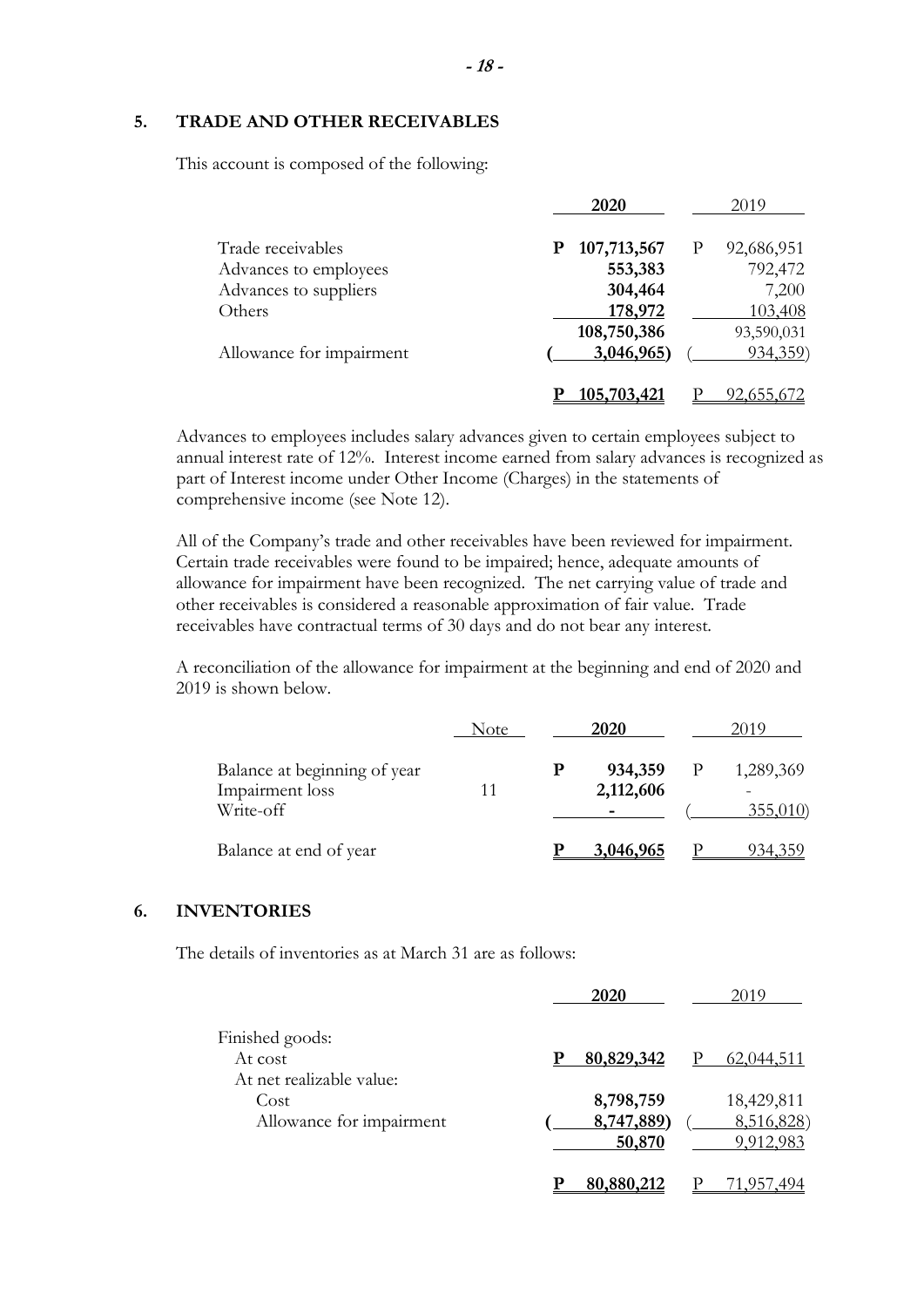Movements in allowance for inventory obsolescence consist of:

|                                                | Note | 2020                   |   | 2019                            |
|------------------------------------------------|------|------------------------|---|---------------------------------|
| Balance at beginning of year                   |      | 8,516,828              | P | 2,533,954                       |
| Loss on inventory<br>obsolescence<br>Write-off | 11   | 3,557,474<br>3,326,413 |   | 7,590,977<br><u>1,608,103</u> ) |
| Balance at end of year                         |      | 8,747,889              |   |                                 |

# **7. OTHER ASSETS**

This account is composed of the following:

|                                        | <b>Notes</b> |           | 2020      |   | 2019      |
|----------------------------------------|--------------|-----------|-----------|---|-----------|
| Current:<br>Deferred input value-added |              |           |           |   |           |
| tax (VAT)                              | 23(b)        | ${\bf P}$ | 458,913   | P | 946,503   |
| Refundable deposit                     | 17.1         |           | 578,687   |   |           |
| Creditable withholding tax             |              |           | 409,120   |   | 498,360   |
| Prepaid expenses                       |              |           | 208,355   |   | 1,700,385 |
|                                        |              |           | 1,655,075 |   | 3,145,248 |
| Non-current:                           |              |           |           |   |           |
| Deferred input VAT                     | 23(b)        |           | 1,110,417 |   |           |
| Refundable deposits                    | 17.1         |           | 1,064,772 |   | 1,639,527 |
| Computer software - net                |              |           | 290,988   |   | 189,970   |
|                                        |              |           | 2,466,177 |   | 1,829,497 |
|                                        |              |           | 4,121,252 |   |           |

Prepaid expenses include prepayments for advertising, insurance, and supplies availed of by the Company.

Refundable deposits classified as non-current assets mainly include deposits for fleet cards and deposits to doctors.

Movements of computer software as at March 31, 2020 and 2019 are shown below.

|                                                                                                         | Note |           | 2020                          | 2019                         |
|---------------------------------------------------------------------------------------------------------|------|-----------|-------------------------------|------------------------------|
| Beginning balance, net of<br>accumulated amortization<br>Additions<br>Amortization charges for the year | -11  | ${\bf P}$ | 189,970<br>160,000<br>58,982) | 216,667<br>22,767<br>49,464) |
| Ending balance, net of<br>accumulated amortization                                                      |      |           | 290.988                       |                              |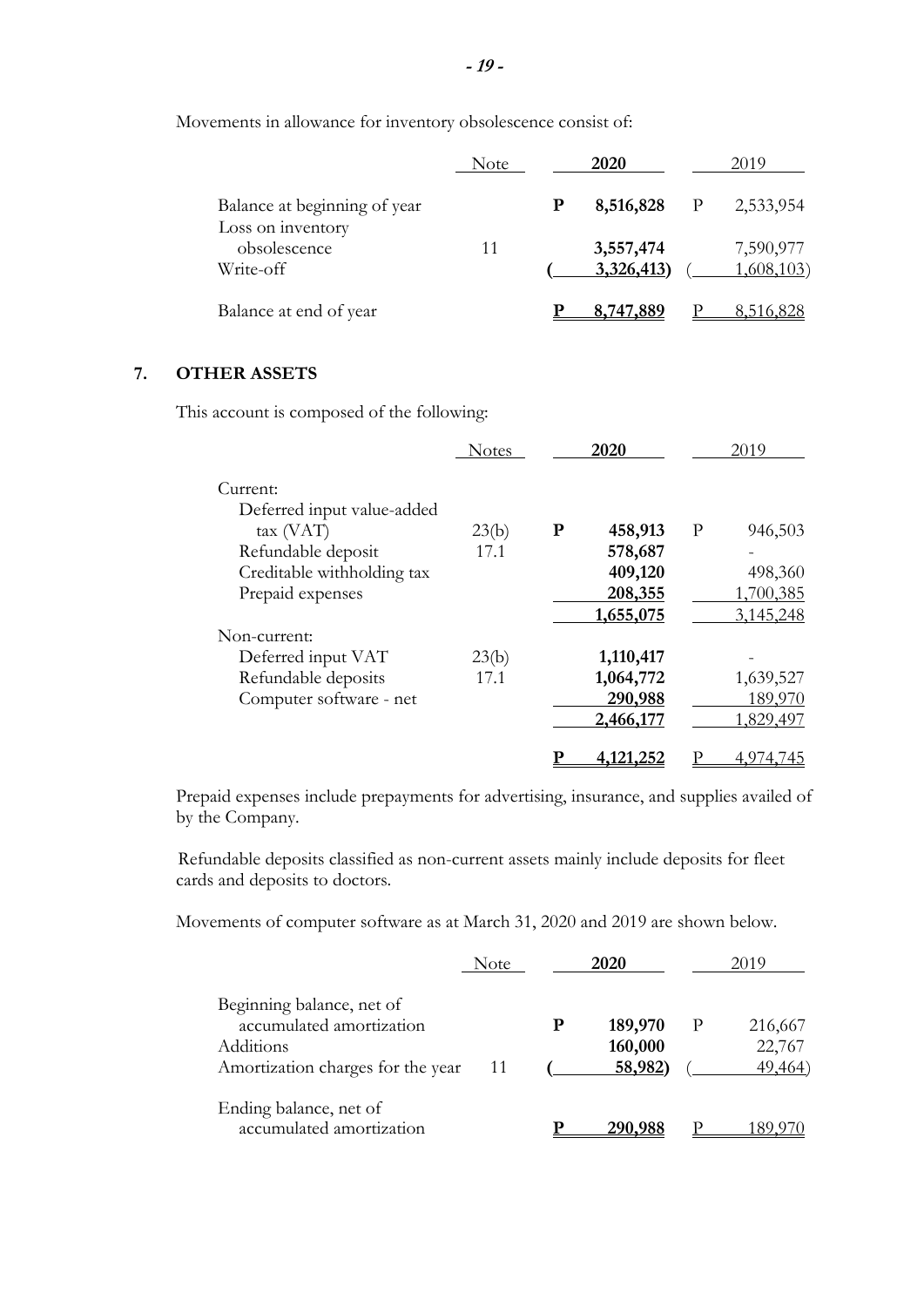### **8. PROPERTY AND EQUIPMENT**

The gross carrying amounts and the accumulated depreciation of property and equipment at the beginning and end of 2020 and 2019 are shown below.

|                          |   | Vehicles       |              | Furniture and<br><b>Fixtures</b> |   | Office<br>Equipment |   | Total       |
|--------------------------|---|----------------|--------------|----------------------------------|---|---------------------|---|-------------|
| March 31, 2020           |   |                |              |                                  |   |                     |   |             |
| Cost                     | P | 23,794,574     | P            | 2,426,795                        | P | 2,858,175           | P | 29,079,544  |
| Accumulated depreciation |   | 9,013,293)     |              | 2,143,086)                       |   | 1,870,411)          |   | 13,026,790) |
| Net carrying amount      |   | 14,781,281     |              | 283,709                          |   | 987,764             | P | 16,052,754  |
| March 31, 2019           |   |                |              |                                  |   |                     |   |             |
| Cost                     | P | 20,961,664     | $\mathbf{P}$ | 2,337,913                        | P | 2,829,782           | P | 26,129,359  |
| Accumulated depreciation |   | $11,719,153$ ) |              | $2,044,300$ )                    |   | 1,650,180           |   | 15,413,633) |
| Net carrying amount      |   | 9,242,511      |              | 293,613                          |   | 1,179,602           |   | 10,715,726  |
| April 1, 2018            |   |                |              |                                  |   |                     |   |             |
| Cost                     | P | 20,528,372     | P            | 2,337,912                        | P | 2,627,997           | P | 25,494,281  |
| Accumulated depreciation |   | 15,601,160)    |              | 1,678,597)                       |   | 1,447,693)          |   | 18,727,450) |
| Net carrying amount      |   | 4,927,212      |              | 659,315                          |   | 1,180,304           |   | 6,766,831   |

 A reconciliation of the carrying amounts of property and equipment at the beginning and end of 2020 and 2019 is shown below.

|                                                 |   | Vehicles      |   | Furniture and<br><b>Fixtures</b> |   | Office<br>Equipment |   | Total         |
|-------------------------------------------------|---|---------------|---|----------------------------------|---|---------------------|---|---------------|
| Balance at April 1, 2019<br>net of accumulated  |   |               |   |                                  |   |                     |   |               |
| depreciation                                    | P | 9,242,511     | P | 293,613                          | P | 1,179,602           | P | 10,715,726    |
| Additions                                       |   | 9,939,160     |   | 88,882                           |   | 69,464              |   | 10,097,506    |
| Depreciation charges                            |   |               |   |                                  |   |                     |   |               |
| for the year                                    |   | $4,400,390$ ) |   | 98,786)                          |   | 261,302)            |   | 4,760,478)    |
| Balance at March 31, 2020<br>net of accumulated |   |               |   |                                  |   |                     |   |               |
| depreciation                                    |   | 14,781,281    |   | 283.709                          |   | 987,764             |   | 16,052,754    |
| Balance at April 1, 2018<br>net of accumulated  |   |               |   |                                  |   |                     |   |               |
| depreciation                                    | P | 4,927,212     | P | 659,315                          | P | 1,180,304           | P | 6,766,831     |
| <b>Additions</b>                                |   | 8,235,232     |   |                                  |   | 283,928             |   | 8,519,160     |
| Depreciation charges                            |   |               |   |                                  |   |                     |   |               |
| for the year                                    |   | 3,919,933)    |   | 365,702)                         |   | 284,630)            |   | $4,570,265$ ) |
| Balance at March 31, 2019<br>net of accumulated |   |               |   |                                  |   |                     |   |               |
| depreciation                                    |   | 9.242.511     |   | 293.613                          |   | 1.179.602           |   | 10.715.726    |

The amount of depreciation charges in 2020 and 2019 is presented as part of Depreciation and amortization under Selling and Administrative Expenses in the statements of comprehensive income (see Note 11).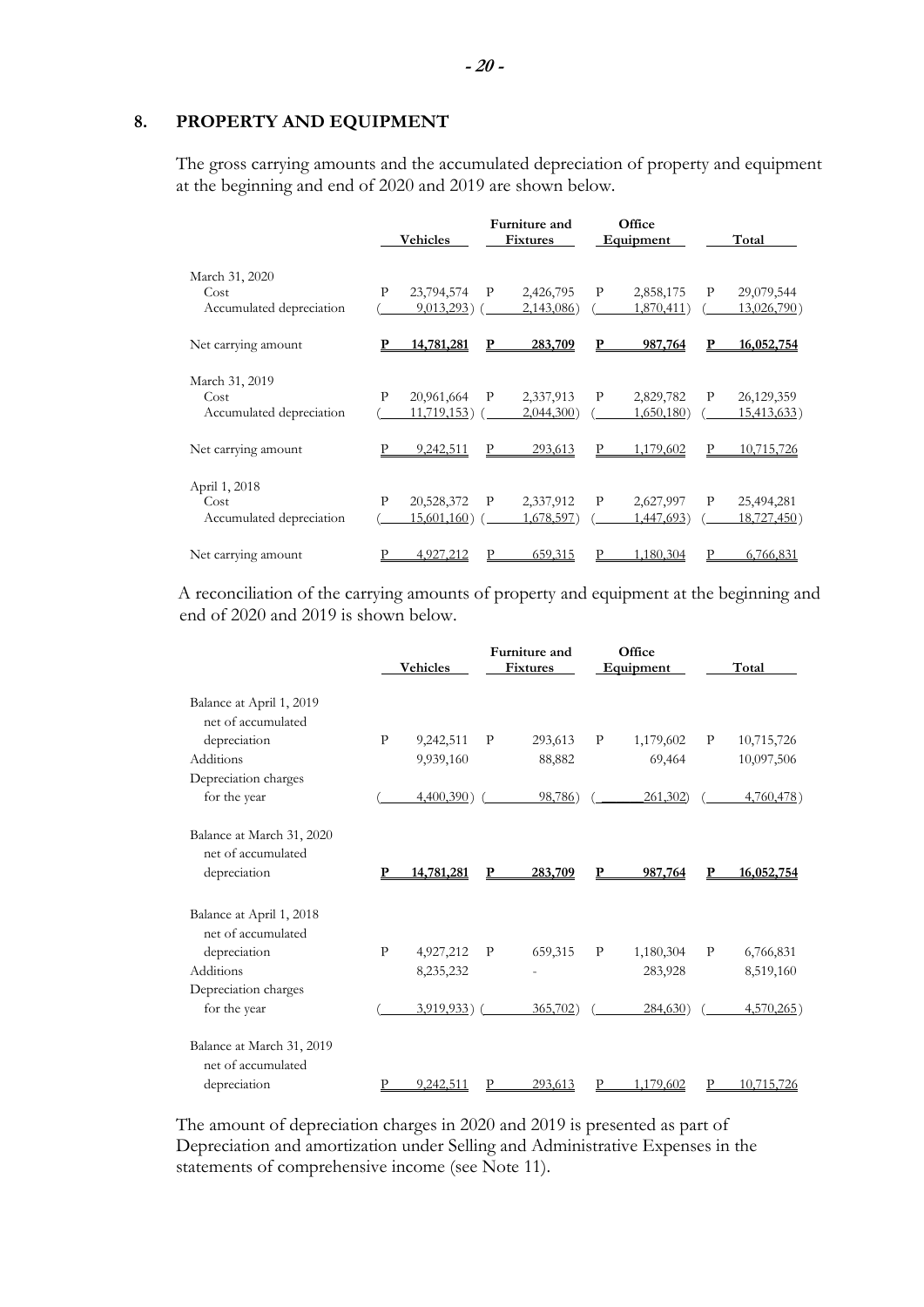The Company recognized gain on disposals of various fully depreciated property and equipment totaling P1.1 million and P1.2 million in 2020 and 2019, respectively, which is presented as Gain on disposals of assets under Other Income (Charges) in the statements of comprehensive income (see Note 12).

As at March 31, 2020 and 2019, the gross carrying amount of the Company's fully depreciated property and equipment that are still used in operation amounted to P4.4 million and P5.5 million, respectively.

### **9. TRADE AND OTHER PAYABLES**

This account consists of:

|                          | <b>Notes</b> | 2020             | 2019             |
|--------------------------|--------------|------------------|------------------|
| Trade payables           | 15.1         | 252,784,418<br>P | 193,514,781<br>P |
| Return liabilities       |              | 1,432,540        | 1,767,016        |
| Salaries & wages payable |              | 647,001          | 683,635          |
| Withholding tax          |              | 635,490          | 402,974          |
| Output VAT               | 23(a)        | 271,972          | 1,247,003        |
| Others                   |              | 17,122,910       | 19,984,323       |
|                          |              | 272,894,331      | <u>599,732,</u>  |

#### **10. REVENUES**

The breakdown of revenues is presented below.

|                                                          | 2020                                                         | 2019                   |
|----------------------------------------------------------|--------------------------------------------------------------|------------------------|
| Sales<br>Sales returns and allowances<br>Sales discounts | <b>P</b> 347,990,507 P 286,321,108<br>4,860,012)<br>798,499) | 7,715,325)<br>853,793) |
|                                                          | <u>342,331,996</u>                                           |                        |

A summary of additional disaggregation from the revenues are shown below.

|                                                | 2020          | 2019                                      |
|------------------------------------------------|---------------|-------------------------------------------|
| Central nervous system drugs<br>Oncology drugs | 124, 107, 100 | P 223,883,407 P 191,515,639<br>94,805,469 |
|                                                | P 347,990,507 | 286, 321, 108                             |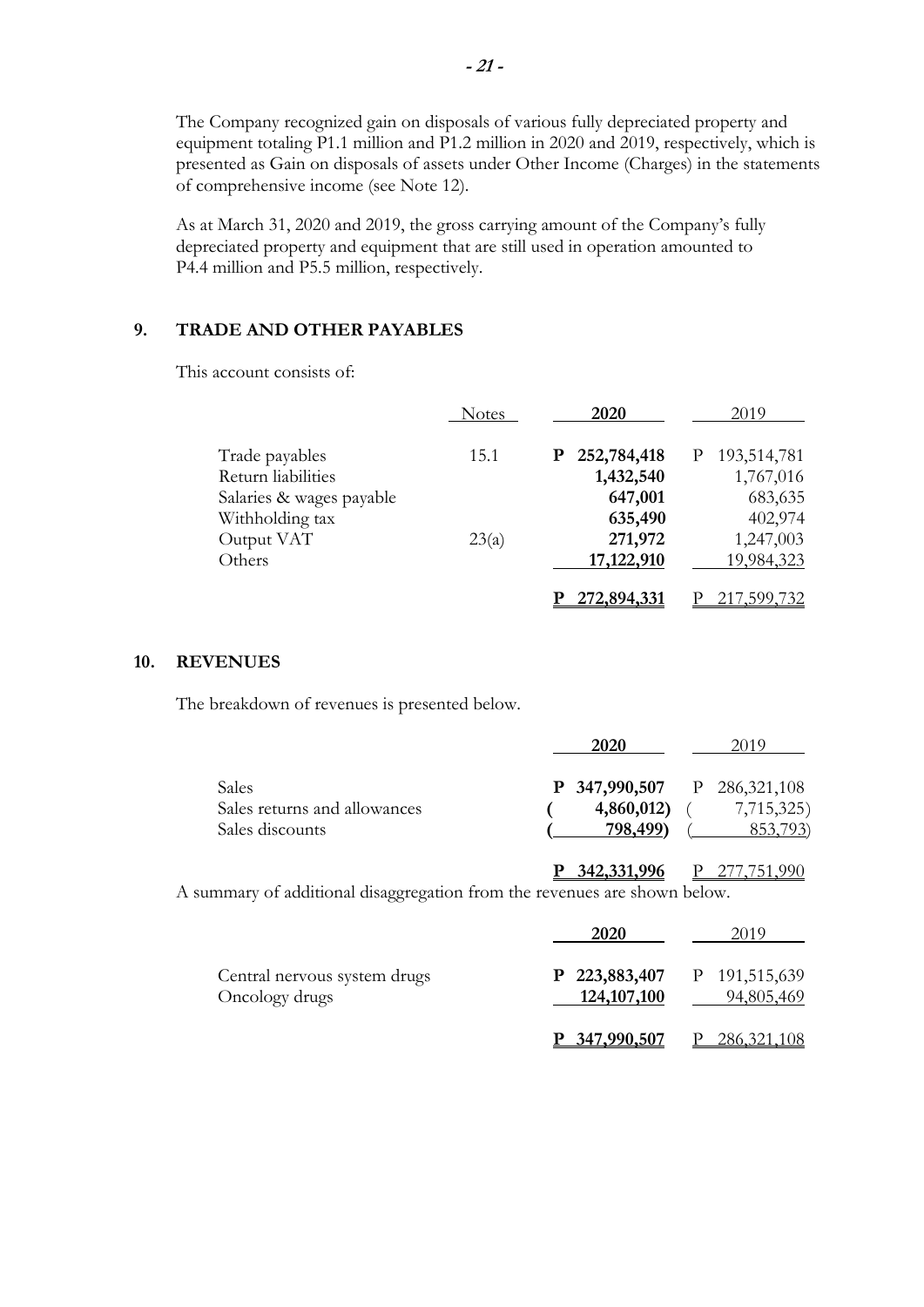# **11. OPERATING EXPENSES BY NATURE**

The Company's operating expenses are as follows:

|                                | <b>Notes</b> |           | 2020         |   | 2019        |
|--------------------------------|--------------|-----------|--------------|---|-------------|
| Net purchases                  | 15.1         | ${\bf P}$ | 188,565,200  | P | 129,384,909 |
| Selling and distribution       |              |           | 84,971,242   |   | 84,147,922  |
| Salaries and employee benefits | 13, 15.3     |           | 41, 131, 121 |   | 38,690,265  |
| Change in inventories          |              |           | 8,922,718)   |   | 9,488,871   |
| Transportation and travel      |              |           | 7,727,185    |   | 6,501,911   |
| Depreciation and amortization  | 7,8          |           | 4,819,460    |   | 4,619,729   |
| Insurance                      |              |           | 3,926,819    |   | 2,737,669   |
| Loss on inventory              |              |           |              |   |             |
| obsolescence                   | 6            |           | 3,557,474    |   | 7,590,977   |
| Professional fees              |              |           | 3,411,742    |   | 3,355,610   |
| Rentals                        | 17.1         |           | 2,630,362    |   | 2,526,427   |
| Taxes and licenses             | 23(f)        |           | 2,473,177    |   | 2,145,967   |
| Impairment loss                | 5            |           | 2,112,606    |   |             |
| Communications                 |              |           | 2,106,238    |   | 2,002,671   |
| Repairs and maintenance        |              |           | 928,897      |   | 1,290,328   |
| Office supplies                |              |           | 411,406      |   | 469,922     |
| Utilities                      |              |           | 410,504      |   | 430,642     |
| Penalties                      |              |           | 3,375        |   | 96,843      |
| Others                         |              |           | 1,331,275    |   | 2,938,200   |
|                                |              |           |              |   |             |
|                                |              |           | 341,595,365  |   | 298,418,863 |

Others include bank charges, registration fees, and other miscellaneous expenses.

These expenses are classified in the statements of comprehensive income as follows:

|                                                           | 2020                                              | 2019        |
|-----------------------------------------------------------|---------------------------------------------------|-------------|
| Cost of goods sold<br>Selling and administrative expenses | <b>P</b> 179,642,482 P 138,873,780<br>161,952,883 | 159,545,083 |
|                                                           | <u>341,595,365</u>                                | 298,418,863 |

# **12. OTHER INCOME (CHARGES)**

This account consists of:

|                                                                                                                     | <b>Notes</b> |   | 2020                                                       |   | 2019                                         |
|---------------------------------------------------------------------------------------------------------------------|--------------|---|------------------------------------------------------------|---|----------------------------------------------|
| Other income:<br>Foreign exchange gain - net 15.1, 15.2<br>Gain on disposals of assets<br>Interest income<br>Others | 8<br>4, 5    | P | 17,698,040<br>1,119,559<br>225,299<br>19,853<br>19,062,751 | P | 1,212,584<br>102,237<br>211,114<br>1,525,935 |
| Other charges –<br>Foreign exchange loss - net 15.1, 15.2                                                           |              |   |                                                            |   | 6,304,825                                    |
|                                                                                                                     |              |   | <u>19,062,75</u>                                           |   |                                              |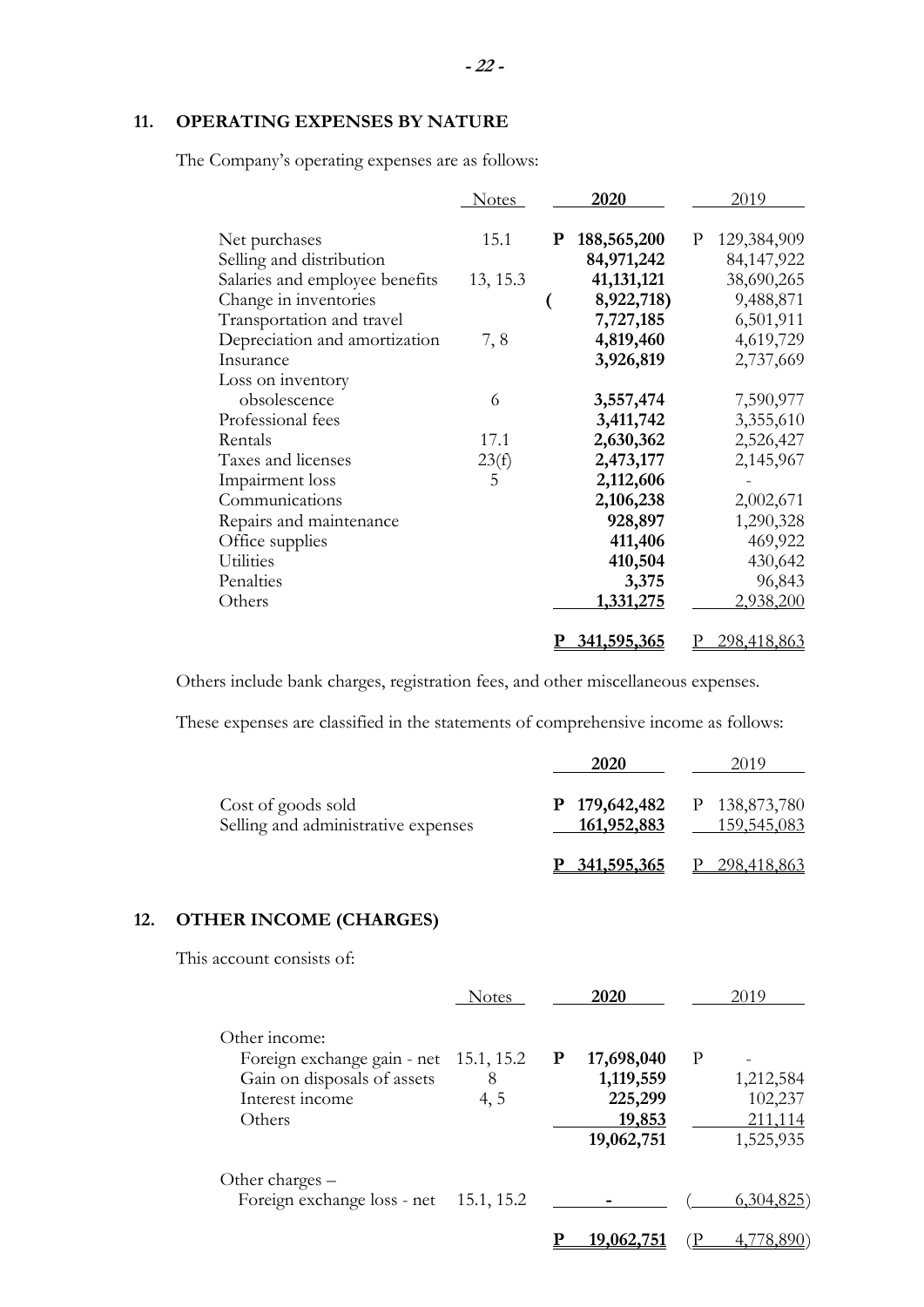#### **13. EMPLOYEE BENEFITS**

### **13.1 Salaries and Employee Benefits Expense**

Expenses recognized for salaries and employee benefits are presented below.

|                                                         | <b>Notes</b> | 2020                             | 2019       |
|---------------------------------------------------------|--------------|----------------------------------|------------|
| Short-term employee benefits<br>Post-employment defined | 15.3         | <b>P</b> 40,145,383 P 38,690,265 |            |
| benefits                                                | 13.2, 15.3   | 985,738                          |            |
|                                                         | 11           | <u>41,131,121</u>                | 38,690,265 |

### **13.2 Post-employment Defined Benefit**

In 2020 and 2019, the Company did not engage an actuary to determine the post-employment benefit obligation since the management assessed that the amount accrued using R.A. No. 7641 is not materially different if actuarially determined. The retirement benefit obligation and its related expenses are not material to the Company's financial statements.

Post-employment benefit expense is presented as part of Salaries and employee benefits under Selling and Administrative Expenses in the 2020 statement of comprehensive income (see Note 13.1). As at March 31, 2020 and 2019, retirement liability amounting to P1.9 million and P0.9 million, respectively, is presented as Retirement Benefit Obligation in the statements of financial position.

### **14. TAXES**

The components of tax expense as reported in profit or loss follow:

|                                                                         | 2020      |              | 2019      |
|-------------------------------------------------------------------------|-----------|--------------|-----------|
| Current tax expense:<br>Minimum corporate income<br>tax (MCIT) at $2\%$ | 3,273,268 | $\mathbf{P}$ | 2,841,378 |
| Final tax at $20\%$ and $15\%$                                          | 11,157    |              | 20,447    |
|                                                                         | 3.284.425 |              |           |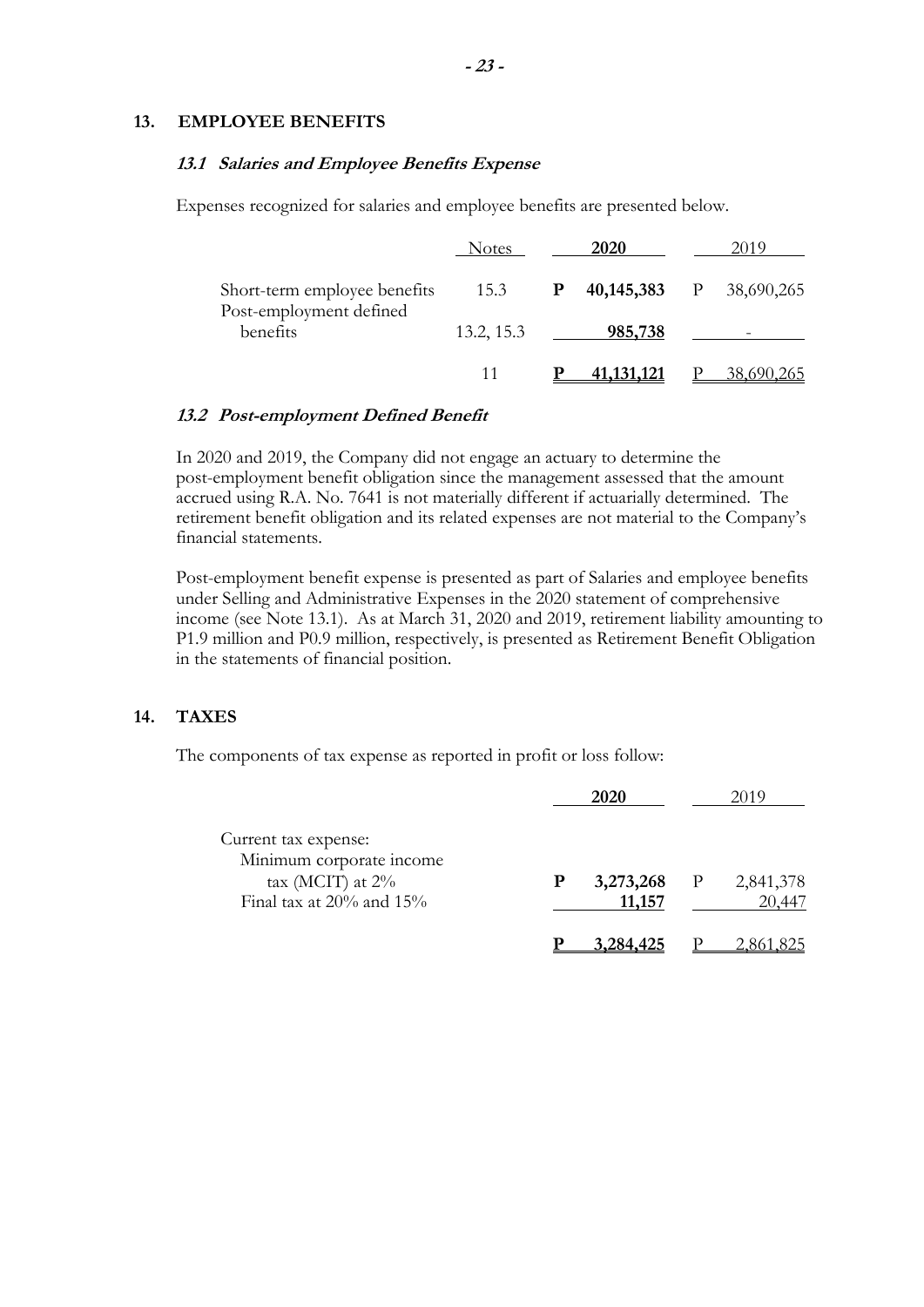|                                                                                           |   | 2020                                    | 2019                 |
|-------------------------------------------------------------------------------------------|---|-----------------------------------------|----------------------|
| Tax on pretax loss (income) at $30\%$<br>Adjustment for income                            | P | 5,939,815<br>$\left( \mathrm{P}\right)$ | 7,633,729)           |
| subjected to final tax<br>Tax effects of:                                                 |   | 5,755)                                  | 10,224)              |
| Unrecognized deferred tax assets on:<br>Temporary differences<br>Excess MCIT over regular |   | 4,461,271)                              | 6,930,868            |
| corporate income tax (RCIT)<br>Non-deductible expenses                                    |   | 1,810,623<br>1,013                      | 2,841,378<br>733,532 |
|                                                                                           |   |                                         | 2.861.8              |

A reconciliation of tax on pretax income (loss) computed at the applicable statutory tax rates to tax expense reported in profit or loss follows:

Presented below are the total unrecognized net deferred tax assets as at March 31, 2020 and 2019.

|                                         |                 | <b>Tax Base</b>          | Tax                      |                |  |
|-----------------------------------------|-----------------|--------------------------|--------------------------|----------------|--|
|                                         | 2019            | 2018                     | 2019                     | 2018           |  |
| Unrealized foreign exchange gain (loss) | (P15, 975, 926) | 4,659,646<br>P           | $(P_4, 792, 778)$        | 1,397,894<br>P |  |
| Net operating loss carry-over (NOLCO)   | 15,819,438      | 76,739,402               | 4,745,831                | 23,021,821     |  |
| Allowance for inventory obsolescence    | 8,747,889       | 8,516,828                | 2,624,367                | 2,555,048      |  |
| Excess MCIT                             | 7,458,039       | 6,807,577                | 7,458,039                | 6,807,577      |  |
| Allowance for impairment loss           | 3,046,965       | 934,359                  | 914,090                  | 280,308        |  |
| Retirement benefit obligation           | 1,890,145       | 855,570                  | 567,043                  | 256,671        |  |
| Return liability                        | 1,432,540       | 1,767,016                | 429,762                  | 530,105        |  |
| Inventory written-off                   | 3,326,413       | 605,510                  | 997,924                  | 181,653        |  |
|                                         | P25,745,503     | P <sub>100.885.908</sub> | P <sub>12</sub> ,944,278 | P 35,031,077   |  |

The Company is subject to the MCIT which is computed at 2% of gross income, as defined under the tax regulations or RCIT, whichever is higher. The MCIT may be claimed as tax credit against the Company's future income tax payable within three years from the year it was incurred. The Company reported MCIT as it is higher than the RCIT both in 2020 and 2019.

Details of the Company's excess MCIT which can be applied as a deduction against future taxable income are as follows:

| Year<br>Incurred             |   | <b>Amount</b>                                    |   | <b>Expired</b> |   | <b>Balance</b>                      | Valid<br>Until       |
|------------------------------|---|--------------------------------------------------|---|----------------|---|-------------------------------------|----------------------|
| 2020<br>2019<br>2018<br>2017 | P | 1,810,623<br>2,841,378<br>2,806,038<br>1,160,161 | P | 1,160,161)     | P | 1,810,623<br>2,841,378<br>2,806,038 | 2023<br>2022<br>2021 |
|                              |   | 8,618,200                                        |   | 1,160,161      |   | 7,458,039                           |                      |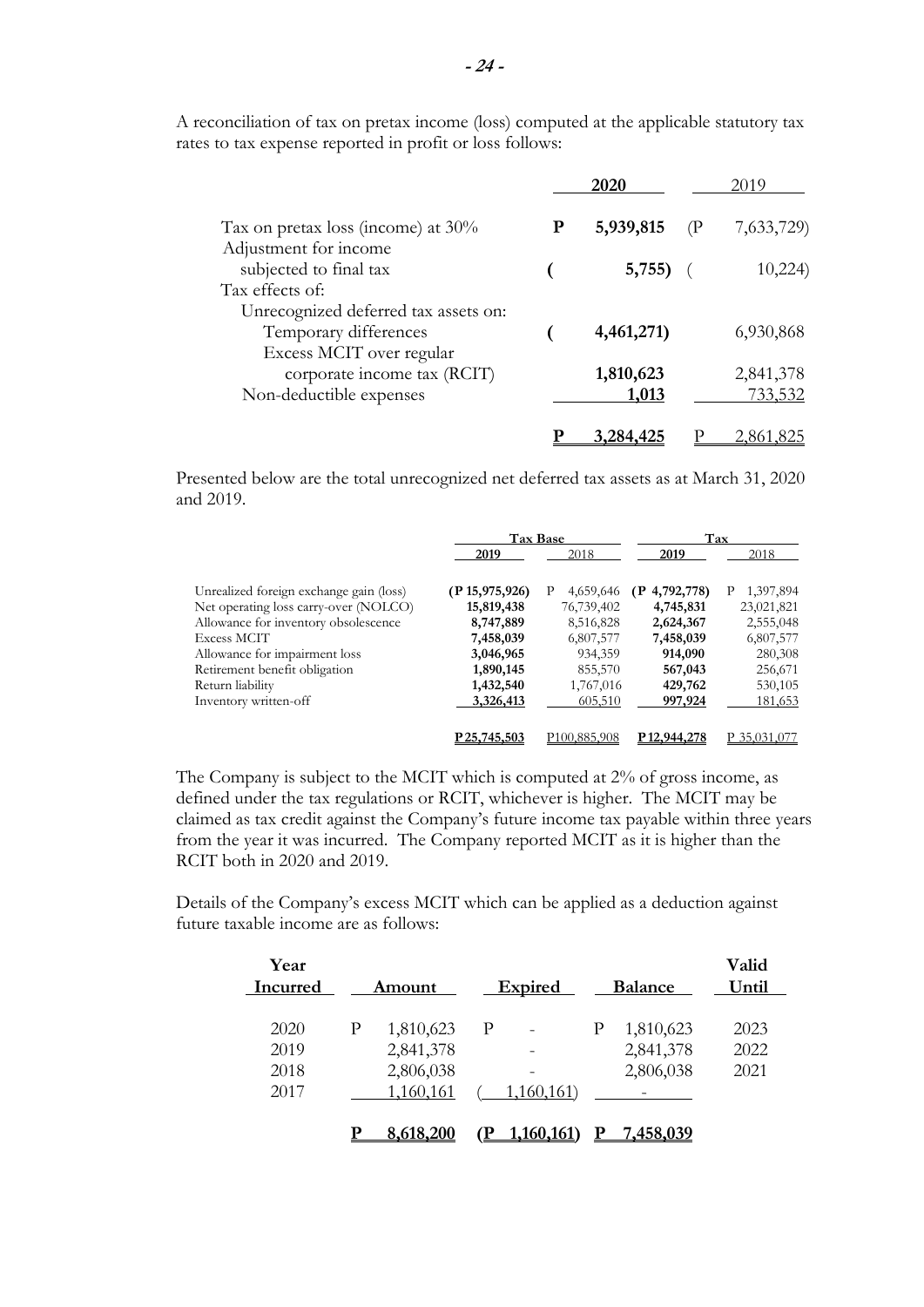| Year<br>Incurred     | <u>Amount</u>                              | <b>Expired</b><br><b>Balance</b>                                     | Valid<br>Until |
|----------------------|--------------------------------------------|----------------------------------------------------------------------|----------------|
| 2019<br>2018<br>2017 | 10,693,360<br>Р<br>5,126,078<br>60,919,964 | P 10,693,360<br>- P<br>$\qquad \qquad -$<br>5,126,078<br>60,919,964) | 2022<br>2021   |
|                      | <u>76,739,402</u>                          | <u>15,819,438</u><br><u>(P 60,919,964)</u>                           |                |

Details of the NOLCO of the Company, which can be claimed as deductions from future taxable income within three years from the year NOLCO was incurred, are as follows:

In 2020 and 2019, the Company opted to continue claiming itemized deductions.

### **15. RELATED PARTY TRANSACTIONS**

The Company's related parties include the ultimate parent company, parent company, and the Company's key management personnel.

The summary of the Company's transactions and outstanding balances with its related parties are as follows:

|                                                      |             | 2020                            |                                                                         | 2019                     |                        |
|------------------------------------------------------|-------------|---------------------------------|-------------------------------------------------------------------------|--------------------------|------------------------|
| <b>Related Party</b>                                 | <b>Note</b> | Amount of<br><b>Transaction</b> | Outstanding<br><b>Balance</b>                                           | Amount of<br>Transaction | Outstanding<br>Balance |
| Ultimate parent company –<br>Purchase of inventories | 15.1        |                                 | (P 188, 565, 200) (P 246, 695, 755) (P 129, 384, 909) (P 193, 514, 781) |                          |                        |
| Parent company –<br>Advances                         | 15.2        | $11,931,515$ ) (                | $350,825,043$ ) (                                                       | 3,938,224)               | 362,756,558)           |
| Key management personnel –<br>Compensation           | 15.3        | 7,674,662) (                    | 461,170)                                                                | 6,202,088                | 822,557)               |

### **15.1 Purchase of Inventories**

The Company purchases from its ultimate parent company inventories sold to its distributors and product samples distributed to sales representatives as part of the Company's marketing and promotional activities (see Note 11). The related outstanding payables are presented as Trade payables under Trade and Other Payables account in the statements of financial position (see Note 9). The payables are generally unsecured, noninterest-bearing, and payable in cash within three months.

In 2020 and 2019, the Company recognized unrealized gain and unrealized loss amounting to P4.0 million and P0.7 million, respectively, related to outstanding liabilities from these transactions, which is presented as part of Foreign exchange gain (loss) under Other Income (Charges) in the statements of comprehensive income (see Note 12).

### **15.2 Advances from Parent Company**

The Company obtains advances from parent company that are unsecured, noninterest-bearing and payable on demand or through offsetting arrangements. The advances were used as working capital requirements of the Company.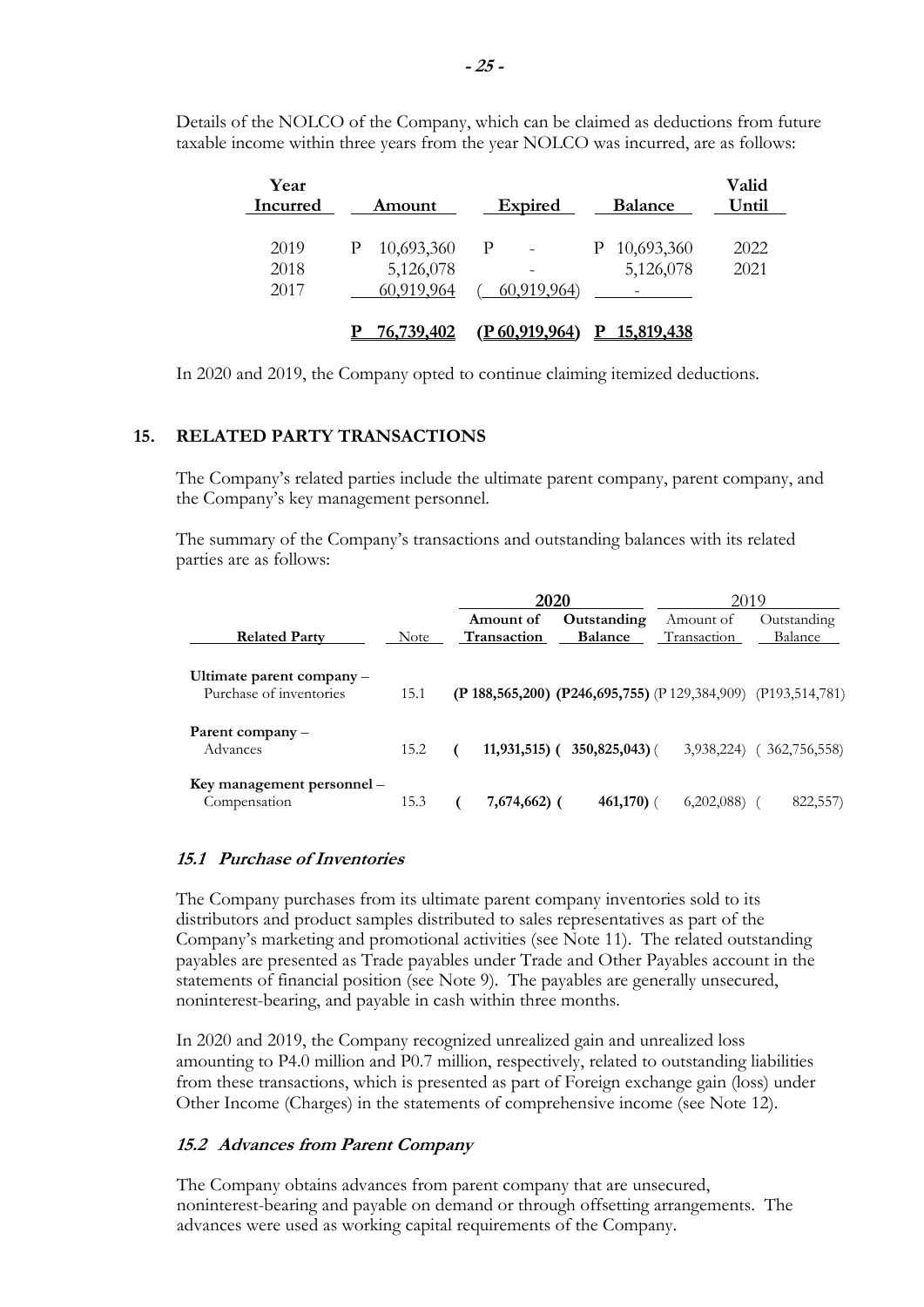|                                                                                                                   | Note | 2020             | 2019             |
|-------------------------------------------------------------------------------------------------------------------|------|------------------|------------------|
| Balance at beginning of year<br>Cash flows from a<br>non-cash financing activity -<br>Unrealized foreign exchange |      | 362,756,558<br>P | 358,818,334<br>P |
| loss (gain)                                                                                                       | 12   | 11,931,515)      | 3,938,224        |
| Balance at end of year                                                                                            |      | 350,825,043      | ' 56             |

The analysis of advances from parent company, presented as Advances from Parent Company in the statements of financial position, is shown below.

### **15.3 Key Management Personnel Compensation**

The details of the compensation of key management personnel are summarized below.

|                                     |   | 2020        | ∠019                     |
|-------------------------------------|---|-------------|--------------------------|
| Short-term employee benefits        | P | 7,213,492 P | 6,202,088                |
| Post-employment defined<br>benefits |   | 461,170     | $\overline{\phantom{0}}$ |
|                                     |   | 7.674.662   |                          |

Key management compensation are included as part of Salaries and employee benefits under Selling and Administrative Expenses in the statements of comprehensive income (see Notes 11 and 13.1). Post-employment defined benefit obligation remained outstanding as at March 31, 2020 and 2019, and is presented as part of Retirement Benefit Obligation in the statements of financial position (see Note 13.2).

### **16. CAPITAL STOCK**

The Company's authorized capital stock is P10.0 million divided into 100,000 shares at P100 par value per share. The Company's subscribed and outstanding capital stock as at March 31, 2020 and 2019 amounted to P8.7 million divided into 86,534 shares at P100 par value per share.

As at March 31, 2020 and 2019, the Company has only one stockholder owning 100 or more shares of the Company's capital stock.

# **17. COMMITMENTS AND CONTINGENCIES**

### **17.1 Lease Commitment – Company as a Lessee**

The Company is a lessee under non-cancellable lease agreement covering the office of the Company. The lease has term of one year, with renewal option subject to mutual consent of both parties, and include average escalation rate of 5%. The future minimum lease payments under this non-cancellable lease within one year as at March 31, 2020 and 2019 amounted to P2.2 million and P0.9 million, respectively.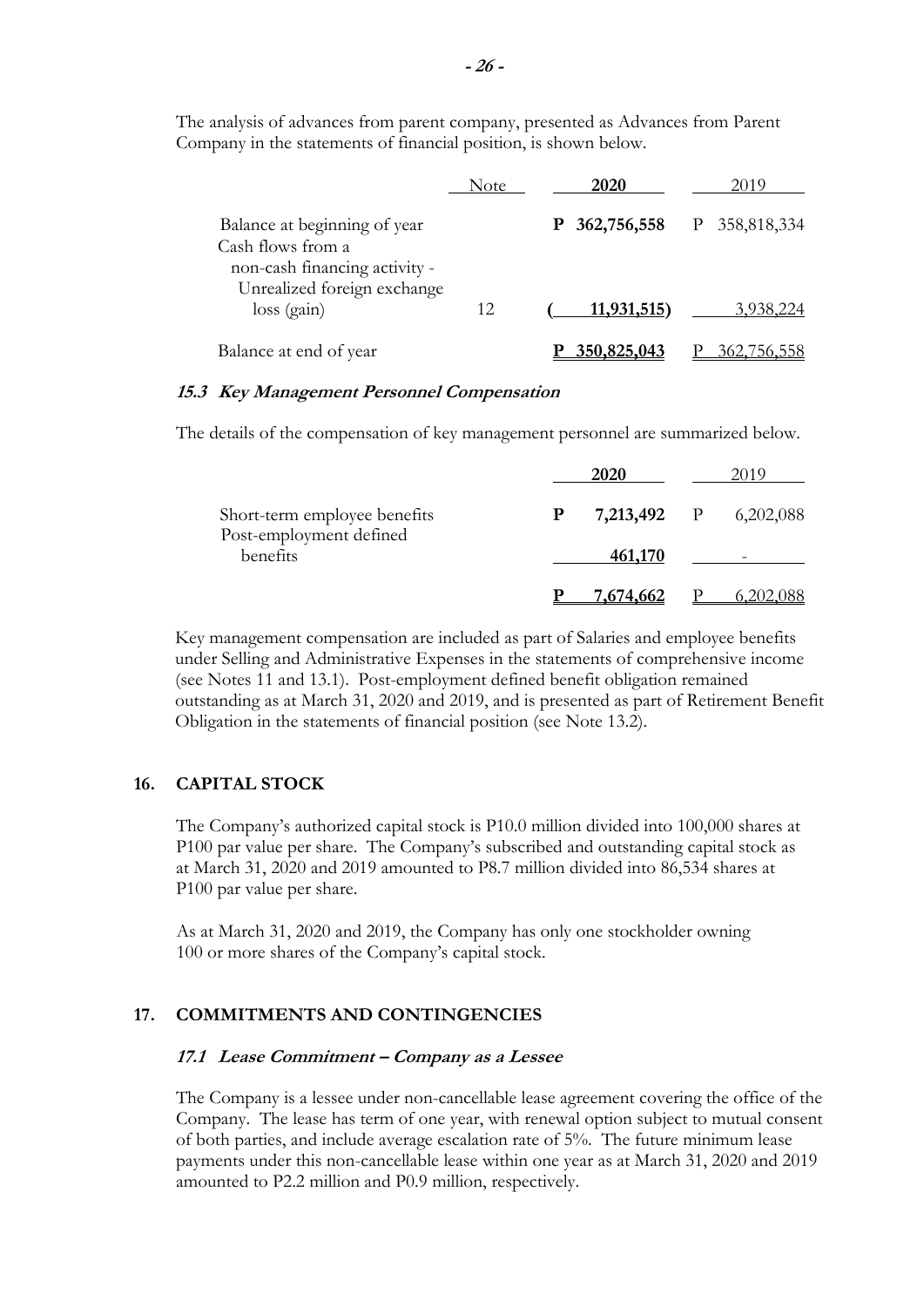The total rentals from this operating lease amounted to P2.6 million and P2.5 million in 2020 and 2019, respectively, and is presented as Rentals under Selling and Administrative Expenses account in the statements of comprehensive income (see Note 11).

Refundable deposit related to this lease commitment amounted to P0.6 million and P0.4 million as at March 31, 2020 and 2019, and is presented as part of Other Assets account in the statements of financial position (see Note 7).

## **17.2 Others**

There are other commitments and contingent liabilities that arise in the normal course of the Company's operations which are not reflected in the financial statements. Management believes that losses, if any, that may arise from these contingencies will not have any material effect on the financial statements.

# **18. RISK MANAGEMENT OBJECTIVES AND POLICIES**

The Company is exposed to a variety of financial risks in relation to financial instruments. The main types of risks are interest rate risk, credit risk and liquidity risk.

The Company's risk management is coordinated with its parent company, in close cooperation with the Company's BOD, and focuses on securing the Company's short to medium-term cash flows by minimizing the exposure to financial markets.

The Company does not engage in the trading of financial assets for speculative purposes nor does it write options. The relevant financial risks to which the Company is exposed to are described below.

### **18.1 Interest Rate Risk**

As at March 31, 2020 and 2019, the Company has limited exposure to changes in market interest rates through its cash. This financial instrument has shown small or measured changes in interest rates. All other financial assets have fixed rates.

# **18.2 Foreign Currency Risk**

Most of the Company's transactions are carried out in Philippine pesos, its functional currency. Exposures to currency exchange rates arise from the Company's overseas advances and purchases, which are primarily denominated in United States (U.S.) dollars.

To mitigate the Company's exposure to foreign currency risk, non-Philippine peso cash flows are monitored.

Foreign currency-denominated financial liabilities, translated from U.S. dollars into Philippine pesos at the closing rate follow:

|                                                                                  | <b>2020</b>                | 2019                         |
|----------------------------------------------------------------------------------|----------------------------|------------------------------|
| Short-term exposure:<br>Trade and other payables<br>Advances from parent company | 252,784,418<br>350,825,043 | P 193,514,781<br>362,756,558 |
|                                                                                  | 603,609,461                | 556,271,339                  |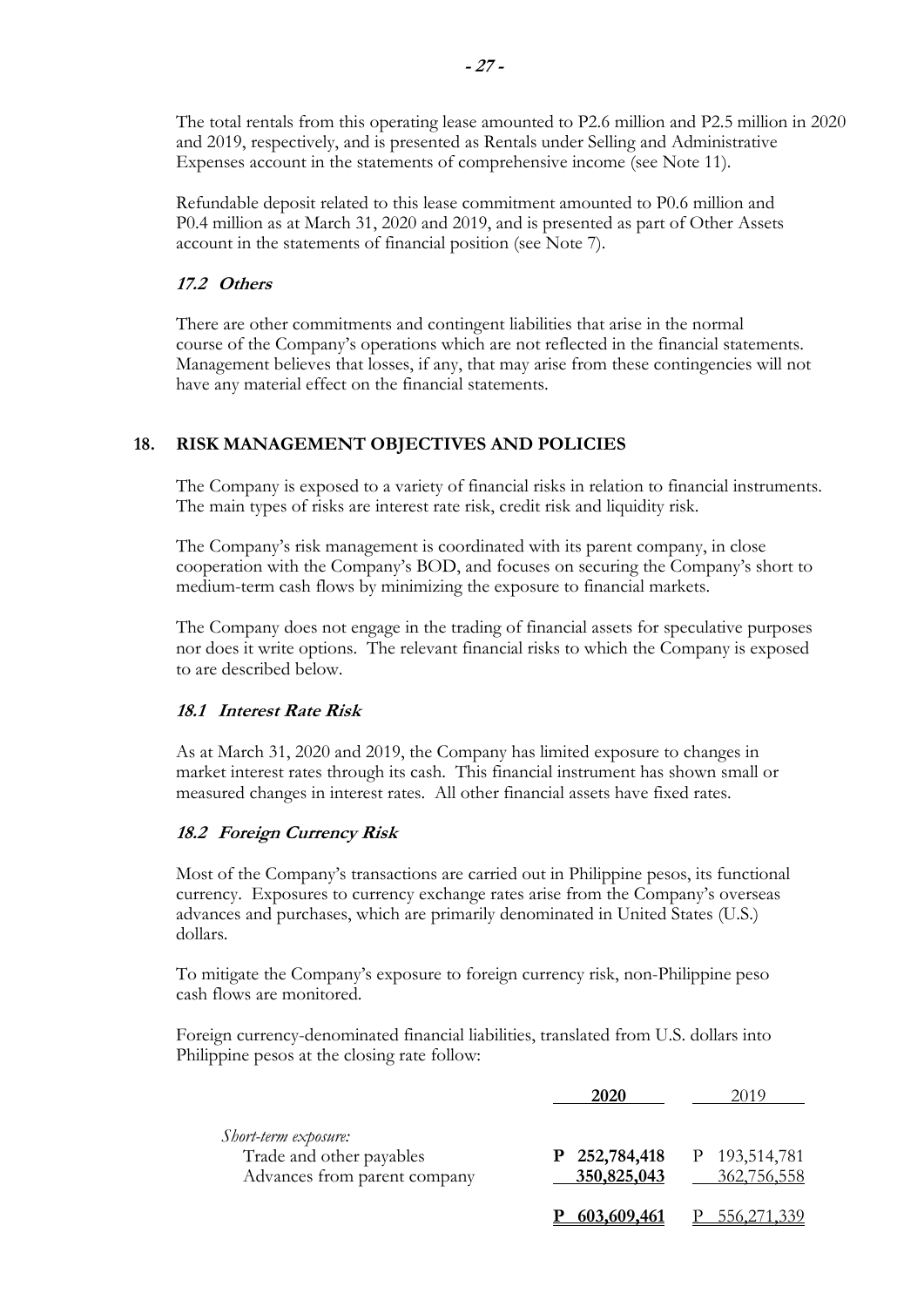The table below illustrates the sensitivity of the Company's income (loss) before tax with respect to changes in Philippine peso against U.S. exchange rate. The percentage changes in rates have been determined based on the average market volatility in exchange rates, using standard deviation, in the previous 12 months at a 99% confidence level.

|           |                                          | 2020                              |                                                         |                                          |   | 2019                            |                                                  |
|-----------|------------------------------------------|-----------------------------------|---------------------------------------------------------|------------------------------------------|---|---------------------------------|--------------------------------------------------|
|           | Reasonably<br>possible change<br>in rate | Effect in<br>income before<br>tax | <b>Effect</b> in<br>capital<br>deficiency<br>before tax | Reasonably<br>possible change<br>in rate |   | Effect in<br>loss before<br>tax | Effect in<br>capital<br>deficiency<br>before tax |
| PhP - USD | $+12.32%$                                | 74,364,686) P<br>(P               | 52,055,280                                              | $+12.84%$                                | P | 71,425,240                      | 49,997,668                                       |
| PhP - USD | $-12.32%$                                | 74,364,686                        | 52,055,280)                                             | $-12.84%$                                |   | 71,425,240)                     | 49,997,668)                                      |

Exposures to foreign exchange rates vary during the year depending on the volume of foreign currency denominated transactions. Nonetheless, the analysis above is considered to be representative of the Company's currency risk.

# **18.3 Credit Risk**

Credit risk is the risk that a counterparty may fail to discharge an obligation to the Company. The Company is exposed to this risk for various financial instruments arising from selling goods and services to customers including related parties and placing deposits with banks.

The maximum credit risk exposure of financial assets is the carrying amount of the financial assets as shown on the face of the statement of financial position (or in the detailed analysis provided in the notes to the financial statements), as summarized below.

|                                                                          | Notes | 2020                                   | 2019                                         |
|--------------------------------------------------------------------------|-------|----------------------------------------|----------------------------------------------|
| Cash in bank<br>Trade and other receivables - net<br>Refundable deposits | C.    | 50,758,227<br>105,324,448<br>1,643,459 | 15,776,163<br>92,276,456<br><u>1,639,527</u> |
|                                                                          |       | 157.726.134                            |                                              |

The Company continuously monitors defaults of customers identified individually and incorporate this information into its credit risk controls. The Company's policy is to deal only with creditworthy counterparties.

*(a) Cash in bank* 

The credit risk for cash in bank is considered negligible since the counterparty is reputable bank with high quality external credit rating. Cash in bank is insured by the Philippine Deposit Insurance Corporation up to a maximum coverage of P0.5 million for every depositor per banking institution.

*(b) Trade and Other Receivables* 

The Company applies the simplified approach in measuring ECL, which uses a lifetime expected credit loss allowance for all trade and other receivables.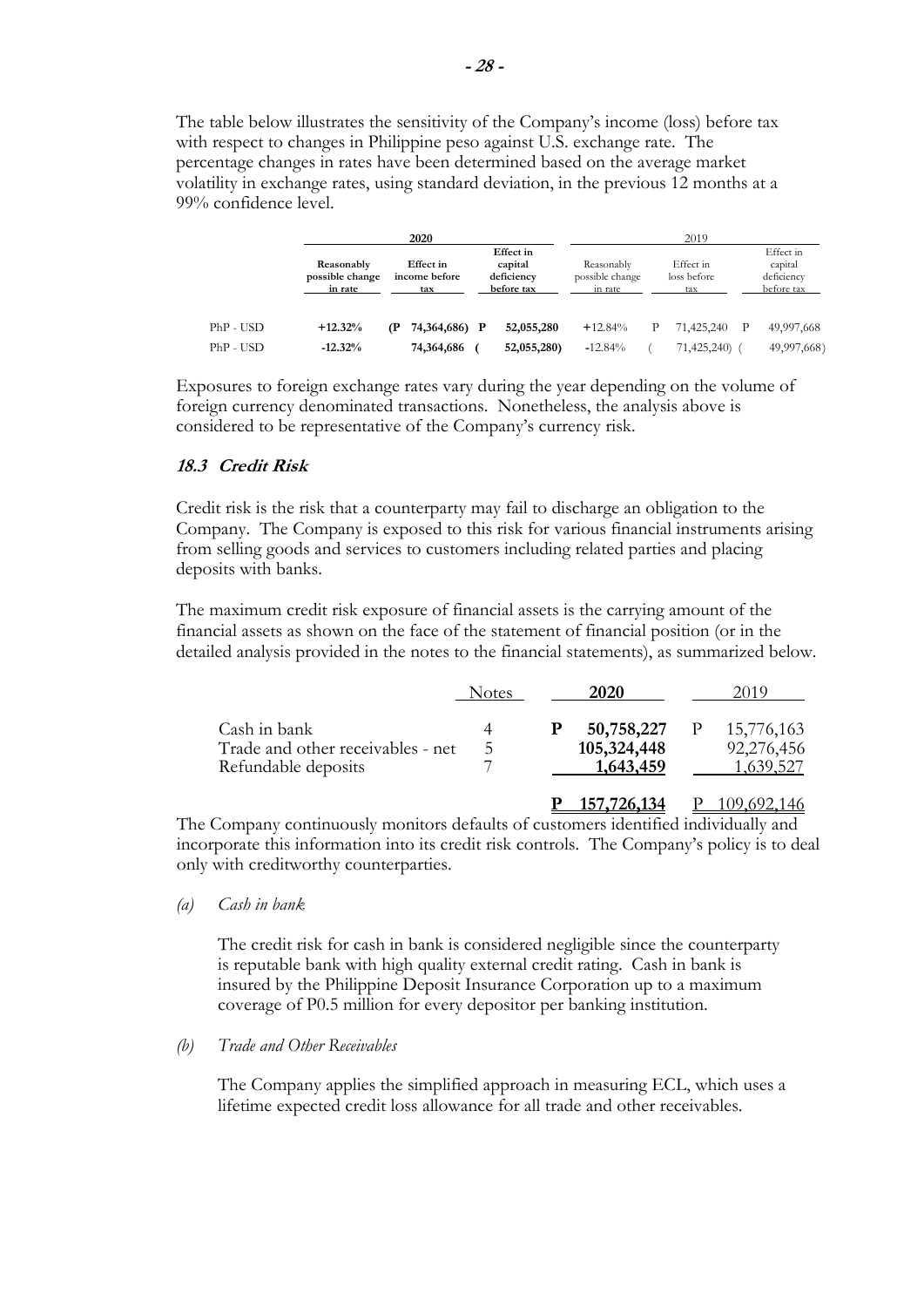To measure the ECL, trade and other receivables have been grouped based on shared credit risk characteristics and the days past due (age buckets). The other receivables relate to receivables from both third and related parties other than trade receivables and have substantially the same risk characteristics as the trade receivables. The Company has therefore concluded that the expected loss rates for trade receivables are a reasonable approximation of the loss rates for the other assets.

The expected loss rates are based on the provision matrix as determined by management. The loss rates are adjusted to reflect current and forward-looking information on macroeconomic factors affecting the ability of the customers to settle the receivables. The Company has identified inflation in the Philippines to be the most relevant factor, and accordingly adjusts the historical loss rates based on expected changes in this factor.

**Not more than** 181 to 360 **Over 360**<br>180 days days days **180 days** days days days Total **March 31, 2020**  Expected loss rate **0% 52% 99%**  Gross carrying amount: Trade receivables **P 103,934,022 P 1,491,905 P 2,287,640 P 107,713,567**  Other receivables **657,846** - **657,846** - **120.000 - 657,846**  Loss allowance **- 772,098 2,274,867 3,046,965**  March 31, 2019 Expected loss rate  $0\%$  49% 99% 99% Gross carrying amount: Trade receivables P 90,984,504 P 1,500,947 P 201,500 P 92,686,951

On that basis, the loss allowance as at March 31, 2020 and 2019 was determined based on days past due, as follows for both trade and other receivables:

### *(c) Refundable Deposits*

In respect of refundable deposits, the Company is not exposed to any significant credit risk exposure to any single counterparty or any group of counterparties having similar characteristics. Based on historical information, management consider the credit quality of refundable deposit to be good.

None of the financial assets are secured by collateral or other credit enhancements.

Other receivables 523,864 - 523,864 523,864 523,864 523,864 5323,864 Loss allowance 199,791 199,791 199,791 199,791 199,791 199,791 199,791 199,791 199,791 199,791 199,791 199,791

#### **18.4 Liquidity Risk**

The Company manages its liquidity needs by carefully monitoring cash outflows due in a day-to-day business. Liquidity needs are monitored in various time bands, on a day-today and week-to-week basis, as well as on the basis of a rolling 30-day projection. Longterm liquidity needs for a six-month and one-year period are identified monthly.

The Company maintains cash to meet its liquidity requirements for up to 45-day period.

 As at March 31, 2020 and 2019, the Company's financial liabilities amounting to P621.4 million and P576.9 million, respectively, are payable within one year.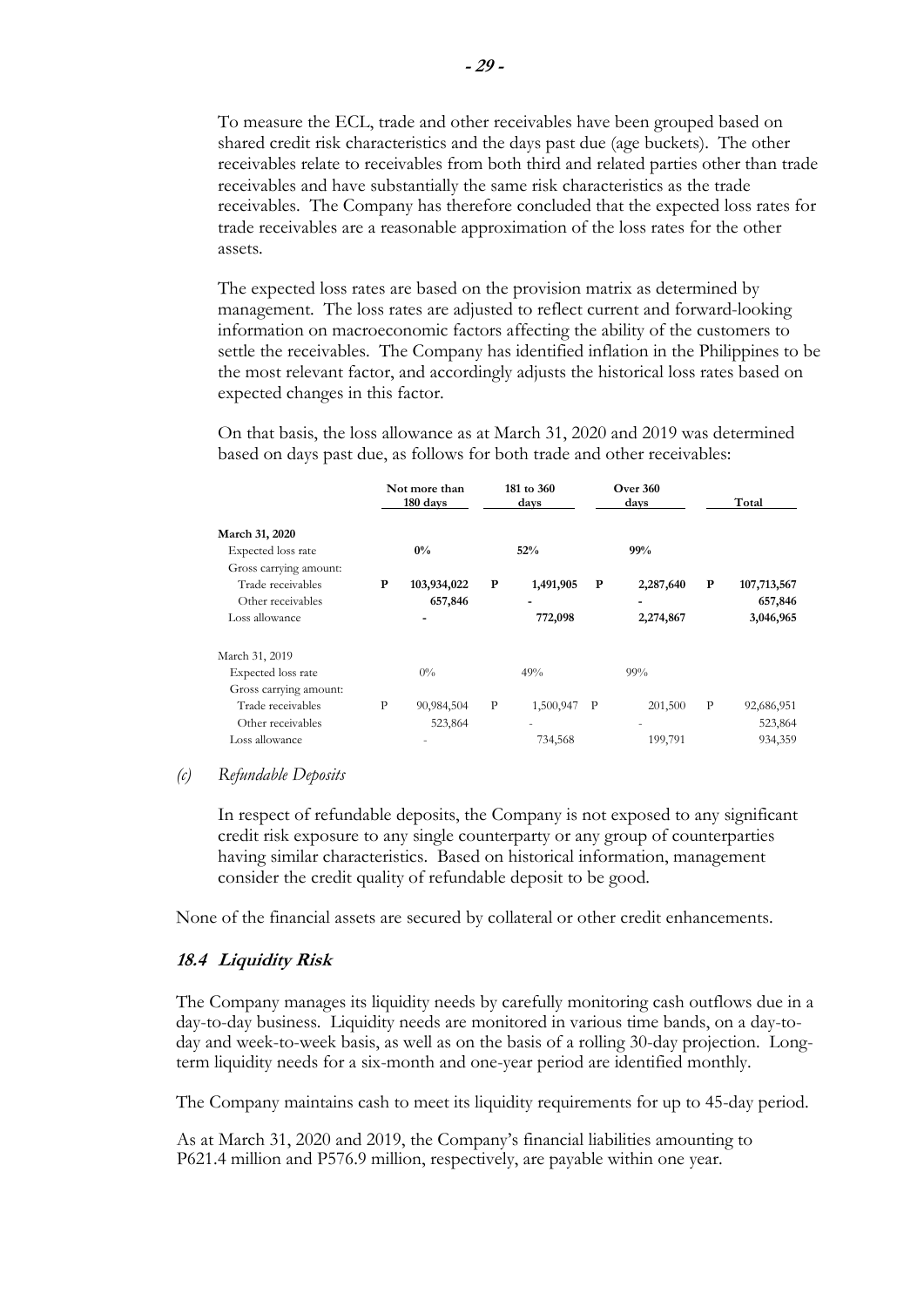# **19. CATEGORIES AND FAIR VALUES OF FINANCIAL ASSETS AND FINANCIAL LIABILITIES**

### **19.1 Carrying Amounts and Fair Values by Category**

The carrying amounts and fair values of the categories of financial assets and financial liabilities presented in the statements of financial position are shown below.

|                                   |       | 2020                   |                            |                    |               | 2019 |  |
|-----------------------------------|-------|------------------------|----------------------------|--------------------|---------------|------|--|
|                                   | Notes | <b>Carrying Values</b> | <b>Fair Values</b>         | Carrying Values    | Fair Values   |      |  |
| <b>Financial Assets</b>           |       |                        |                            |                    |               |      |  |
| At amortized cost:                |       |                        |                            |                    |               |      |  |
| Cash                              | 4     | P<br>50,793,227        | 50,793,227<br>$\mathbf{P}$ | 16,334,613 P<br>P  | 16,334,613    |      |  |
| Trade and other receivables - net | 5     | 105,324,448            | 105,324,448                | 92,276,456         | 92,276,456    |      |  |
| Refundable deposits               | 7     | 1,643,459              | 1,643,459                  | 1,639,527          | 1,639,527     |      |  |
|                                   |       | 157,761,134<br>Р       | 157,761,134<br>P.          | 110,250,596<br>P   | 110,250,596   |      |  |
| <b>Financial Liabilities</b>      |       |                        |                            |                    |               |      |  |
| At amortized cost:                |       |                        |                            |                    |               |      |  |
| Trade and other payables          | 9     | P<br>270,554,329       | P 270,554,329              | 214, 182, 739<br>P | P 214,182,739 |      |  |
| Advances from parent company      | 15.3  | 350,825,043            | 350,825,043                | 362,756,558        | 362,756,558   |      |  |
|                                   |       | 621,379,372            | 621,379,372                | 576,939,297        | 576,939,297   |      |  |

See Note 2.3 and 2.8 for a description of the accounting policies for each category of financial instruments including the determination of fair values. A description of the Company's risk management objectives and policies for financial instruments is provided in Note 18.

# **19.2 Offsetting of Financial Assets and Financial Liabilities**

The Company has not set-off financial instruments in 2020 and 2019 and does not have relevant offsetting arrangements. Currently, financial assets and financial liabilities are settled on a gross basis.

# **20. FAIR VALUE MEASUREMENT AND DISCLOSURES**

### **20.1 Fair Value Hierarchy**

In accordance with PFRS 13, *Fair Value Measurement*, the fair value of financial assets and financial liabilities and non-financial assets which are measured at fair value on a recurring or non-recurring basis and those assets and liabilities not measured at fair value but for which fair value is disclosed in accordance with other relevant PFRS, are categorized into three levels based on the significance of inputs used to measure the fair value.

The fair value hierarchy has the following levels:

- Level 1: quoted prices (unadjusted) in active markets for identical assets or liabilities that an entity can access at the measurement date;
- Level 2: inputs other than quoted prices included within Level 1 that are observable for the asset or liability, either directly (i.e., as prices) or indirectly (i.e., derived from prices); and,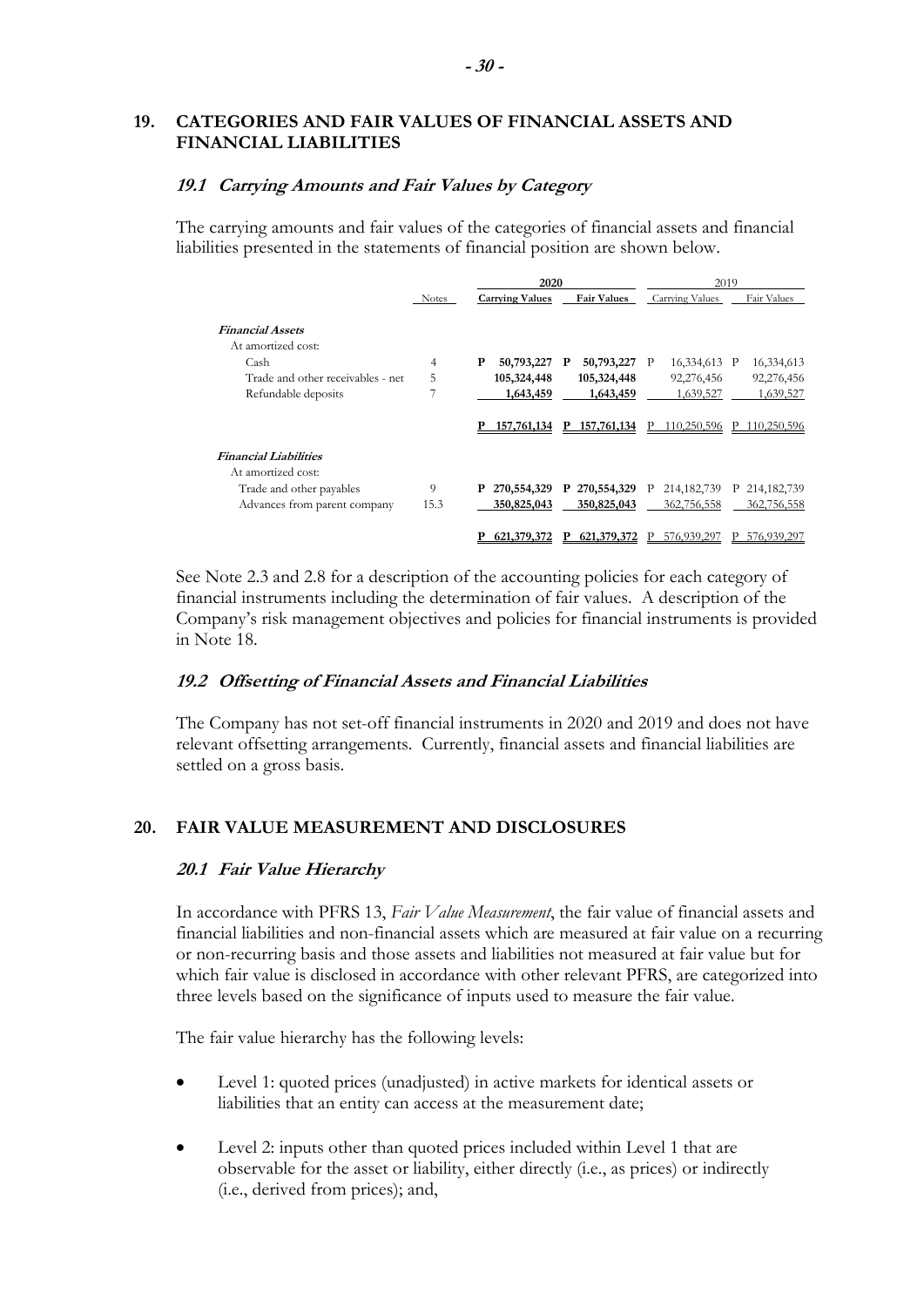Level 3: inputs for the asset or liability that are not based on observable market data (unobservable inputs).

The level within which the asset or liability is classified is determined based on the lowest level of significant input to the fair value measurement.

For purposes of determining the market value at Level 1, a market is regarded as active if quoted prices are readily and regularly available from an exchange, dealer, broker, industry group, pricing service, or regulatory agency, and those prices represent actual and regularly occurring market transactions on an arm's length basis.

For investments which do not have quoted market price, the fair value is determined by using generally acceptable pricing models and valuation techniques or by reference to the current market of another instrument which is substantially the same after taking into account the related credit risk of counterparties, or is calculated based on the expected cash flows of the underlying net asset base of the instrument.

When the Company uses valuation technique, it maximizes the use of observable market data where it is available and relies as little as possible on entity specific estimates. If all significant inputs required to determine the fair value of an instrument are observable, the instrument is included in Level 2. Otherwise, it is included in Level 3.

# **20.2 Financial Instruments Measurement at Amortized Cost for which Fair Value is Disclosed**

Due to the short-term duration, the carrying values of the Company's financial assets and financial liabilities approximate their fair values as at the end of the reporting period (see Note 19.1). Among the financial assets and financial liabilities of the Company, only cash is classified as Level 1 under fair value hierarchy, while the rest are Level 3.

# **21. CAPITAL MANAGEMENT OBJECTIVES, POLICIES AND PROCEDURES**

The Company's capital management objectives are to ensure the Company's ability to continue as a going concern and to provide an adequate return to shareholders by pricing products and services commensurate with the level of risk.

The Company monitors capital on the basis of the carrying amount of equity as presented on the face of the statement of financial position.

The Company sets the amount of capital in proportion to its overall financing structure, i.e., equity and liabilities. The Company manages the capital structure and makes adjustments to it in the light of changes in economic conditions and the risk characteristics of the underlying assets. In order to maintain or adjust the capital structure, the Company may adjust the amount of dividends paid to shareholders, issue new shares or sell assets to reduce debt.

The Company's total capital deficiency as at March 31, 2020 and 2019 amounted to P368.1 million and P384.6 million, respectively.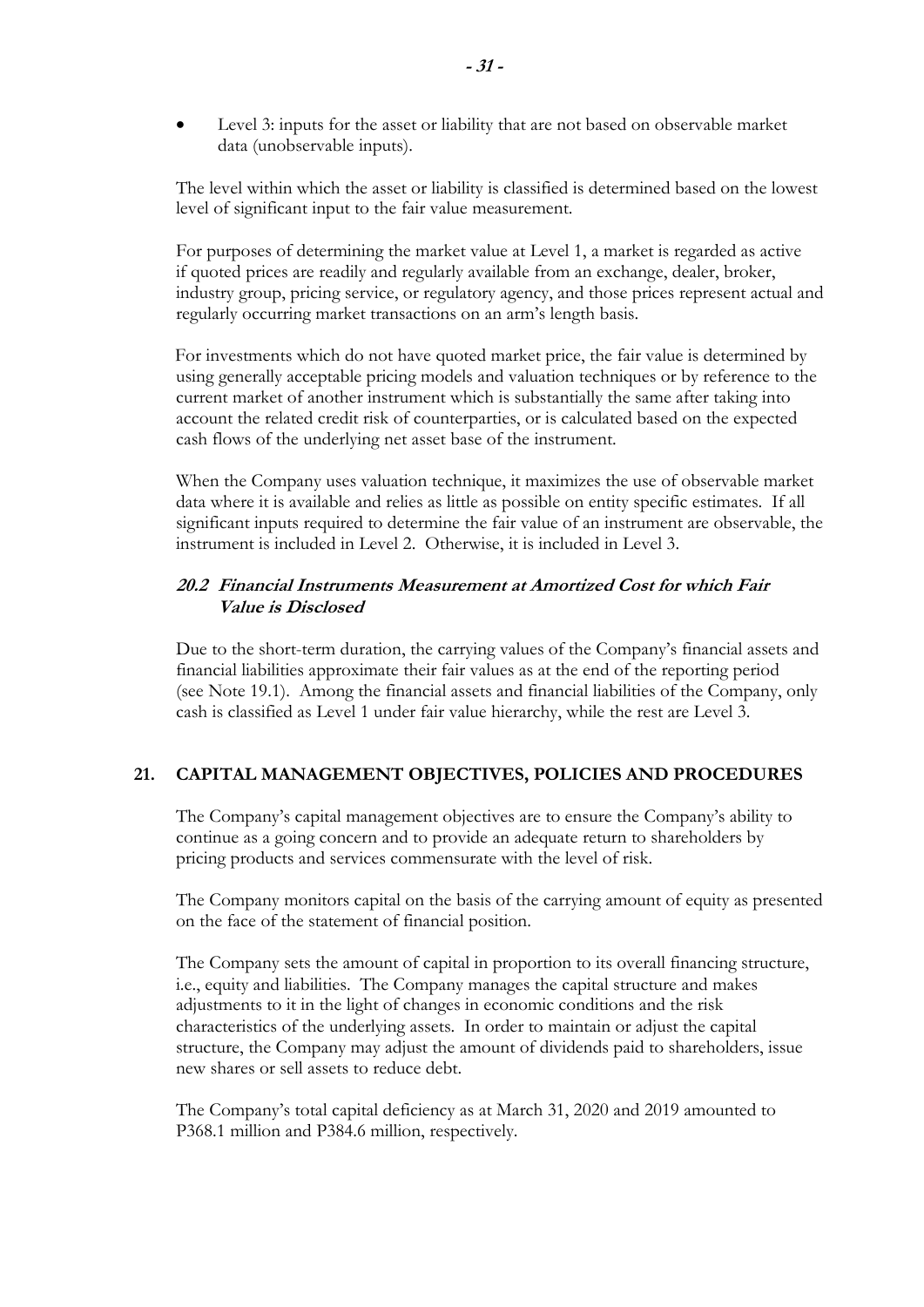## **22. OTHER INFORMATION REQUIRED BY THE SECURITIES AND EXCHANGE COMMISSION**

R.A. Act No. 11232, *An Act Providing for the Revised Corporation Code of the Philippines* (the Revised Corporation Code), took effect on March 8, 2019. The new provisions of the Revised Corporation Code or any amendments thereof have no significant impact to the Company's financial statements.

# **23. SUPPLEMENTARY INFORMATION REQUIRED BY THE BUREAU OF INTERNAL REVENUE**

Presented below is the supplementary information which is required by the Bureau of Internal Revenue (BIR) under Revenue Regulations (RR) No. 15-2010 to disclosed as part of the notes to financial statements. This supplementary information is not a required disclosure under PFRS.

The information on taxes, duties and license fees paid or accrued during the taxable year required under RR No. 15-2010 are presented below.

*(a) Output VAT* 

In 2020, the Company declared output VAT as follows:

|                                                                       | Tax Base                         | Output<br><b>VAT</b>                |
|-----------------------------------------------------------------------|----------------------------------|-------------------------------------|
| Sale of goods:<br>Taxable revenues<br>Exempt revenues<br>Other income | P<br>262,261<br><u>1,119,559</u> | 342,627,573 P 41,115,309<br>134,347 |
| Total                                                                 | 344,009,393                      | <u>41,249,656</u>                   |

Pursuant to Section 108(B), *Zero-rated VAT on Sale of Service*, and Section 109, *VAT Exempt Transactions*, of the National Internal Revenue Code of 1997, the Company had no zero-rated and VAT exempt sales/receipt for 2019.

In 2020, the Company's output VAT was settled through application of available input VAT and through cash payment amounting to P13.0 million. Accordingly, the Company has P0.3 million outstanding output VAT payable, which is recognized as part of Trade and Other Payables in the 2020 statement of financial position (see Note 9).

*(b) Input VAT* 

The movements in input VAT for the fiscal year ended March 31, 2020 are summarized below.

| Balance at beginning of year |             |
|------------------------------|-------------|
| Importation of goods         | 21,208,761  |
| Purchase of services         | 3,513,429   |
| Purchase of capital goods    | 2,090,186   |
| Applied against output VAT   | 26,812,376) |
|                              |             |

**P** - **P** - **P** 

 **- 32 -**